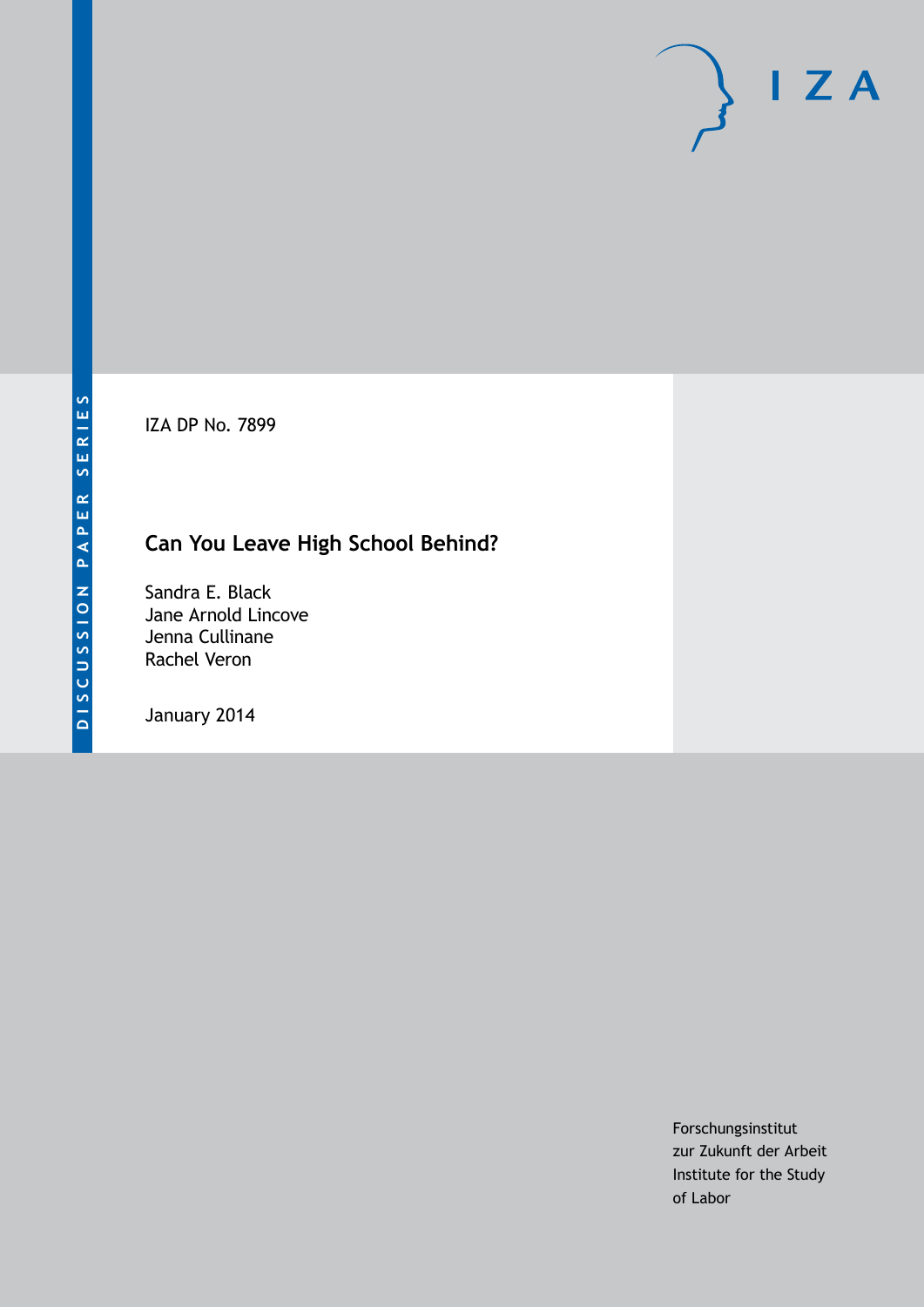# **Can You Leave High School Behind?**

## **Sandra E. Black**

*University of Texas at Austin IZA, CESifo and NBER*

### **Jane Arnold Lincove**

*LBJ School, University of Texas at Austin*

### **Jenna Cullinane**

*LBJ School, University of Texas at Austin*

### **Rachel Veron**

*formerly LBJ School, University of Texas at Austin*

Discussion Paper No. 7899 January 2014

IZA

P.O. Box 7240 53072 Bonn Germany

Phone: +49-228-3894-0 Fax: +49-228-3894-180 E-mail: [iza@iza.org](mailto:iza@iza.org)

Any opinions expressed here are those of the author(s) and not those of IZA. Research published in this series may include views on policy, but the institute itself takes no institutional policy positions. The IZA research network is committed to the IZA Guiding Principles of Research Integrity.

The Institute for the Study of Labor (IZA) in Bonn is a local and virtual international research center and a place of communication between science, politics and business. IZA is an independent nonprofit organization supported by Deutsche Post Foundation. The center is associated with the University of Bonn and offers a stimulating research environment through its international network, workshops and conferences, data service, project support, research visits and doctoral program. IZA engages in (i) original and internationally competitive research in all fields of labor economics, (ii) development of policy concepts, and (iii) dissemination of research results and concepts to the interested public.

IZA Discussion Papers often represent preliminary work and are circulated to encourage discussion. Citation of such a paper should account for its provisional character. A revised version may be available directly from the author.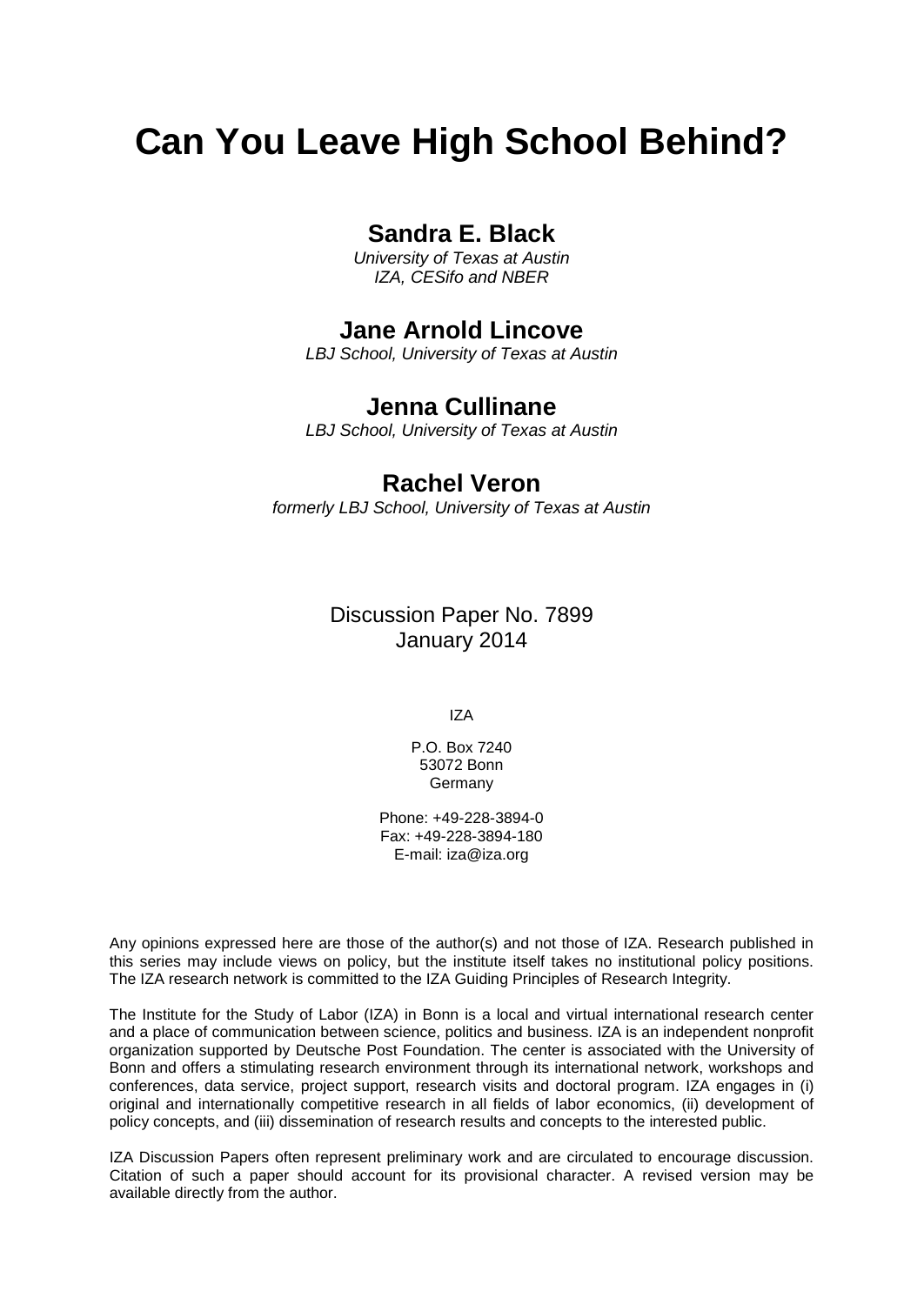IZA Discussion Paper No. 7899 January 2014

# **ABSTRACT**

# **Can You Leave High School Behind?**

In recent years, many states, including California, Texas, and Oregon, have changed admissions policies to increase access to public universities for students from lower socioeconomic backgrounds. A key concern, however, is how these students will perform. This paper examines the relationship between high school quality and student success at college. Using newly available administrative data from the University of Texas at Austin, we take advantage of the unique policy environment provided by Texas's Top Ten Percent automatic admissions law, which has not only increased the diversity of high schools in the state that send students to the university, but also provides an admission criteria based on a sole observable characteristic: high school class rank. We find that high school characteristics do affect student performance, and these effects seem more pronounced for women and low-income students. In addition, there is little evidence that the effects of high school characteristics decay over time.

JEL Classification: I20

Keywords: high school quality, higher education access, college outcomes

Corresponding author:

Sandra E. Black Department of Economics 1 University Station #C3100 University of Texas at Austin Austin, TX 78712 USA E-mail: [sblack@austin.utexas.edu](mailto:sblack@austin.utexas.edu)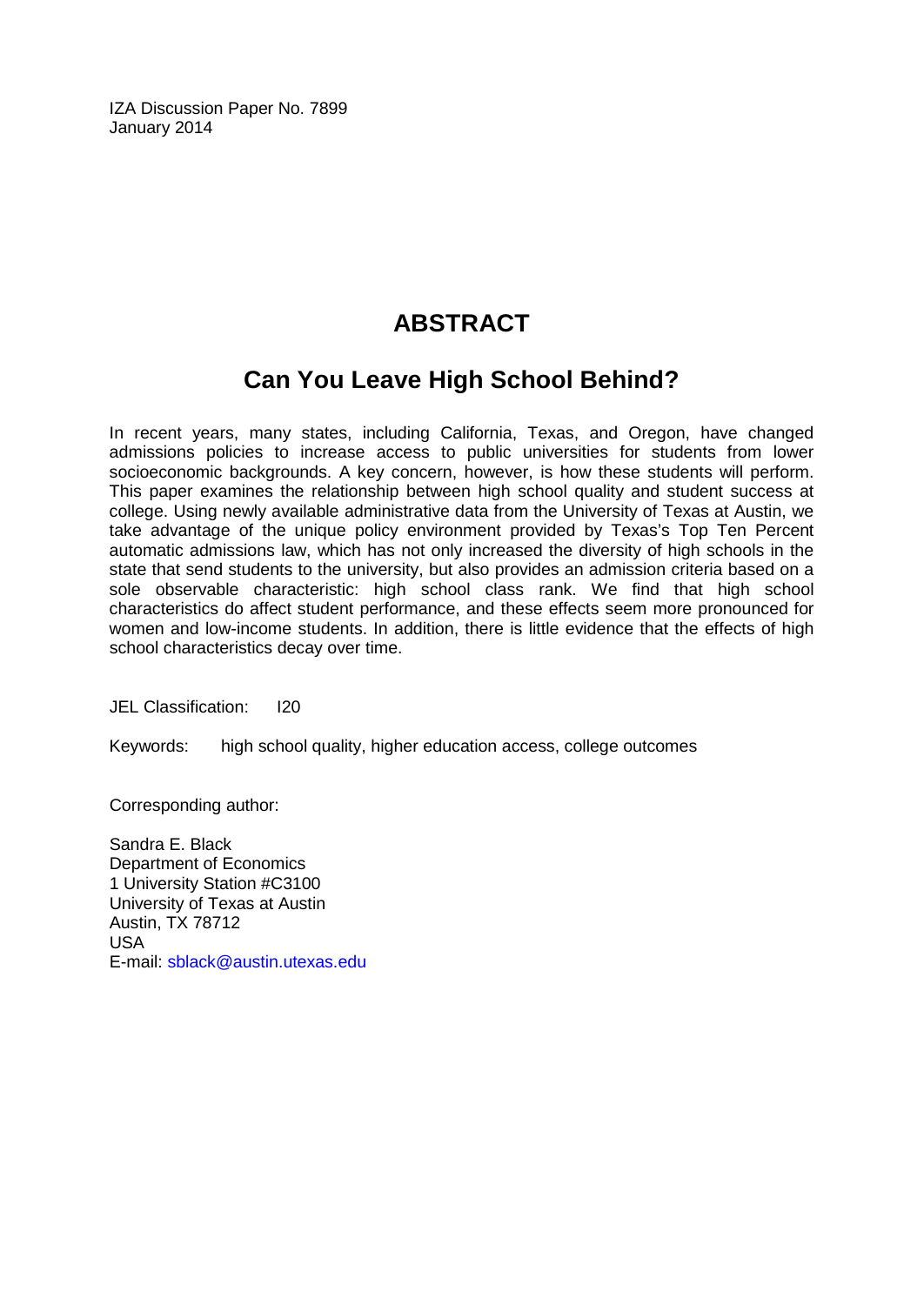I. Introduction

In recent years, many states, including California, Texas, and Oregon, have changed admissions policies to increase access to public universities for students from lower socioeconomic backgrounds. As a result, students from lower-performing public high schools are now more likely to enter a selective public university. A key concern, however, is how these students will perform. Is their preparation sufficient to enable them to succeed? Importantly, how can under-resourced public high schools facilitate student success in college?

Despite the obvious policy relevance, there is surprisingly little consensus in the literature on the characteristics of a high-quality school, particularly at the high school level. Recent advancements in data collection now enable us to examine the link between high school characteristics and performance in college to determine which dimensions of high school quality influence the future success of students. While there are a few recent studies attempting to address this issue, none has addressed the inherent issues of selection of students into a university.

This study examines the influence of high schools and high school characteristics on early college achievement using administrative data from the University of Texas at Austin. Importantly, we make significant efforts to control for selection into the university. The policy environment in Texas presents an opportunity to make a unique contribution to the school quality literature. The Top 10% Rule, passed in 1997, grants automatic admission to UT Austin to all students who graduate from a Texas public high school ranked in the top 10% of their class. This suggests that, regardless of school quality, the best students from each high school in Texas can enroll at the state's flagship university. Given that our outcome of interest—early college achievement—is conditional on admission to the university, the law not only increases the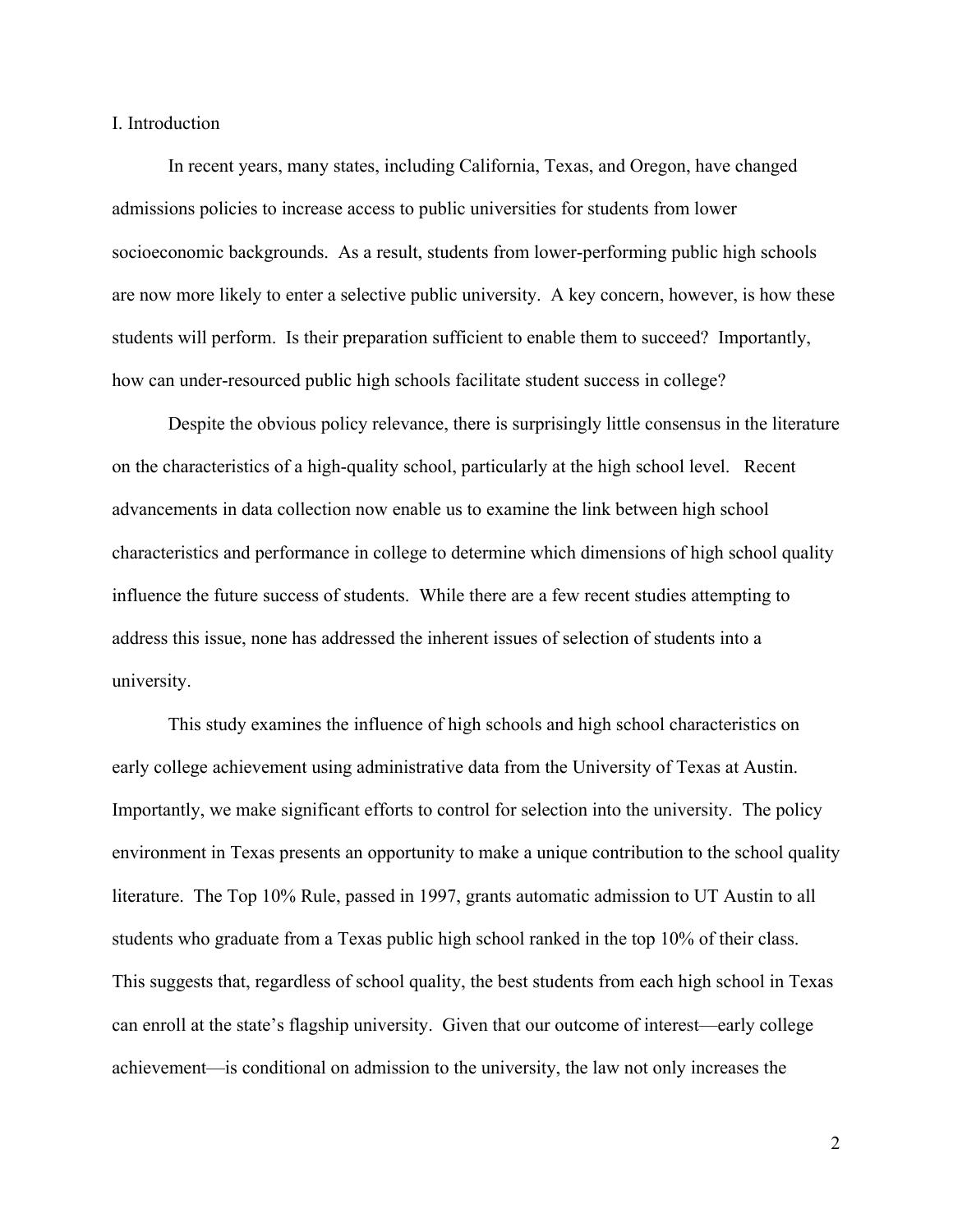diversity of high schools represented in our analysis, but moderates selection problems common in most school quality studies. In this study, the majority of admissions decisions at UT are based on a single observable characteristic that we can control for: the student's high school class rank. As a result, we focus on those students who were admitted based on the Top 10% Rule.

In addition to selection based on admission, there is also selection based on who chooses to enroll conditional on admission. To attempt to deal with this likely non-random selection, we exploit numerous types of variation. In addition to controlling for an extensive list of observable student characteristics, we also look within high schools at changes in school quality over time. As long as student enrollment decisions (conditional on observable characteristics and school fixed effects) are unrelated to changes in high school quality, our estimates will be unbiased. While this is ultimately untestable, we present evidence to suggest that this may not be an unreasonable assumption.

We find that high school quality does influence student performance in college, regardless of the estimation strategy. High school variables measuring campus socio-economic status (SES), academic preparation for college, and school resources all are related to college performance, as measured by freshman year GPA. The effects of campus SES are also significant in models including school fixed effects, suggesting that even changes within high schools and not just differences across high schools influence college performance over time. Importantly, we find evidence that these effects persist over time spent in college, with continued significant effects of high school characteristics on student GPAs in sophomore and junior years.

The paper unfolds as follows. The second section describes the relevant literature. Section 3 discusses the Texas policy environment, and Section 4 discusses the empirical strategy.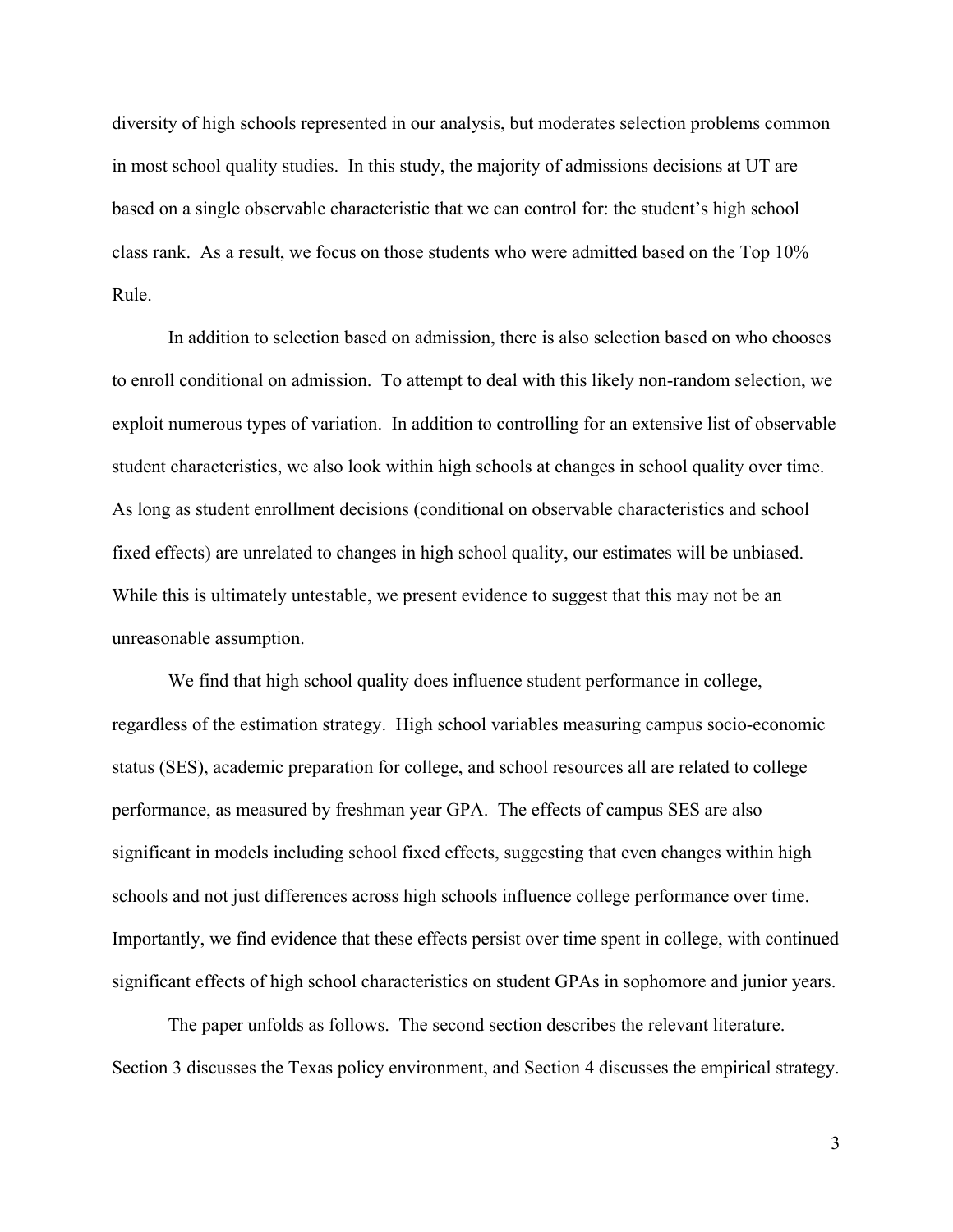Section 5 describes the data, and Section 6 presents our results. Section 7 considers heterogeneous effects and decay, and Section 8 concludes.

#### II. Related Literature

There is a substantial literature relating school inputs to student performance on standardized tests or longer-run outcomes such as earnings. (See work by Hanushek (2006) for a review of this literature.) Despite the obvious policy relevance, less is known about the relationship between school inputs and performance in college. Studies of college outcomes suggest that high school effects fixed effects (Pike & Saupe, 2002; Cyrenne & Chen, 2012), high school characteristics (Massey, 2006; Wolniak & Engberg 2010), high school curriculum (Adelman, 1999; Pike & Saupe, 2002), and high school performance (Cohn et al., 2004; Pike & Saupe, 2002; Cyrenne & Chen, 2012; Bettinger et al., 2011) are predictive of early college outcomes.

Betts and Morell (1999) use individual-level data to model university GPA as a function of high school characteristics and family background. Like the present study, Betts and Morell analyze student data from a single elite public university. They find that individual family background and characteristics of the high school neighborhood are significantly related to college grade point average (GPA). They also find that teacher experience has a significant and positive relationship with college GPA but that, like previous literature, other high school characteristics such as pupil-teacher ratio and level of teacher education do not. A key limitation of this work, however, is that it does not fully address non-random selection of students into the university. Admission and then enrollment are both non-random, and controlling for observed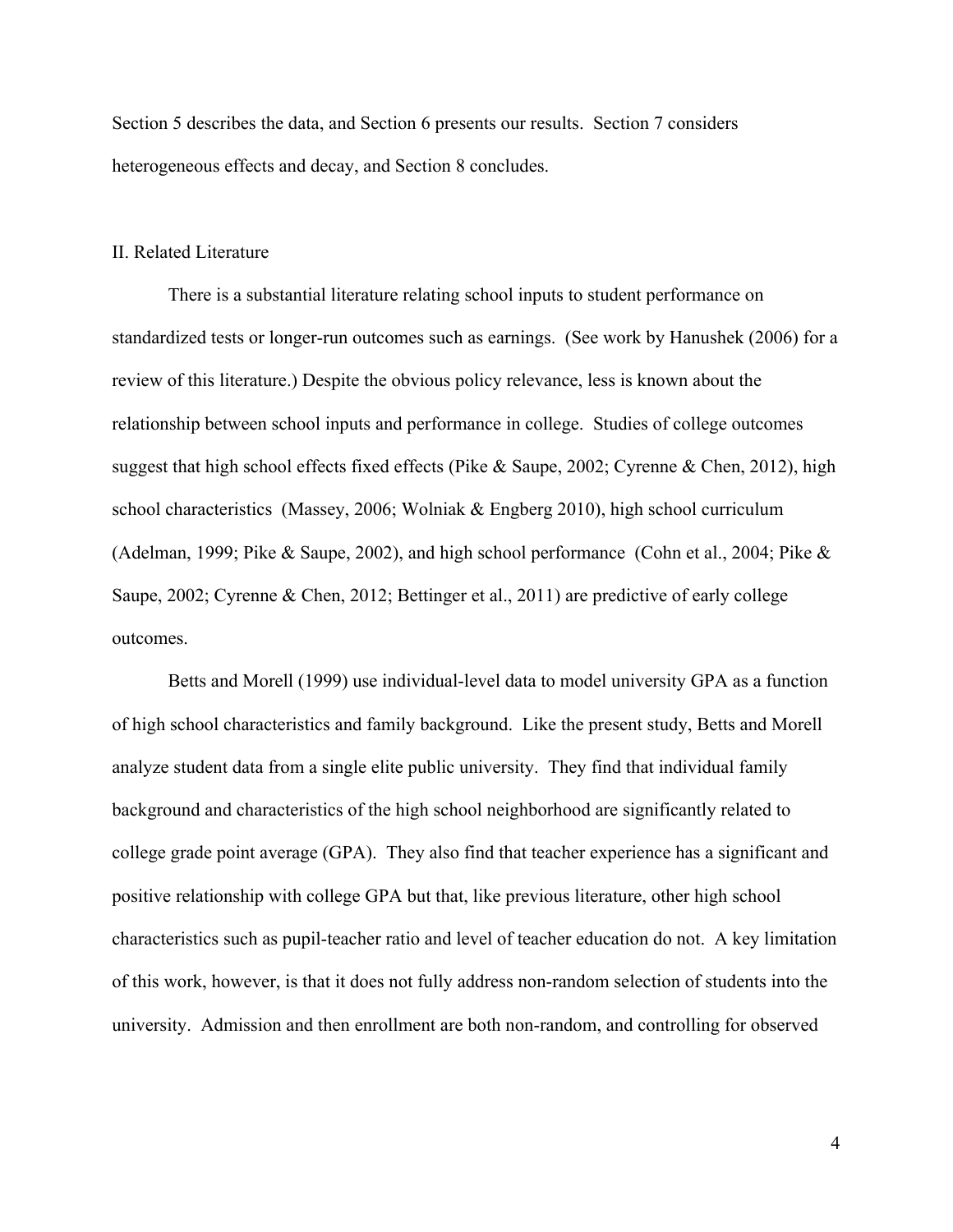individual characteristics is unlikely to sufficiently account for this selection. As a result, it is difficult to draw inference from these results.

In related work, Fletcher & Tienda (2010) examine racial gaps in college achievement at UT Austin, Texas A&M University, UT San Antonio, and Texas Tech University. Not surprisingly, basic OLS models identified a racial disadvantage in achievement across the four institutions. However, after controlling for high school fixed effects, they note that the racial gap disappeared and, at some institutions, minority students actually achieved higher average first semester grade point averages than white students from the same high schools. In a subsequent paper, Fletcher & Tienda (2012) used a similar methodology to examine whether racial gaps in college achievement varied with the economic disadvantage of sending high schools, measured as the share of students who ever received a school lunch subsidy. Their findings suggest that racial achievement gaps for minority students relative to white students from the same high schools did not exist in first semester grade point averages, but appeared between the first and sixth semesters of college for all strata of high school economic advantage. In contrast to our own work, their work primarily focuses on racial differences in performance and, similar to the paper by Betts and Morell, the authors do not address potential problems introduced by nonrandom selection of students into college.

Finally, recent work by Deming, Hastings, Kane and Staiger (2011) addresses the issue of selection into high school but without detailed data at the university level. The authors find that students who attend high schools with better observed dimensions of quality are about 6 percent more likely to earn a bachelor's degree. The study exploits a lottery-based school choice program using a value-added approach, which provides the best estimated counterfactual of all the aforementioned studies. Students who move from low-quality neighborhood schools to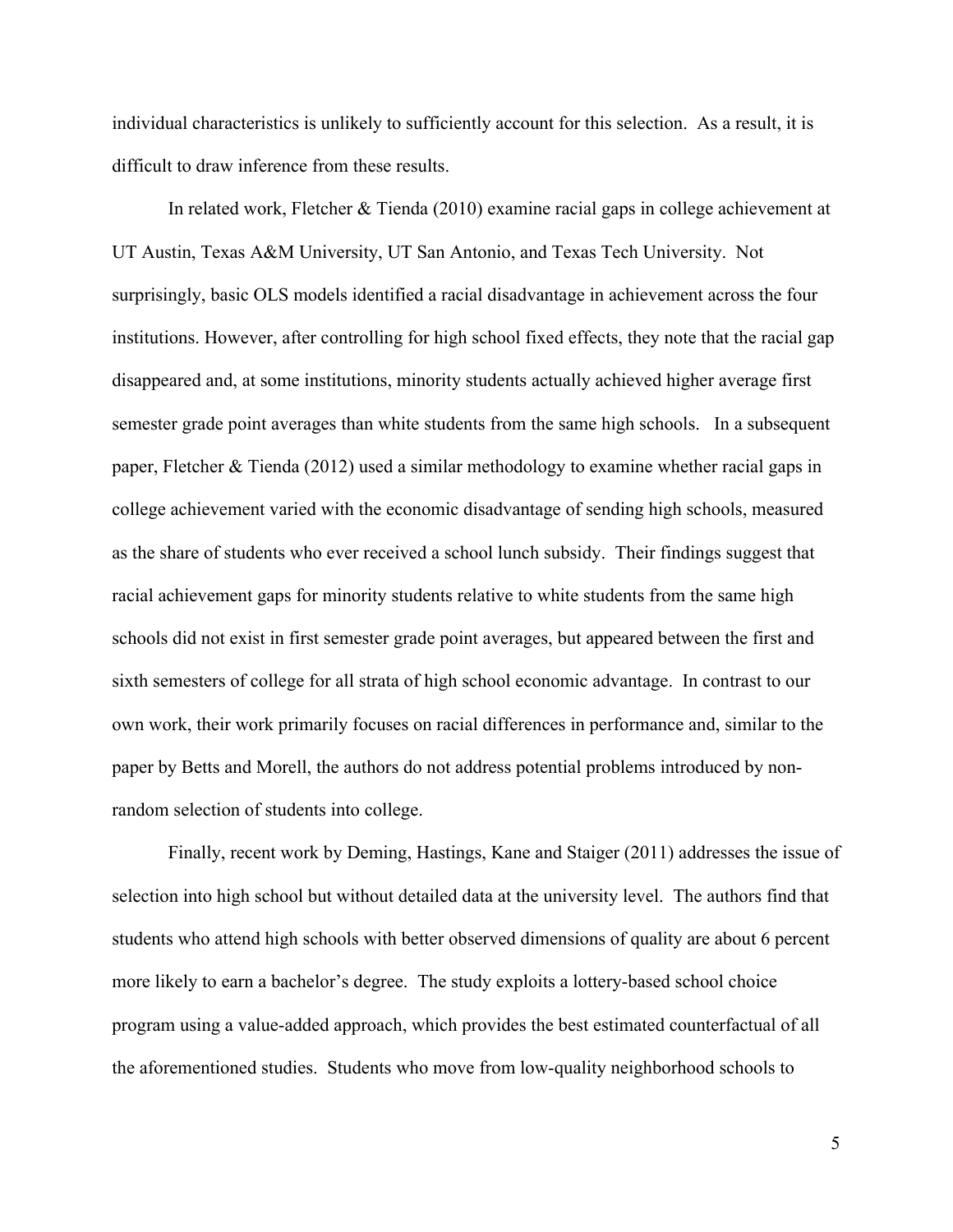higher quality choice schools experience meaningful gains in academic preparation that lead to degree completion (as opposed to increased information about the college-going process or decreased the costs of applying). While we are not able to deal with selection in as convincing a way, the Deming et al. study relies on data from the National Student Clearinghouse, and unlike the present study, does not benefit from data about college experiences.

#### III. Texas Policy Environment

Prior to 1997, admission to UT Austin was based on a combination of SAT/ACT scores and high school class rank, with discretion to increase minority enrollment. In 1996, the Supreme Court's ruling in Hopwood v. Texas outlawed the use of race in admissions to public universities. To maintain racial diversity without targeting race directly, the Texas legislature granted automatic admissions to public universities for students in the top 10% of their high school class. UT Austin began implementing the Top 10% Rule in 1997.

In addition to admitting all top 10% students, the university admits a much smaller proportion of students based on a more traditional application process including high school class rank, SAT/ACT score, high school courses taken, admissions essays, leadership, extracurricular activities, work experience, community service, socio-economic status of the family and high school attended, and the language spoken at home. Following the Supreme Court's more recent ruling in Grutter v. Bollinger, UT includes racial diversity goals as a component of admissions for these discretionary admissions. Niu & Tienda (2010) find that the Top 10% Rule increased the diversity of the student body at UT Austin, and increased the number of Texas public high schools that send graduates to UT.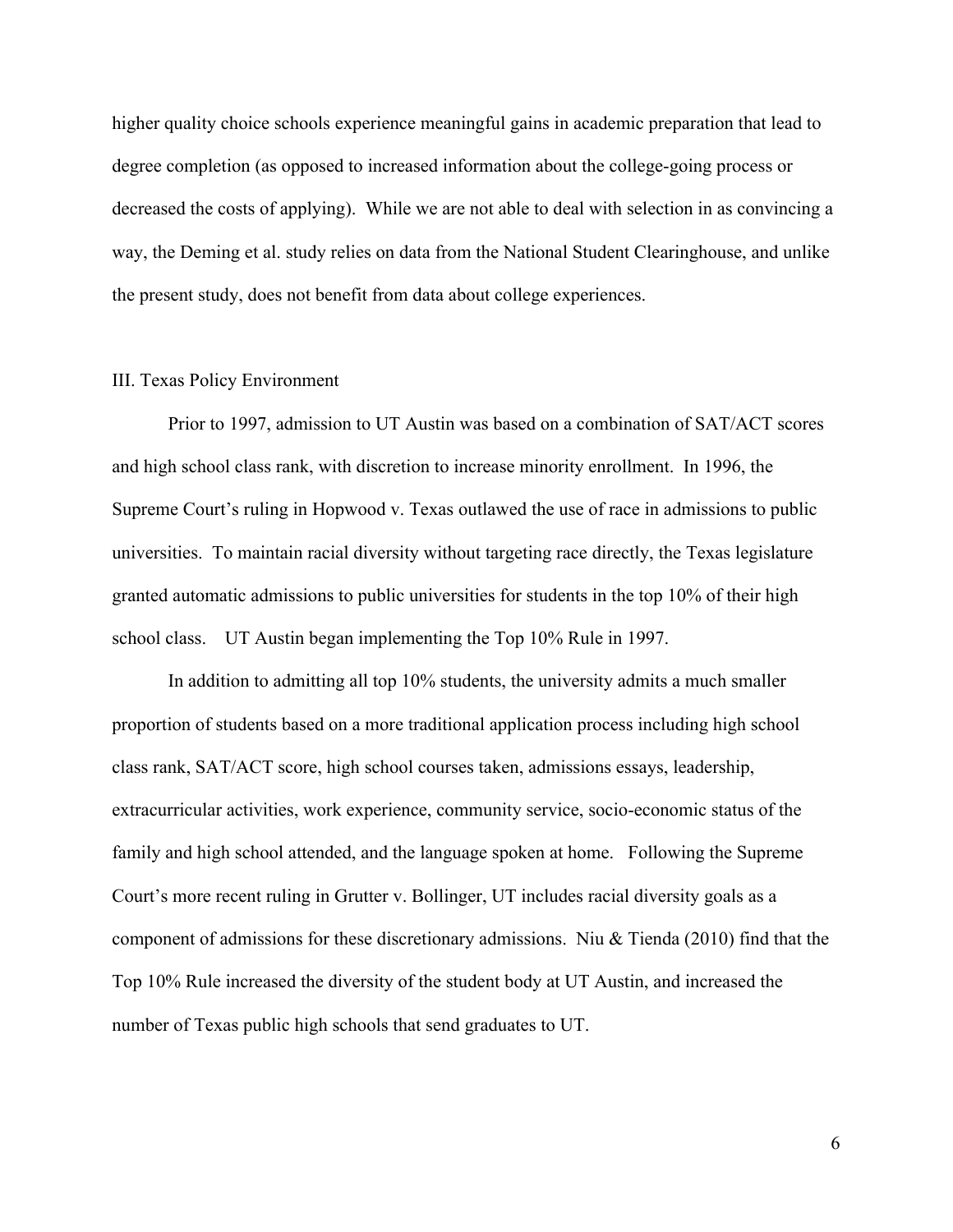IV. Empirical Strategy

Much of the existing research has examined the relationship between characteristics of the social and academic environment of high schools and student performance in college, controlling for observable student characteristics (for example: Betts and Morell (1999), Fletcher and Tienda (2010, 2012)). However, failure to account for the selective processes that determine who attends a particular university from a particular high school threatens the validity of prior findings. . The first process is selection on who is admitted to a particular university and, conditional on admission, the second process is selection on who chooses to enroll.

To the extent that selection is not based entirely on observable characteristics and there remains a residual relationship between college admission, college enrollment, and high school characteristics, estimates of the relationship between high school characteristics and college performance are likely to be biased. Importantly, the sign of the bias could go in either direction. For example, it could be the case that in poorer high schools, only the very best students will attend a selective public institution, while at the wealthier schools, the very best might attend elite private universities. If the underlying distributions of student ability are equal across schools, unobserved student ability at the public university would be negatively correlated with school quality, which would generate a bias against finding a relationship between school characteristics and student outcomes. However, if the underlying distributions of student ability are very unequal across schools, with lower quality students originating from lower quality high schools, estimates of high school effects will be biased upwards, even if the top students from all high schools enroll at the same university.

We attempt to deal with both types of selection. In the case of admission to UT Austin, we take advantage of the automatic admissions policy in Texas and limit our study to students in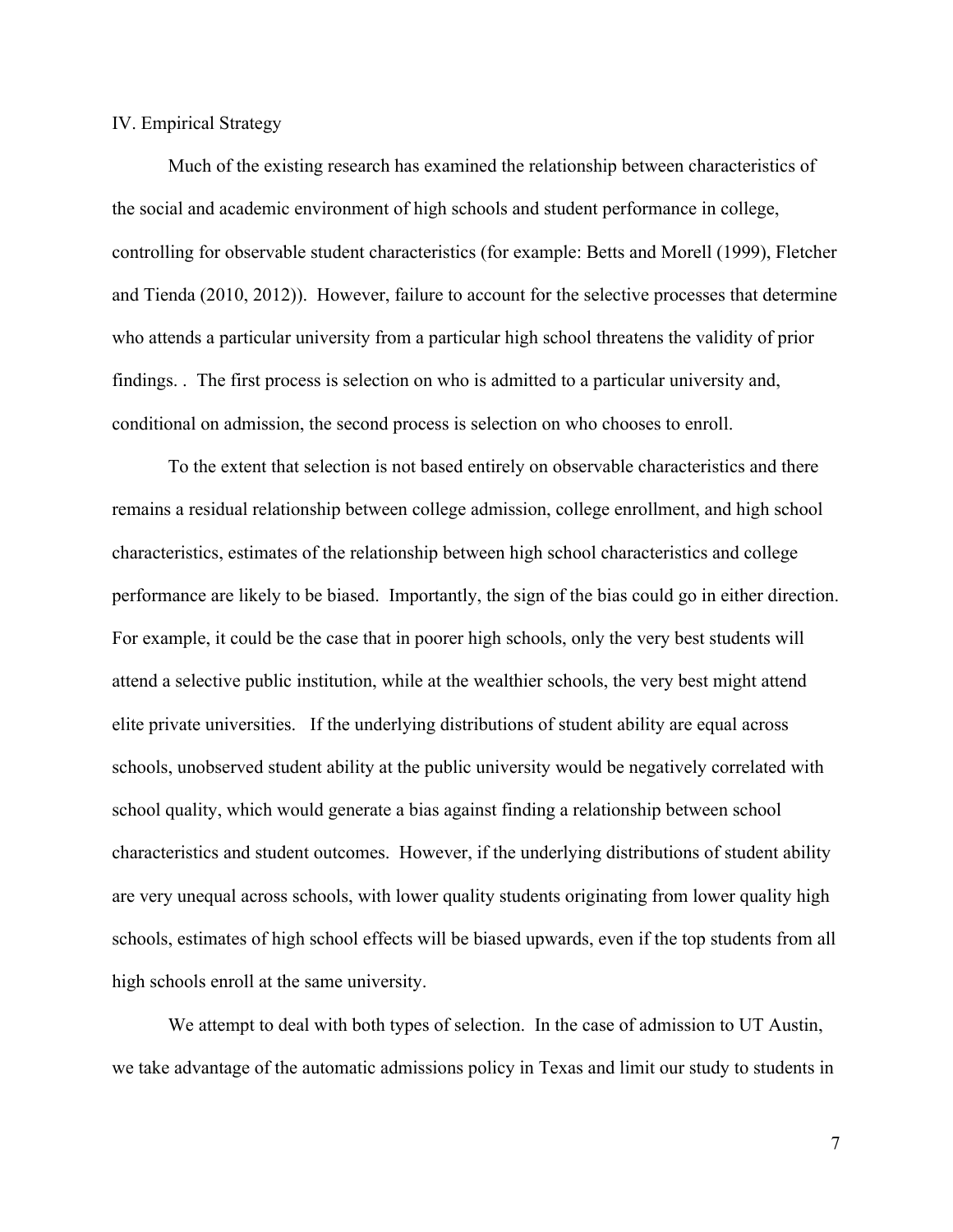the top 10% of their high school class. Importantly, the Top 10% Rule is designed so high school quality will be uncorrelated with admissions, as all schools have top-10%-eligible students. As a result, by looking only at students from the top 10% of their graduating class, we are able to perfectly control for admission selection.<sup>1</sup>

Conditional on admission, there is also selection on who chooses to enroll (Niu, Tienda, & Cortes, 2006; Berkowitz & Hoekstra, 2011). Our first strategy is to control for observable student characteristics and see how this affects the coefficient estimates for high school characteristics. If the coefficients are not sensitive to the inclusion of the individual characteristics, it may be reasonable to believe that the results would be robust to the inclusion of omitted unobserved characteristics.

However, this may not be sufficient to adequately address the selection into enrollment. As a remedy, we also estimate specifications with high school fixed effects. Controlling for time-invariant high school effects, our identification of the effect of high school characteristics on student performance comes from within-high-school variation in high school characteristics over time. If a student's decision to enroll conditional on admission and her observable characteristics does not change within high schools over time, this identification strategy will produce unbiased estimates.<sup>2</sup> While we cannot test this assumption directly, as it is based on changing unobservable characteristics of students choosing to enroll, we can test whether the observable characteristics of the students who do decide to enroll (conditional on admission) are varying with the high school characteristics. If we find a systematic relationship between the

<sup>&</sup>lt;sup>1</sup> Students in the 11<sup>th</sup> percentile, for example, must have characteristics that warrant a discretionary admittance; given our inability to observe these admission criteria, we do not focus on students below the top 10%.

 $\frac{2}{2}$  Even if the decision to enroll is changing within high school over time (conditional on admission and observable characteristics), as long as this change is not related to the changing characteristics of the high school, estimates will remain unbiased. For example, an increase in the number of AP courses might increase the probability of enrollment if AP credit makes college more affordable; however, as long as this is uncorrelated with unobserved student characteristics, estimates will still be unbiased.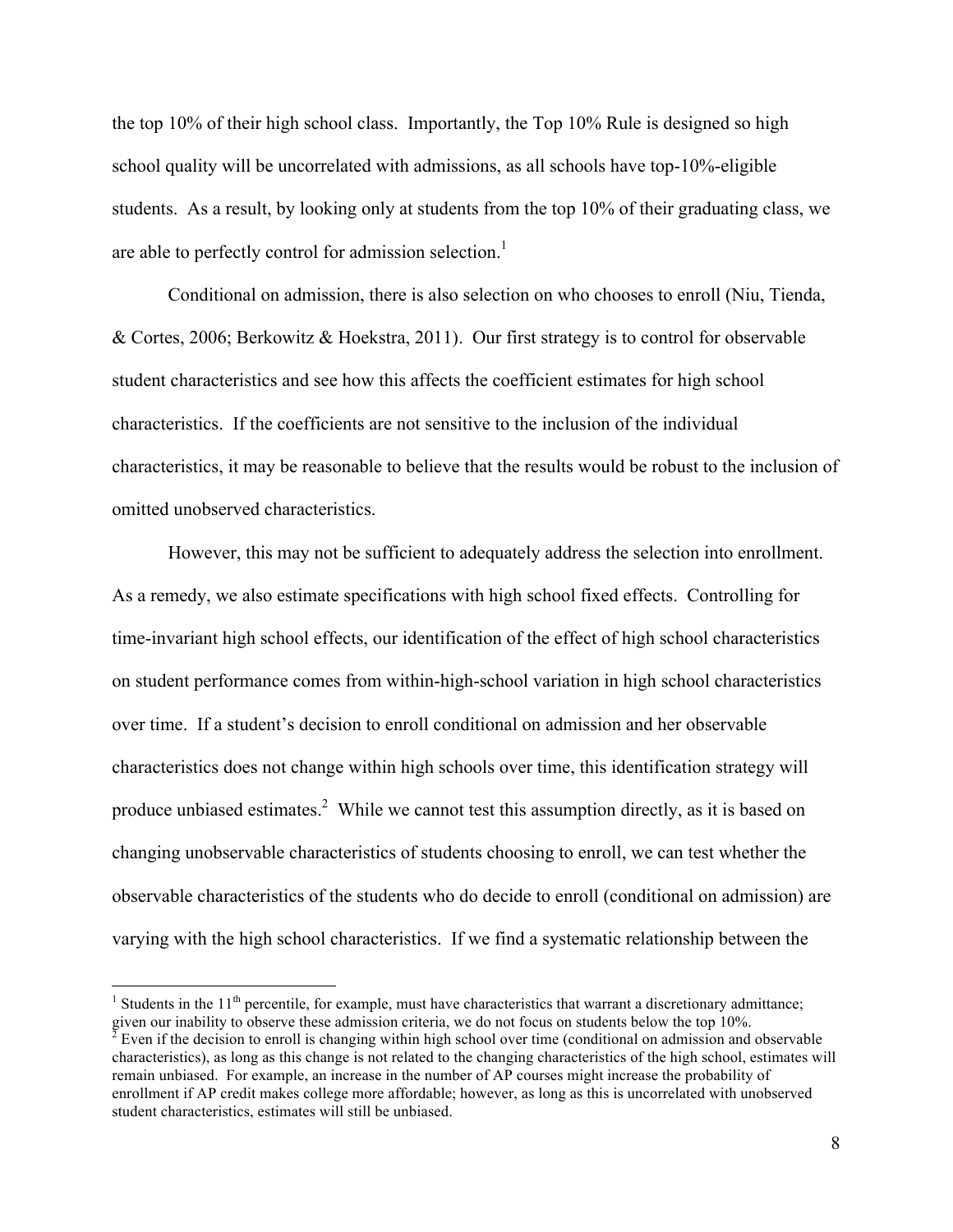changing characteristics of the high school and the changing characteristics of students who are choosing to enroll, conditional on admission, we might worry that there are also systematic differences in unobservable characteristics that vary with high school characteristics as well.

A final source of selection is based on who attends a particular high school. Unlike the Deming et al. paper, we do not have random assignment to high schools and must attempt to account for student sorting into high schools. To do so, we include high school fixed effects in our estimation and use variation within high school over time for identification. If, controlling for observable characteristics, the unobservable characteristics of students in a high school who ultimately enroll in UT are not changing with the characteristics of the high school, our estimates will not be biased. The test described above works similarly for this assumption as well.

It is important to note that, while we have no perfect fix for the selection issues we face, we are able to look across a variety of specifications that rely on very different sources of variation to determine how sensitive our results are to the assumptions made. In this way, our work represents a significant improvement upon the existing work.

Using only those students who were automatically admitted based on the Top 10% Rule, we estimate the following equation:

$$
y_{ist} = \beta X_{ist} + \gamma Z_{st} + \eta_{t} + \varepsilon_{ist}
$$

where y is the outcome (college GPA) for student i from high school s at time t, X is a vector of individual student characteristics, and  $\eta_t$  represents year dummies.  $Z_{st}$  is vector of high school characteristics theoretically related to the college preparedness of graduates. We estimate this equation both with and without high school fixed effects. As high school characteristics do not vary across UT students from the same high school class, models that exclude high school fixed effects include robust standard errors for clustering at the campus level.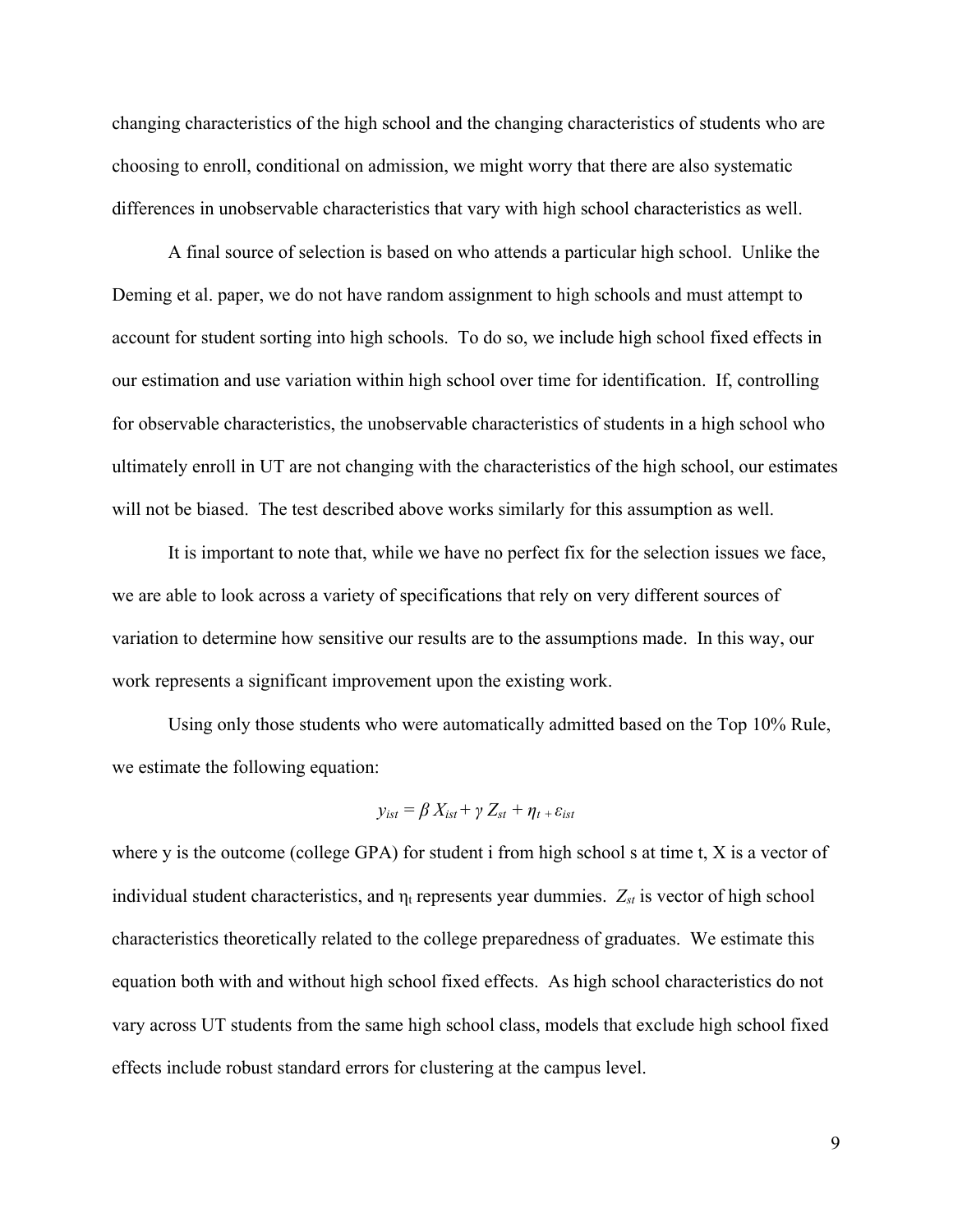#### V. Data and Variables

To test the effects of high school characteristics on college performance, this study combines administrative student-level data from UT Austin with publicly-available public school data from the Texas Education Agency (TEA). The UT data include merged student files from the offices of admissions, financial aid, and registrar. Admissions files provide information on a student's high school attended, SAT scores, and high school class rank, along with demographics including gender, race, family income bracket, and parent education. Financial aid records provide information on sources of financial support and unmet financial need for all students who completed the Free Application for Federal Student Aid (FAFSA) form. Registrar files include all courses completed at UT Austin or transferred from other institutions, including letter grades and credits hours. The dataset includes approximately 50,000 entering freshman from 2002 to 2009.

Data on high school characteristics come from the Academic Excellence Indicator System (AEIS), a public data set maintained by TEA. AEIS contains campus and school districtlevel data for all public schools in Texas including student enrollment and demographics, staffing and financial resources, and student performance outcomes. As part of the state accountability system for public schools, high school statistics include measures of college readiness such as SAT and AP testing rates and performance. Based on the high school information in a student's admission records, we merged student and high school data to reflect the demographic make-up of the school in the student's senior year in high school. Variables related to student academic performance were lagged one year to reflect the performance of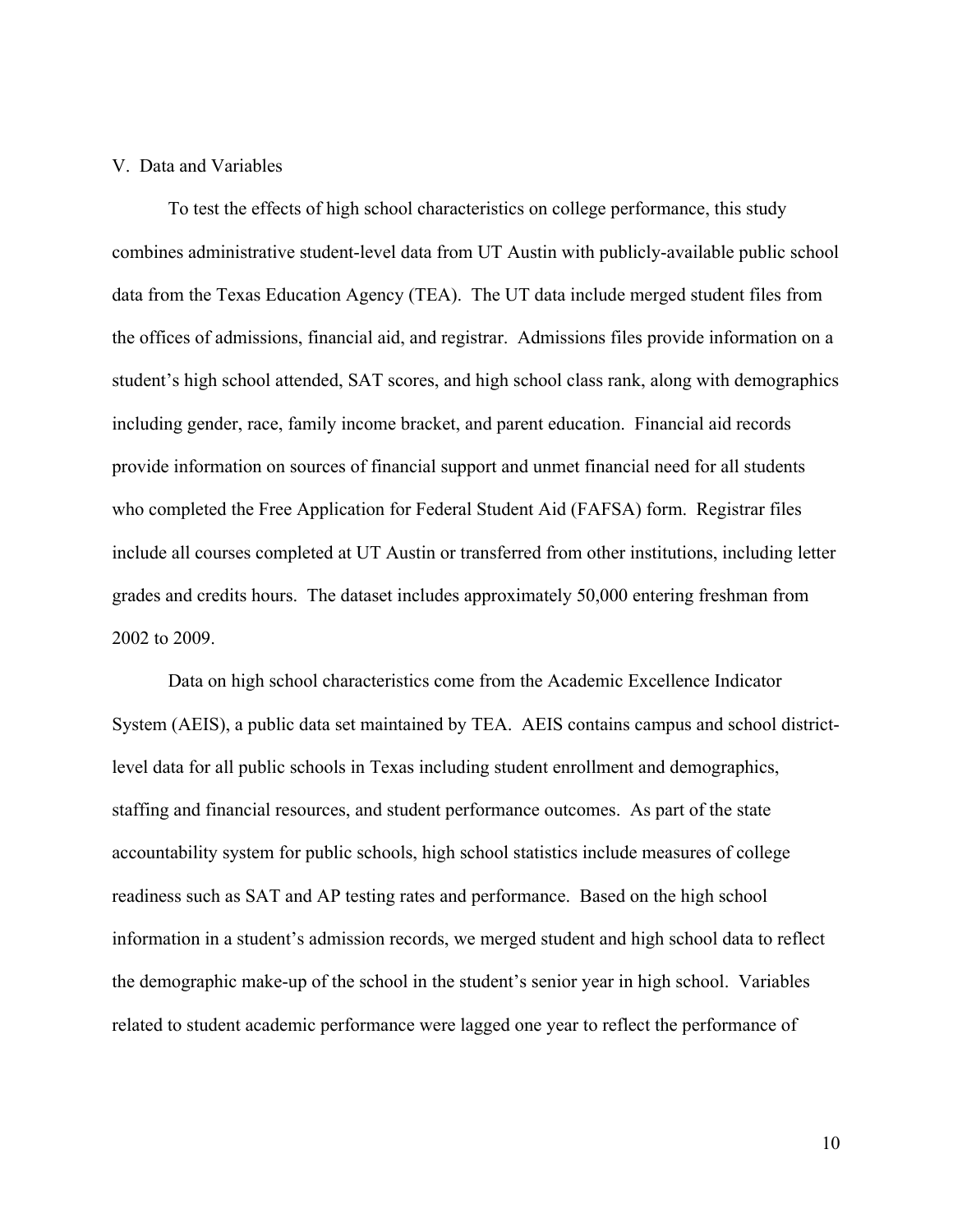seniors during the student's junior year; this avoids endogeneity of student and school outcomes, particularly at smaller high schools.

Our measure of college performance is the student's GPA. We calculated an annual cumulative GPA based on performance in all for-credit courses completed at UT Austin. Our primary dependent variable is cumulative freshman year GPA. Theoretically, the first year in college should be the period when high school experiences have the greatest influence on college performance. We also examine the persistence of high school effects on cumulative sophomore and junior year GPAs.

High school class rank is used to identify students eligible for automatic admission and to control for prior student performance. We transform the numeric rank into an integer value reflecting the student's percentile rank in his graduating class; in this case, the best student in the school has a percentile rank of one. We use this value to identify students who graduated in the top 10% (i.e. high school rank is less than or equal to the top  $10<sup>th</sup>$  percentile) and were therefore eligible for automatic admission to UT. As an additional measure of prior performance, we also control for SAT scores in some specifications, using the combined score on the math and verbal exams<sup>3</sup>.

Student characteristics include the student's age (with a quadratic term to allow for diminishing effects of age), gender, race, parents' income bracket, and mother's education level, with missing dummies for a small proportion of students with incomplete data. We also include the log of the amount of unmet financial need to reflect financial obstacles that may influence performance. Approximately one-third of students do not complete the FAFSA; these students

<sup>&</sup>lt;sup>3</sup> ACT scores were converted to SAT scores using College Board's ACT-SAT Concordance tables.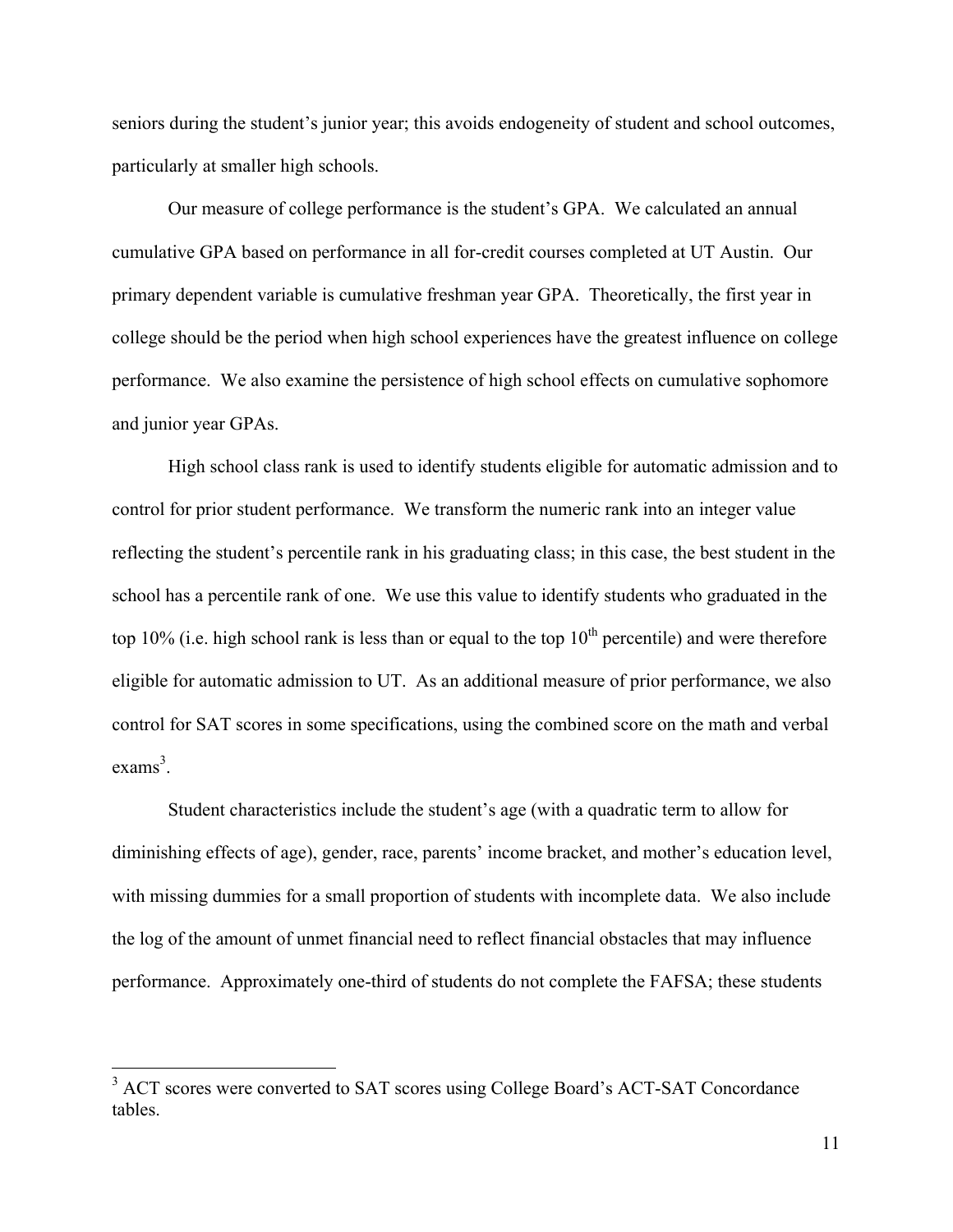were assumed to have zero financial need, and a missing FAFSA dummy was added to the model.

Measures of high school quality and composition were selected to reflect the important theoretical influences of social and human capital on college performance. Measures of the school's social setting include economic disadvantaged measured by the percent receiving free or reduced price lunch, racial composition, and the rate of student mobility. Student mobility is the percent of students who transfer in or out during the school year. Measures of school-level academic preparation for college include the percent of students taking AP exams and percent taking SATs. Campuses focused on college preparation are expected to have higher rates of precollege testing. Measures of school resources include average years of teacher experience and per pupil funding. Because per pupil funding is determined in part by compensatory funding and equalization for high-risk groups, total per pupil funding is endogenous to school SES composition. We use a disaggregated statistic of per pupil funding that includes only expenditures on regular education programs. To measure district capacity and economies of scale that may support college preparation for students, we include logged total district size. We also measure pressure on the campus budget to serve high needs students with the campus' percent special education students. All models also include year effects to reflect changing economic or academic conditions that are common to all students.

The UT Austin dataset includes admissions and course data for 49,575 students who entered the university between 2002 and 2009. Table 1 summarizes demographic and performance variables for this sample. Column 1 includes all students. Column 2 includes only those students from Texas public high schools who were eligible for automatic admission under the Top 10% Rule. Column 3 describes the non-top-10% graduates of Texas public high schools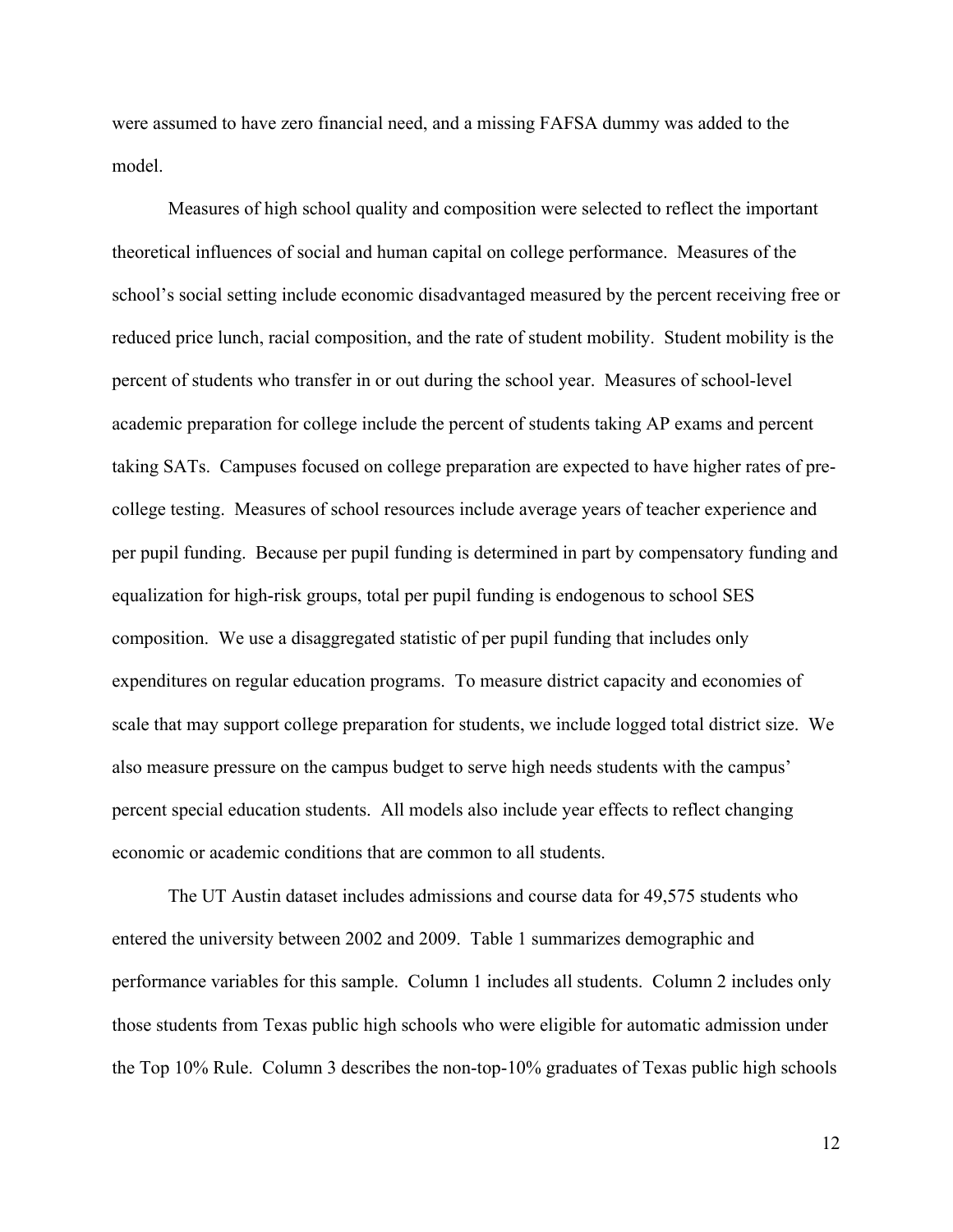who were admitted through the traditional process. Columns 4-6 include graduates of Texas private schools, out-of-state schools, and international schools, respectively. All students are first-time-in-college and under age 21 at the time of first enrollment.

Students in the full sample are 56 percent white, 19 percent Hispanic, 17 percent Asian, and 5 percent Black. Fifty-five percent have a mother who graduated from college, and 50 percent have incomes of \$80,000 or above. Approximately 20 percent have mothers who never attended college, and 20 percent report family incomes below \$40,000. Sixty-three percent of the students completed a FAFSA. Assuming those with no FAFSA have zero unmet need, the average unmet financial need is approximately \$3,000.

Approximately 63 percent of the freshmen enrolled were eligible for automatic admission. Automatic-admission students are more likely to be female and less likely to be white than students admitted through traditional applications. They are also more likely to have low family income and low mother's education, and they enter college with approximately \$200 more in average unmet financial need than the average student. Not surprisingly, average class rank is highest among the automatic admits, but average SATs are higher among those admitted through traditional applications. While the highest average college GPAs are achieved by graduates of private, out-of-state, and international high schools, automatic admits have a higher average freshman year GPA than those admitted through the traditional admissions from Texas public high schools.

Table 2 summarizes high school characteristics at the student level for graduates of Texas public high schools disaggregated by automatic or traditional admissions. Automatic admits, on average, come from high schools that have higher rates of free/reduced lunch, minority enrollment, and student mobility. On average, these high schools also have lower college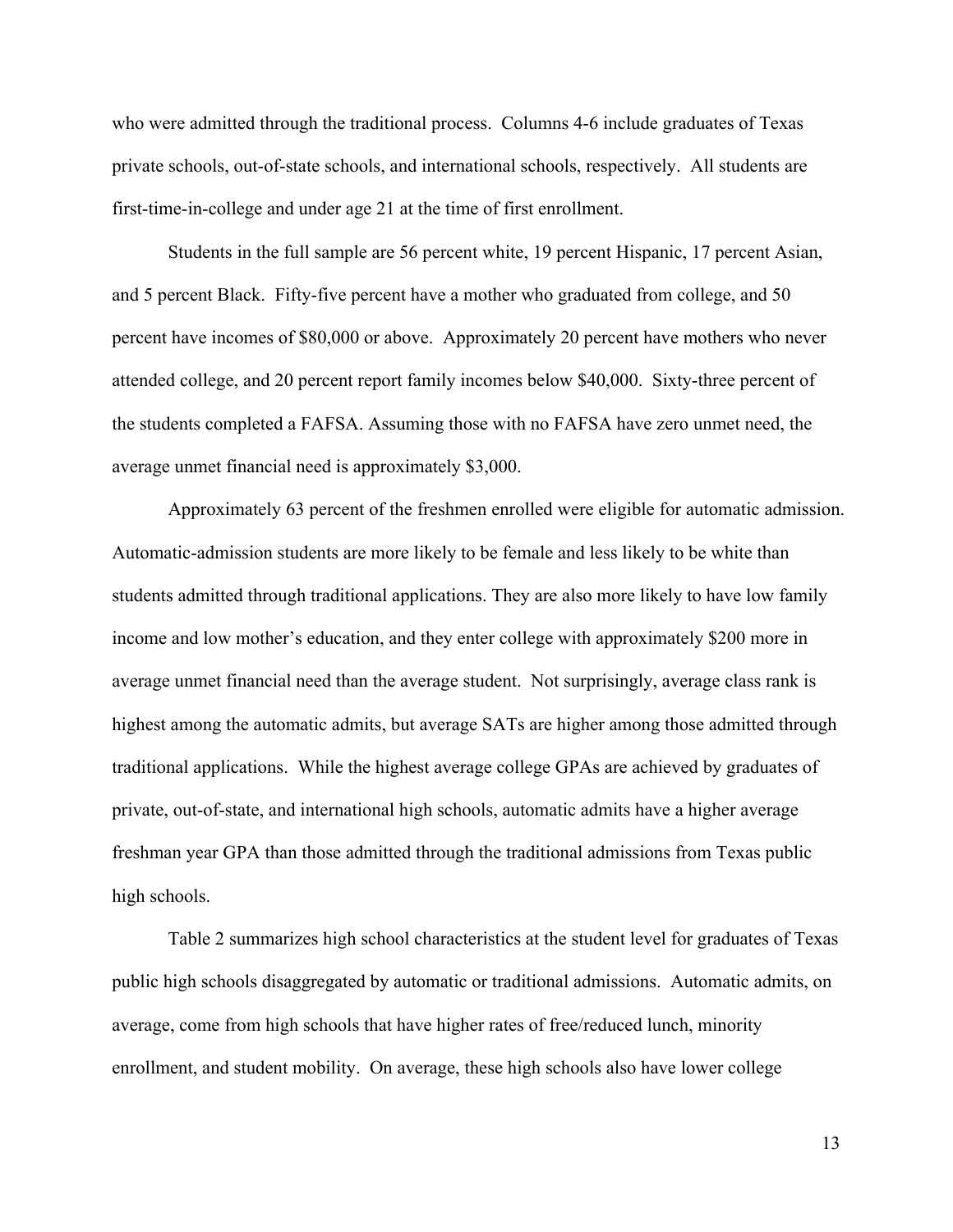preparation, with 21 percent AP tested and 69 percent SAT tested, compared to 30 percent AP tested and 80 percent SAT tested at high schools attended by traditional admits.

Our analytic sample for regression analysis includes all students who qualified for automatic admissions based on observable class rank and for whom full high school data are available. A number of high schools had incomplete data in the TEA database; this reduced the sample to 27,392 students. Table 3 presents summary statistics of individual and school characteristics of the analytic sample. The analytic sample has slightly higher average class rank and SAT scores than the full sample of automatically admitted students, but the two samples are identical across all demographic variables. Mean high school characteristics (for non-missing variables) are nearly identical for the full and analytic samples.

Importantly, because of the state admission policy, there is significant variation in sending school characteristics. During the study period from 2002 to 2009, graduates from more than 800 Texas public high schools entered UT Austin as freshmen. These campuses are relatively diverse with average free/reduced lunch rates over 40 percent and more than 50 percent minority enrollment (Appendix 1). The diversity of feeder schools has changed over time following initial implementation of the Top 10% Rule in 1997 (Appendix 2). The number of feeder high schools rose from 616 in 2002 to almost 700 in 2009, while the number of UT Austin enrollees per feeder campus declined. As a comparison with a traditional admissions process, the feeder high schools of automatic admits reflect more student diversity, lower SES, and lower average college preparation than Texas public schools that graduated traditional admits to UT during the same time. High school campuses that did not send graduates to UT Austin display the lowest levels of academic preparation for college with only 5 percent of students AP tested and less than half of students SAT tested.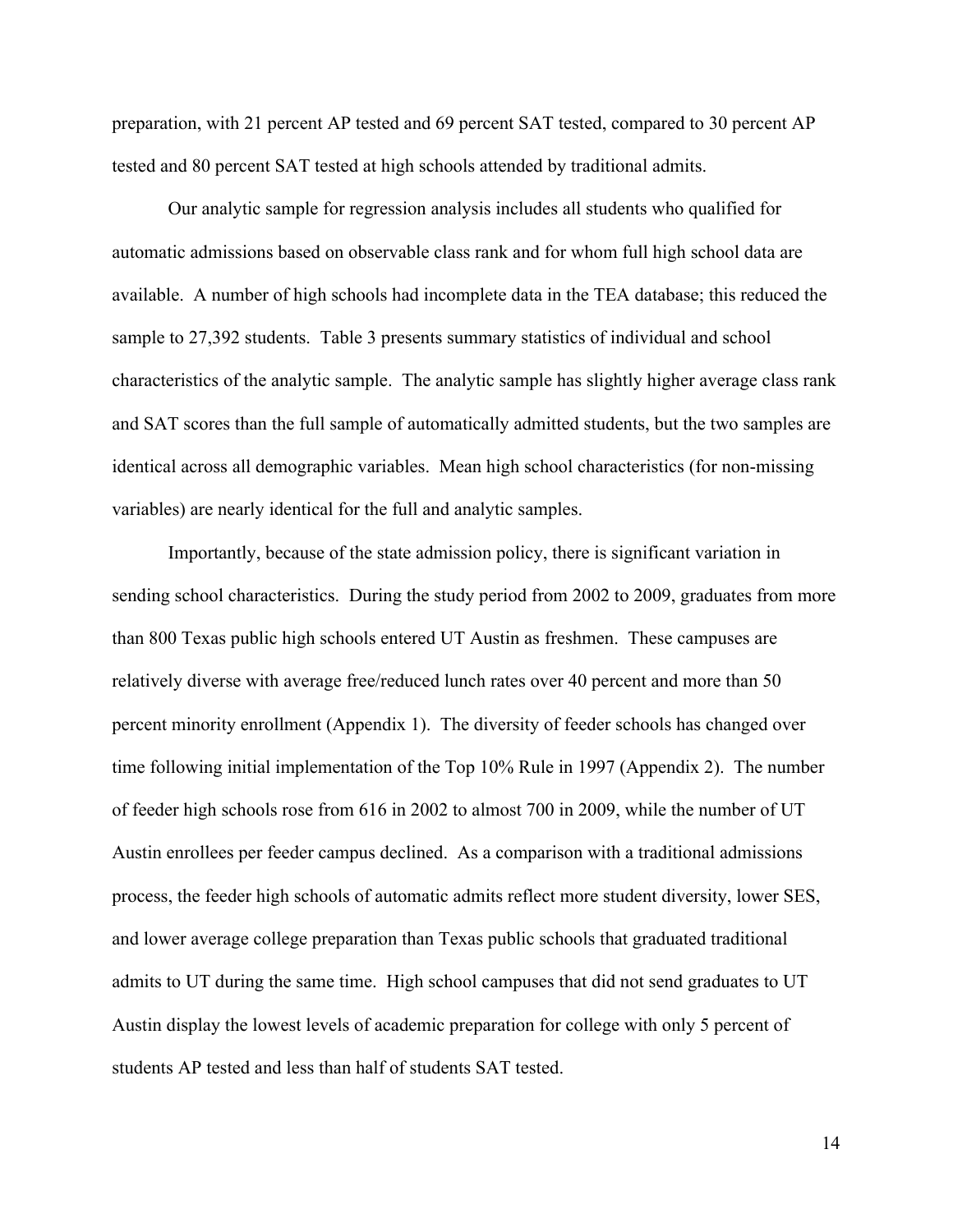#### VI. Results

#### *Regression results*

 

The first set of regressions estimates freshman year GPA as a function of high school characteristics with year dummies and a variety of individual level controls. These models control for selection into admission by limiting the sample to automatic admits (students in the top 10%). Model (1) includes high school characteristics and year dummies without individual characteristics, Model (2) adds individual student demographics and high school class rank (expressed as percent of senior class), and Model (3) adds student characteristics, high school class rank, and student SAT scores. Note that, in Model 3, we are likely *overcontrolling* for student characteristics, as student SAT performance is likely affected by high school quality. Standards errors in these estimations are robust to clustering at the high school campus level.

High school variables were selected to minimize multicollinearity from related measures, while reflecting the socioeconomic setting of the school (percent free/reduced lunch, percent black, percent Hispanic, student mobility rate), the average level of pre-college academic preparation (percent of students AP tested and percent SAT tested), school resources (logged per pupil expenditures on regular education programs, average years of teacher experience), competition for resources from high-needs students (percent special education), and district economics of scale (logged district total enrollment).<sup>4</sup>

Table 4 shows the estimated relationship between high school characteristics and freshman year GPA. With the exception of per pupil expenditures, coefficient estimates are significant and have the expected sign in all three models: low campus SES and campus percent

<sup>4</sup> Coefficients on individual characteristics are generally as expected and similar across specifications (Appendix 3). Controlling for other factors, female students have significantly higher GPAs, while minority race, low mother's education, and low family income are associated with significantly lower GPAs.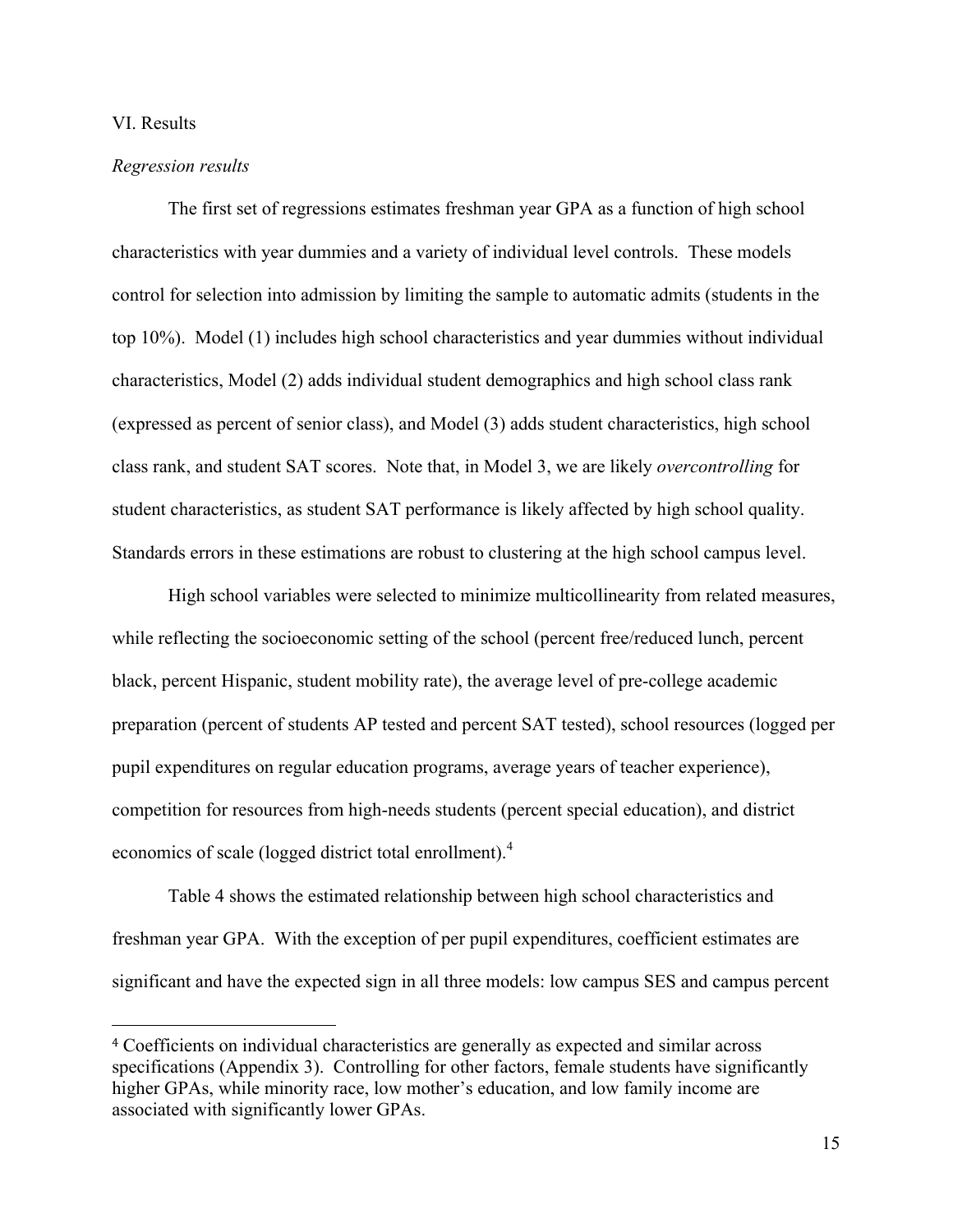special education is associated with lower freshman GPA and higher average college preparation, average teacher experience, and district size are associated with higher freshman GPA. Observable dimensions of high school quality explain approximately 20 percent of the variation in freshman GPA.

Importantly, statistical significance and effect sizes are similar across models with and without student controls, suggesting that observable student characteristics among those who enroll at the university are not highly correlated with the characteristics of the sending high schools. This may suggest that once we limit the sample to students admitted solely on the basis of their class rank, OLS results with individual controls may be sufficient for dealing with selection $5$ 

Holding student characteristics constant, higher-performing UT students attended high schools with higher average SES, better average college preparation, more experience teachers, district economies of scale, and less budget pressure from high needs students. Based on the estimates from Model (2), district economies of scale and student SES have the largest influence on college performance. A one standard deviation increase in district size is associated with an increase of 0.27 grade points in freshman GPA. A one standard deviation increase in the percent free/reduced lunch is associated with a decrease of 0.10 grade points. The estimated effects of racial composition are smaller. A one standard deviation increase in the percent Hispanic or Black on the high school campus is associated with an estimated decrease in GPA of only 0.05 to 0.06 grade points. Student mobility and special education have smaller sizes of less than 0.04 grade points. A one standard deviation increase in percent AP tested is associated with an

<sup>&</sup>lt;sup>5</sup> We also tested the models using a less restricted sample including all freshmen who graduated from Texas public high schools and a more restrictive sample including only the top five percent of Texas public high school graduates. The estimated effects of high school characteristics are similar across alternative samples and across specifications within samples.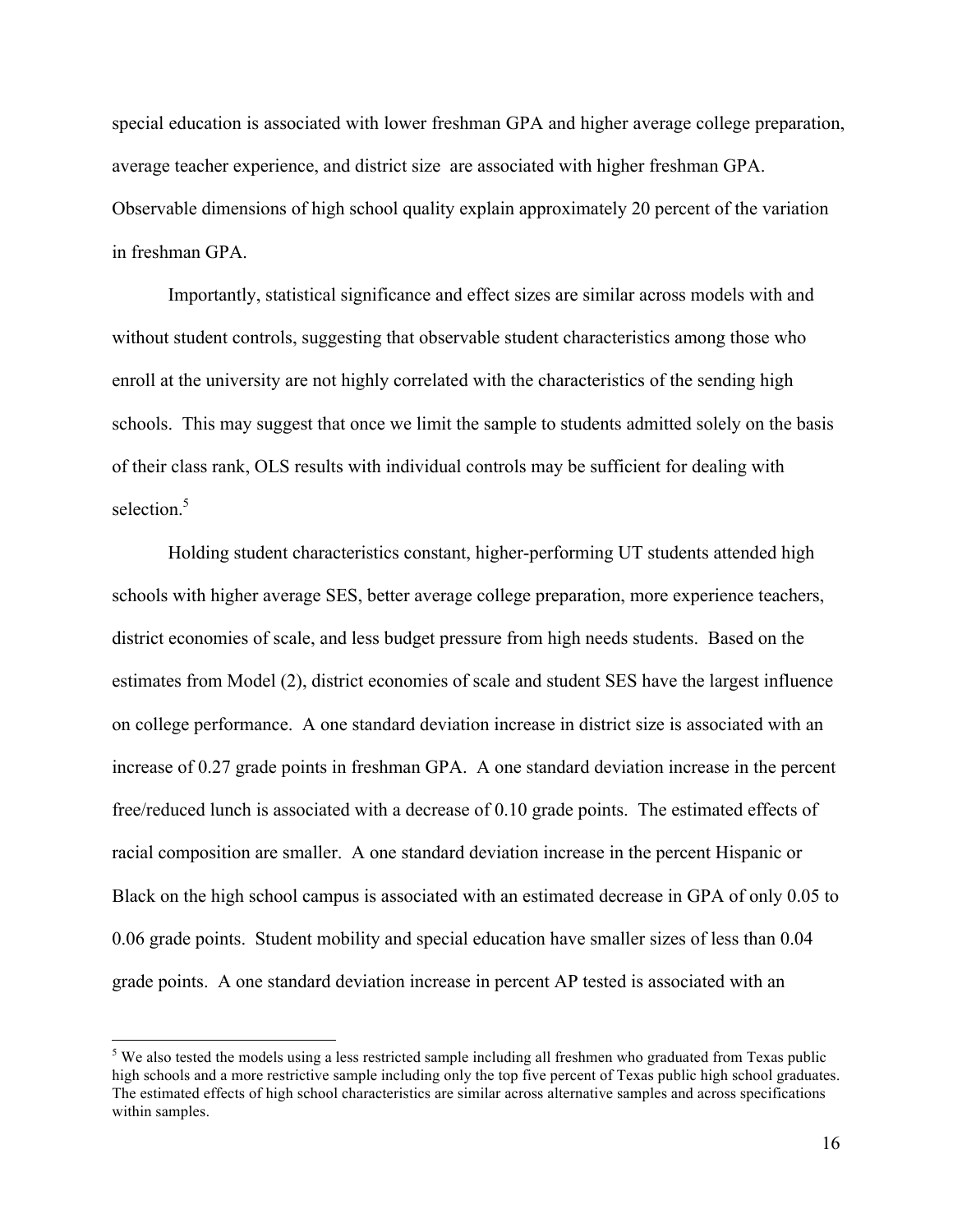estimated increase of 0.04 grade points, while a one standard deviation increase in the percent SAT tested is associated with a slightly larger 0.06 increase.

Even with controls for student characteristics, it is possible that these results reflect student selection into UT conditional on admission or sorting into high schools by unobserved characteristics. We also estimate the effects of high school characteristics on college GPA including campus fixed-effects, which controls for unobserved high school campus differences that influence college performance and that are unchanging over time.

As a test for whether we are adequately controlling for selection into our sample by using the school fixed effects strategy, we first examine the relationship between high school characteristics and student observable characteristics, controlling for high school fixed effects. If changes in high school characteristics within a school over time are unrelated to changing demographics of graduates enrolled at UT from that school, this suggests that the unobservable characteristics are also unlikely to be related to changing school characteristics and thus we are not facing much selection bias.

Some relationships between school composition and individual characteristics are expected regardless of selection – for example a campus that is becoming more white will become more likely to send a white student to UT than a campus that is becoming more Hispanic, and a campus with an increasing number of students on free/reduced lunch will be increasingly more likely to send a low-income student to UT than a campus that is becoming more affluent. On the other hand, if the change in a measure of school quality such as average teacher experience is positively associated with the change in the number of white students enrolling (even with controls for school composition), we might conclude that admission into UT Austin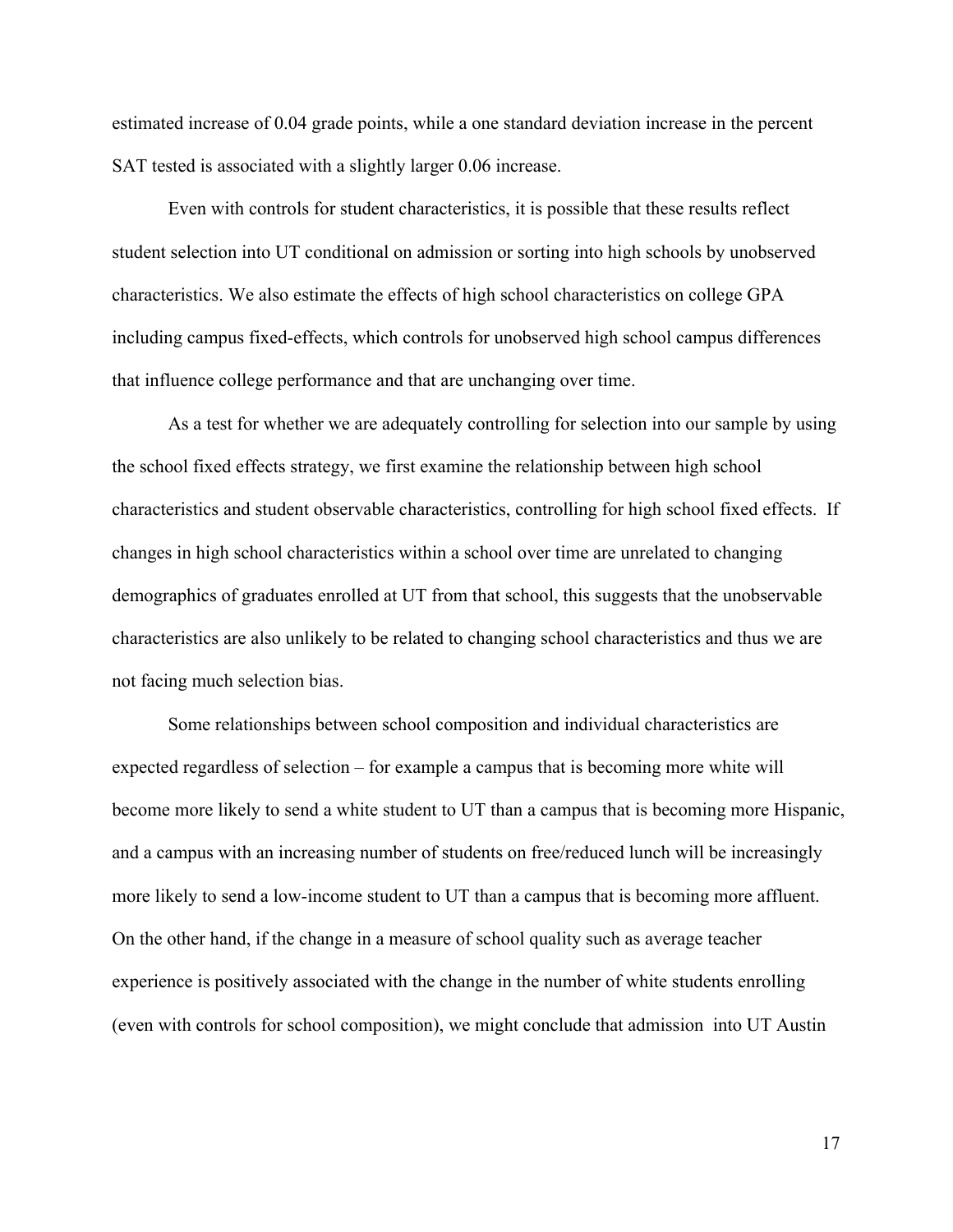under the Top 10% Rule and the inclusion of school fixed effects do not adequately control for selection of whites into higher quality high schools.

Results of these regressions relating high school characteristics and enrolled students characteristics, including high school fixed effects are displayed in Table 5. Overall, few school characteristics are significant predictors of student demographics. As expected, free/reduced lunch significantly predicts the student's income bracket and campus racial composition predicts the student's race in some models. There are a small number of unexpected, significant relationships, such as percent SAT tested and district size predicting the probability of being female' but, overall, the estimations suggest no systematic relationship between changes in high school characteristics and the changing demographic make-up of freshmen from a particular high school. The low R-squared statistics (all less than 0.014) also indicate that high school characteristics are weak predictors of the demographics of automatically admitted UT students.

Given this suggestive evidence that high school fixed effects may help alleviate the residual selection problem, Table 6 displays results for regressions on the automatic admission sample including high school fixed effects. Controlling for both high school and time fixed effects, the regression coefficients estimate the effect of within-school changes in social environment, academics, and resources on college performance of graduates. Both with and without student controls, we find a significant negative effect of the percent free/reduced lunch and percent black, and a positive significant effect of average teacher experience. Effect sizes are similar to the estimations without fixed effects. A one standard deviation increase in the percent free/reduced lunch on a high school campus is associated with a decrease of 0.10 grade points, and a one standard deviation increase in the percent Black is associated with a decrease of 0.08 grade points. The effects of other high school variables are not significant in the fixed effect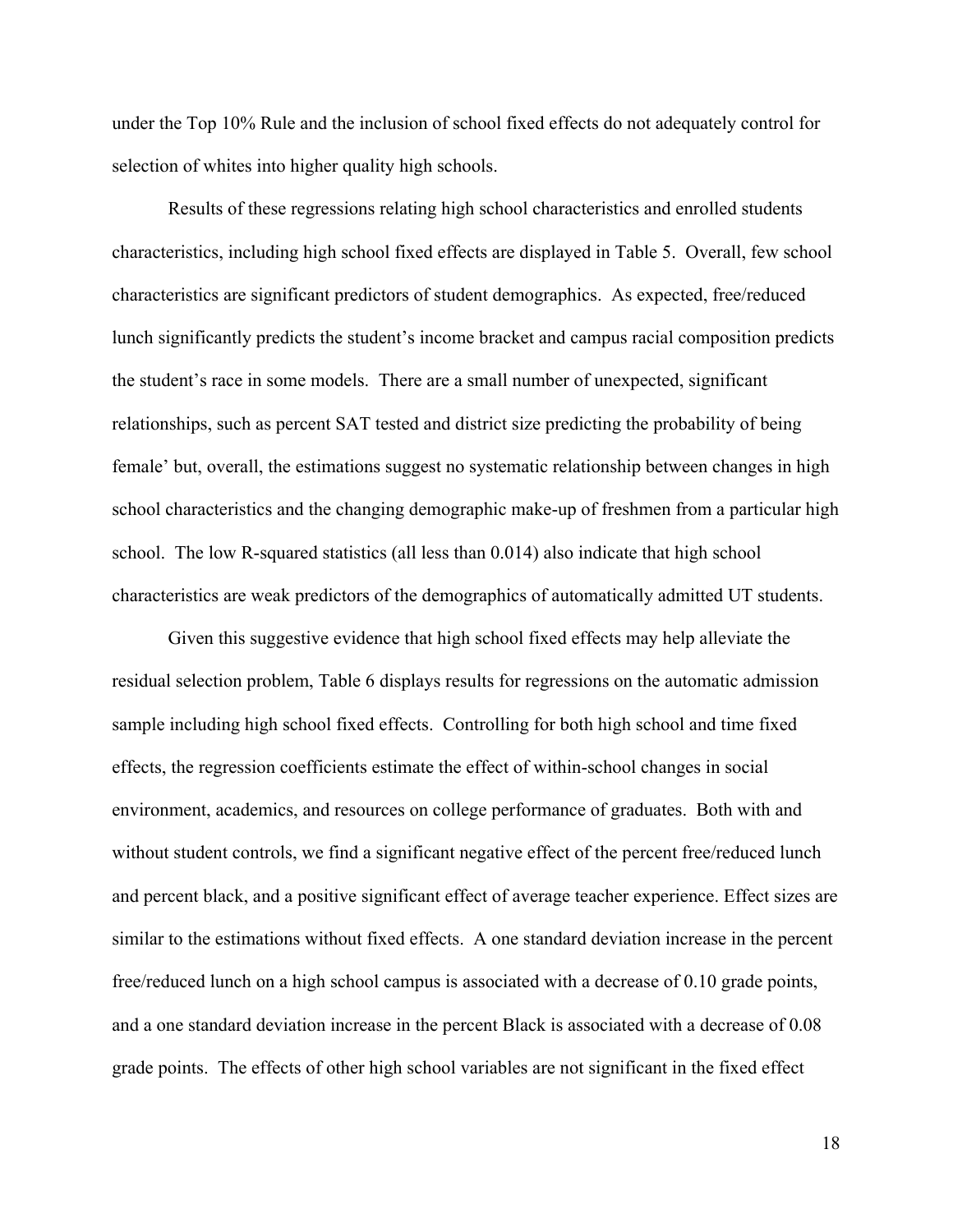models. It is likely that many of these high school characteristics did not vary sufficiently within campuses during the period of this study. The fixed effects results confirm the presence of some significant changes in high school SES that influence college performance, while also suggesting that unmeasured aspects of high school quality are also influential.

VII. Decay and Heterogeneous Effects

 

#### *Decay*

It is possible that the effects of high school quality on college performance diminish or disappear over time after graduation. We test whether the effects of high schools last beyond a student's freshman in college year by using cumulative sophomore and junior GPAs as dependent variables. Approximately 15 percent of the freshman in the automatic admissions analytic sample dropped out before the end of junior year, leaving 23,411 students with complete information on freshman, sophomore, and junior year GPAs. Excluding dropouts changes the composition of the sample to only those students who were socially, financially, and academically able to remain at UT.6

Table 7 displays the estimated effects of high school characteristics on college GPAs in the freshman, sophomore, and junior year for this reduced sample. All estimates in Table 7 include year dummies and student covariates, replicating Model (2) above. In order to verify that our results are not being driven by the changing sample, we first re-estimate the freshman year GPA regression on the reduced sample for comparison. The estimates of freshman GPA without fixed effects are similar for this reduced, non-dropout sample and the larger analytic

<sup>6</sup> Table 3 compares the subsample of students who persisted through junior year with the full sample of freshman and the analytic from the regression above. As expected, those who persist are slightly better off in terms of mother's education and family income. Persisters are also more likely to be female and less likely to be Hispanic or Black than the larger analytic sample. High school characteristics also differ slightly. The persistence sample has lower campus average rates of free/reduced lunch, minority enrollment, mobility, and higher rates of testing and higher average teacher experience, although all these differences are small.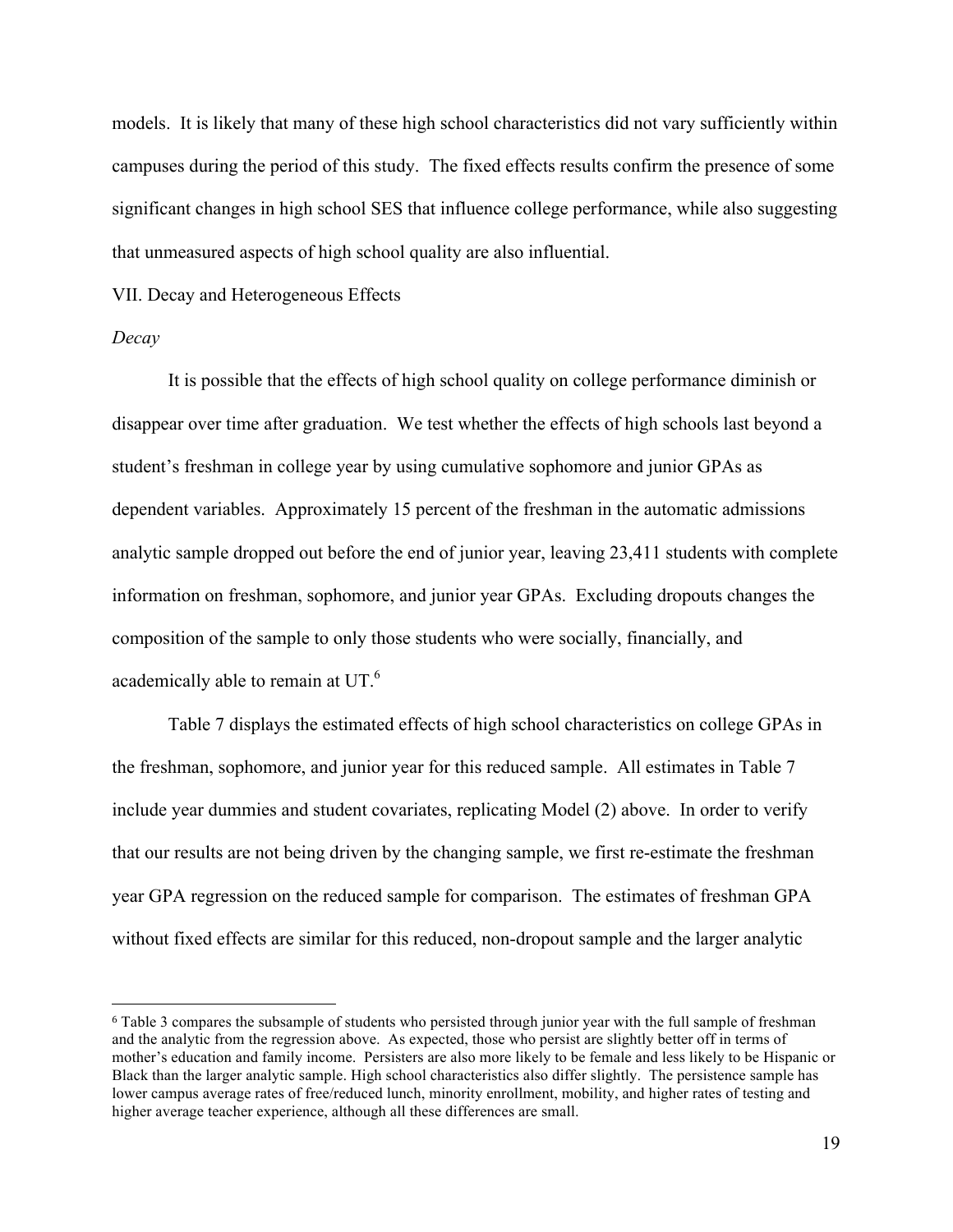sample (Column 1). All high school characteristics except per pupil funding are significant predictors of freshman GPA. Effect sizes for freshman year GPA are statistically similar to the larger analytic sample. The estimate of freshman year GPA with high school fixed effects for the persistence sample (Column 4) is also similar to the larger analytic sample with significant negative effects of campus SES, as well as significant positive effects of SAT testing and teacher experience.

We see very little decay in the estimated effects sizes of high school characteristics from the freshman to sophomore and junior years. In the estimates without fixed effects (Columns 1- 3), the same high school characteristics are significant predictors of GPA during freshman, sophomore, and junior year. The significant estimated effects percent free/reduced lunch, Black, Hispanic, mobility, AP testing, SAT testing, teacher experience, and special education decrease by 0.01 grade points or less while in college. The effect of district size diminishes by 0.03. Overall, these estimates show striking stability of high school effects throughout college for students that remain enrolled.

Adding high school fixed effects (Columns 4-6), we observe similarly small decreases in the effects of changes in percent free/reduced lunch and percent Black over time. The positive significant effects of SAT testing and teacher experience on the persistence sample disappear in the sophomore and junior years. In terms of effect sizes, a one standard deviation increase in either percent SAT tested or high school teacher experience would increase freshman GPA by 0.02 points, with no effect in later years. However, these later effects were not significant for the larger sample of all freshmen.

*Heterogeneous Effects*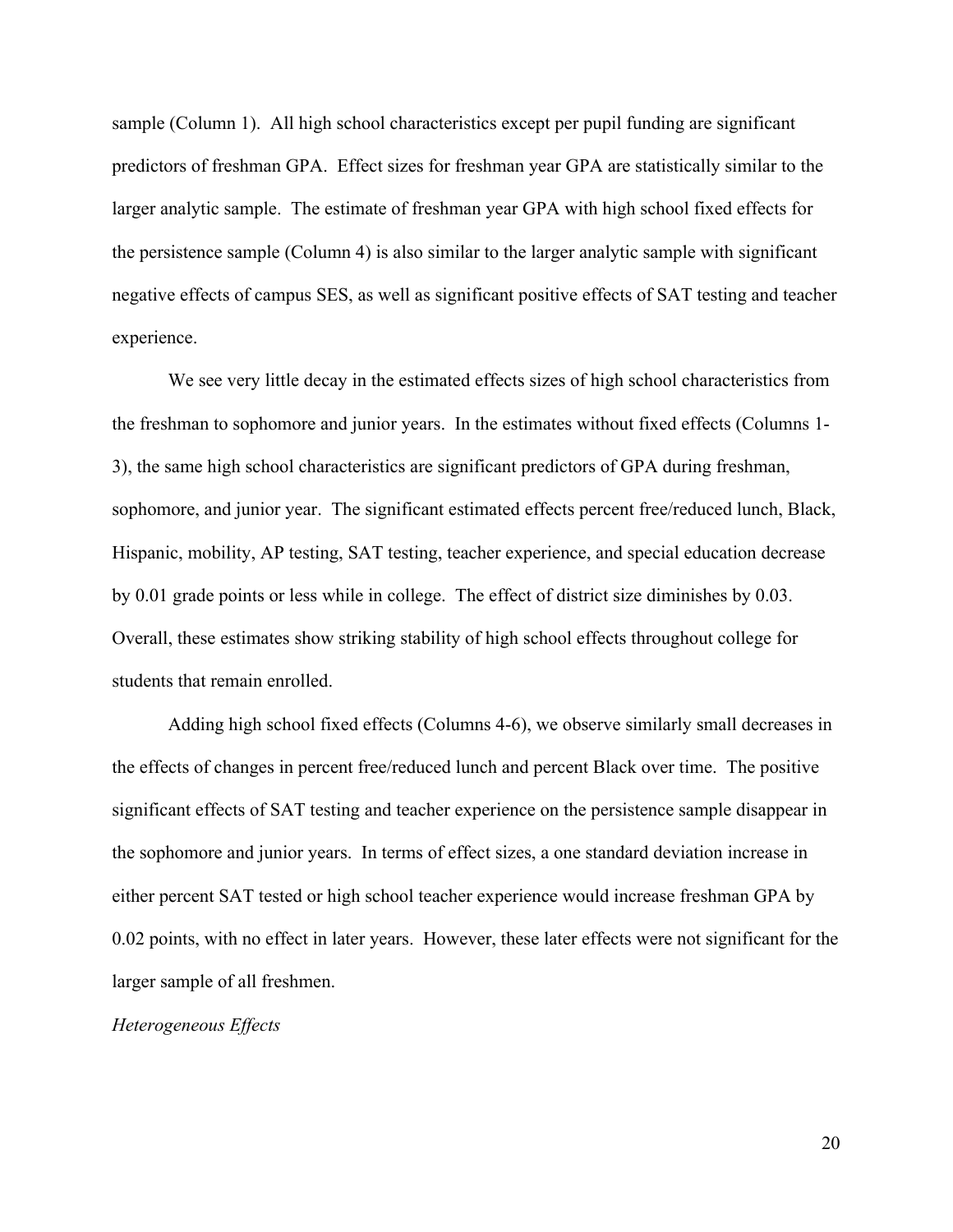Our final analysis examines whether high school effects on college performance are consistent when we disaggregate across demographic groups. Table 8 displays results for estimations by gender, race, and income. The first set of results includes controls for student demographics, high school characteristics, class rank, and year. Table 9 displays similar results but includes high school fixed effects. The results without fixed-effects are consistent with the results for the full analytic sample. Coefficients on the high school's percent free/reduced lunch, percent Black, and percent Hispanic are significant and negative for all subgroups. The mobility rate is significant and negative for all groups except high-income students. The percent SAT tested is significant and positive for all subgroups. District size and percent special education are significant for all groups but white students. Average teacher experience and percent AP tested are also significant for some, but not all subgroups.

In general, we find fewer significant coefficients when we add high school fixed effects. There are a few notable examples that suggest that within school changes in high school variables have different effects on different types of students. There are significant effects associated with percent free/reduced lunch and teacher experience for females, but not males, while males are influenced by a high school's black minority share while females are not. Average teacher experience is a significant predictor of freshman GPA for Hispanics but not for Blacks or Whites. GPAs of low-income students are influenced by percent free/reduced lunch, while GPAs of high-income students are influenced by teacher quality.

#### VIII. Conclusion

This study is the first to estimate the effects of high school quality by exploiting an automatic admissions policy in order to address some of the selection problems inherent to any study of students' college outcomes. Student performance in college is dependent on a series of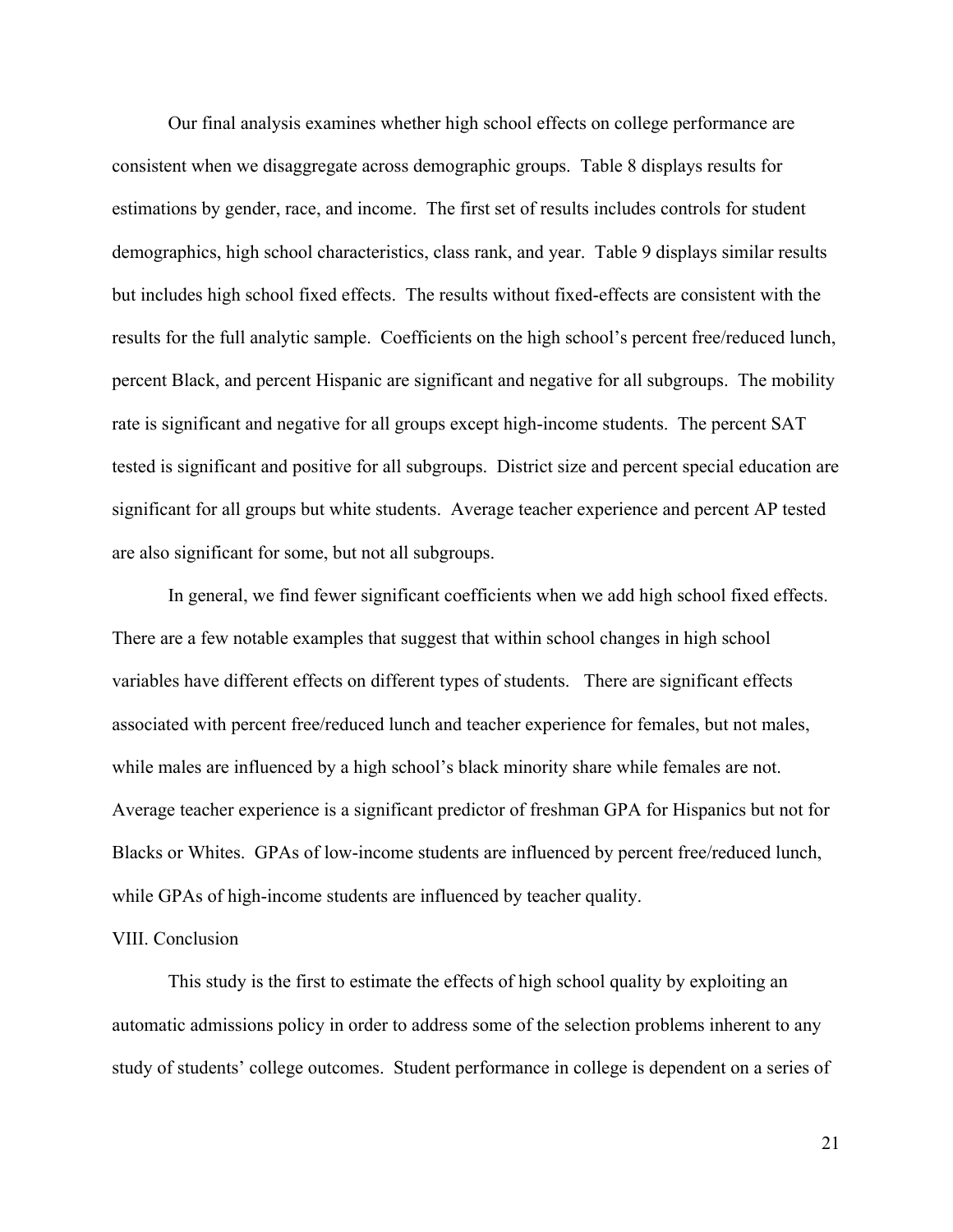sorting processes including selecting into high schools, selecting into college admissions, and selecting into college enrollment. Texas policy adds transparency to this process by selecting into admissions based on a single observed student characteristic. In the Texas case, a large and diverse group of high schools serve as feeders for the flagship state university through automatic admissions, offering rich heterogeneity in high school characteristics. Our results suggest that under this policy, high school characteristics are, for the most part, not predictive of student background characteristics, and high school characteristics are predictive of student academic outcomes. .

We find that high school variables measuring campus SES, academic preparation for college, and school resources are related to college performance, as measured by freshman year GPA. The effects of campus SES are significant in models including high school fixed effects, suggesting that even changes within high schools, and not just differences across high schools, influence students' college performance over time. Importantly, we find that the effects of high school on college performance persist at least through junior year.

Although the effect sizes of individual dimensions of high school quality are small, the aggregate effect of multiple dimensions is meaningful. As an example, we estimate a predicted GPA for a simulated student with high school characteristics from two different campuses – one of the highest-ranked and one of the lowest-ranked high schools in the Houston area. Our simulated student is female, Hispanic, age 18, and has a mother with a high school diploma, family income between \$20,000-40,000, and \$1,000 in unmet financial need. Graduating from the high-performing high school, this student's estimated freshman year GPA 3.21. Graduating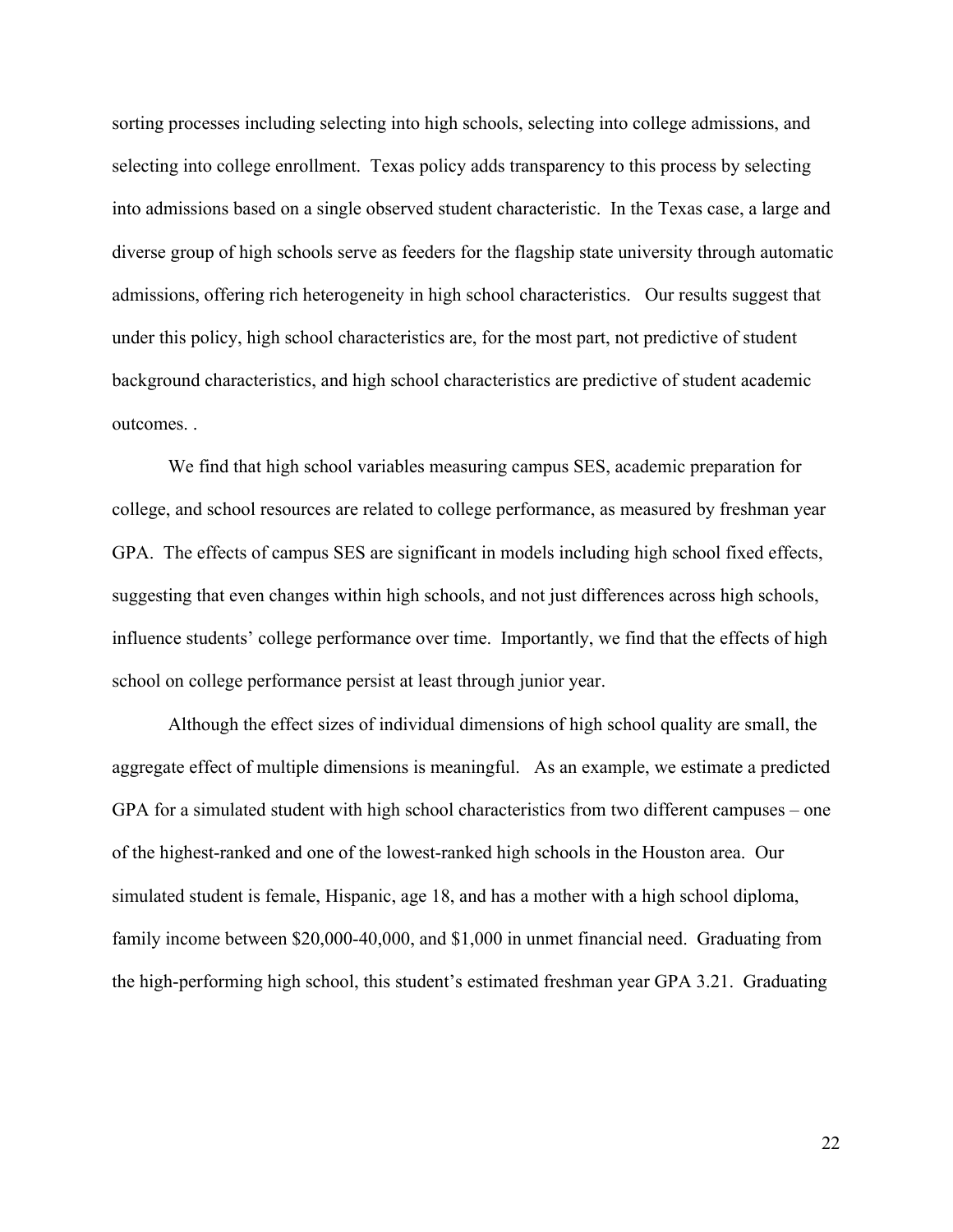from the low performing high school, her estimated GPA is only 2.30 – a difference of over 1.6 standard deviations.<sup>7</sup>

Overall, our results support the hypothesis that high school quality matters in college and continues to influence students throughout their college careers. The population studied reflects top-ranked graduates of public high schools attending an elite flagship state university where admissions policies have created a very diverse pool of feeder high schools. Although this context may not be typical of elite universities with traditional admissions processes, it offers the opportunity to examine high school effects with reduced selection bias and greater heterogeneity of high school quality in a single university setting. Overall, the results suggest that the influence of high school lasts well beyond graduation.

Policy discussions of improving "college readiness" of high school graduates have largely taken place without information about what components of high school quality matter for college success. Automatic admissions policies increase access to public universities, but do not directly influence high schools to implement programs that help graduates succeed in college. Universities offer many programs to overcome inequities among admitted students (such as mentoring programs, development education, peer supports, etc.), but lack tools to diagnose need and target interventions. Particularly under automatic admissions, almost all students enroll at elite public universities with a history of exemplary academic performance. Without appropriate controls for selection into college, it is a challenge to apply previous research findings to determine if interventions should be targeted based on individual characteristics, family background, or high school experiences. The results of this study suggest that high school background does influence college academic performance and that students from schools with

 $<sup>7</sup>$  The simulation is based on results for Model 2 in Table 4, which controls for student characteristics and excludes</sup> high school fixed effects.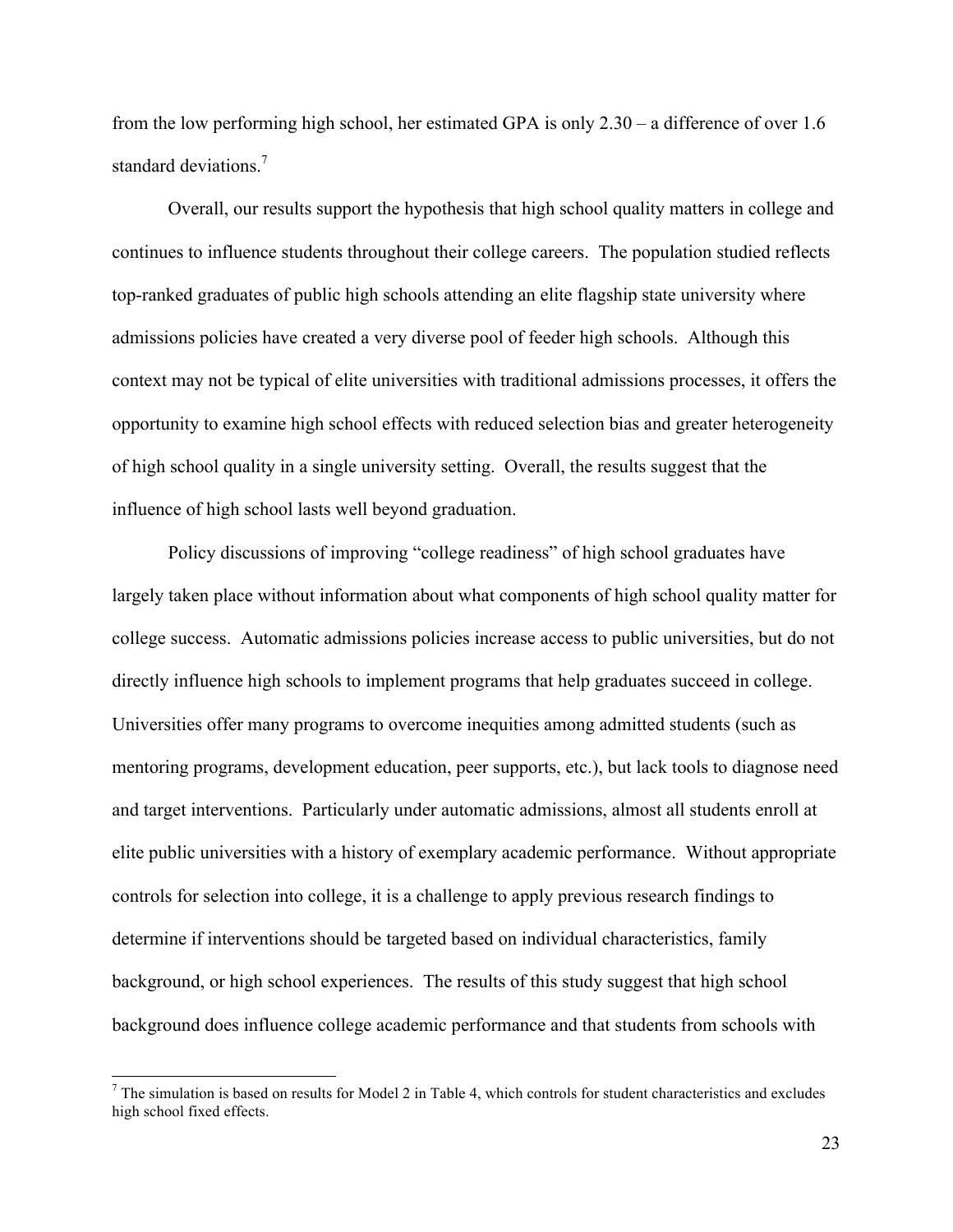multiple sources of disadvantage are a likely target for interventions at college entry. At the same time, our results suggest that high school programs that promote college preparation may be helpful for beneficiaries of automatic admissions policies, particularly those students who enter college from high schools that have not historically sent a large proportion of graduates to elite universities.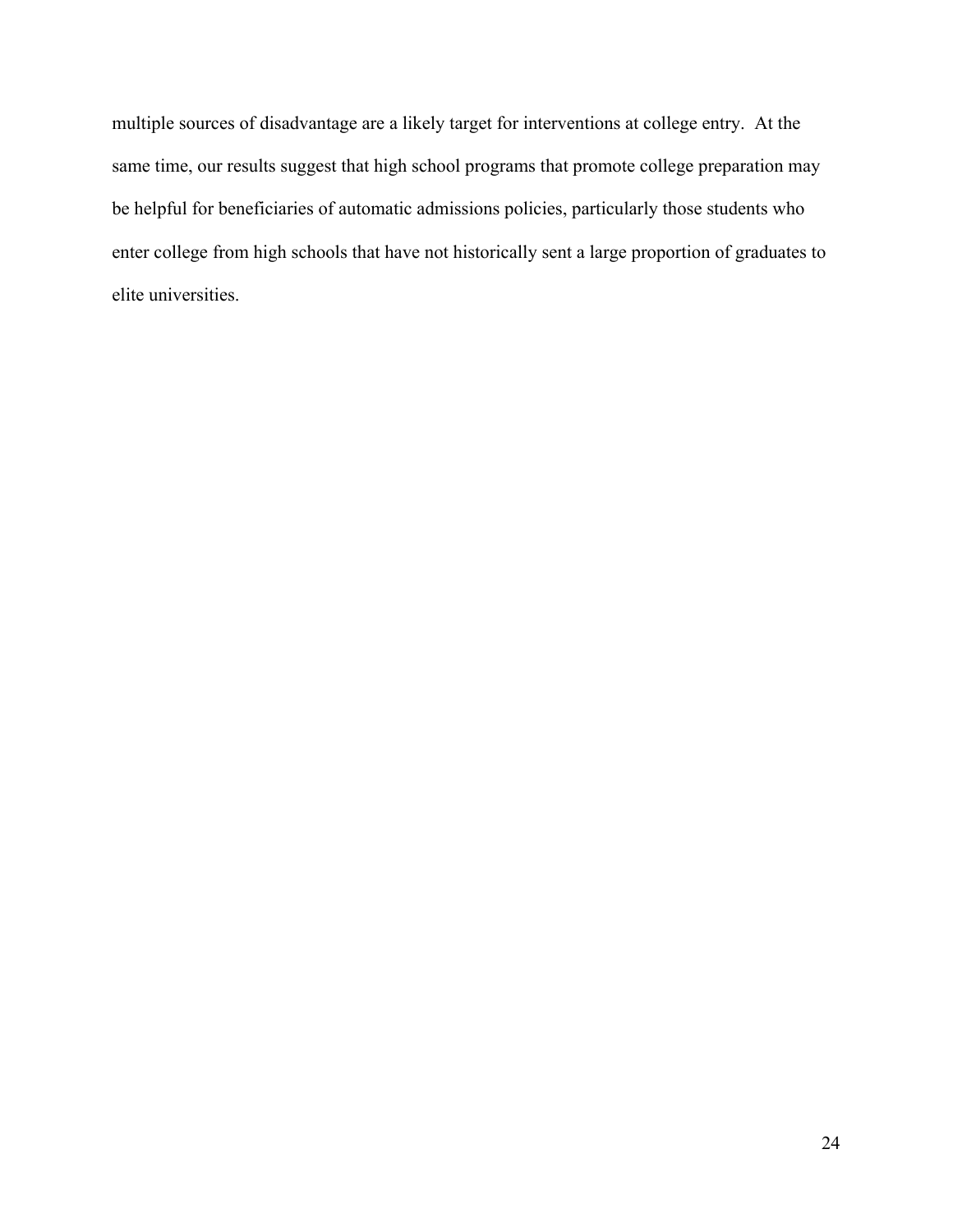#### References

- Adelman, C. (1999). *Answers in the Tool Box: Academic Intensity, Attendance Patterns, and Bachelor's Degree Attainment.* Washington, DC: U. S. Government Printing Office.
- Berkowitz, D. & Hoekstra, M. (2011). Does high school quality matter? Evidence from admissions data. *Economics of Education Review,* 30, pp. 280-288.
- Bettinger, E.P., Evans, B.J., and Pope, D.J. (2011). Improving College Performance and Retention the Easy Way: Unpacking the ACT Exam. NBER Working Paper No. 17119.
- Betts, J.R. & Morell, D. (1999). The Determinants of Undergraduate Grade Point Average: The Relative Importance of Family Background, High School Resources, and Peer Group Effects. *The Journal of Human Resources,* 34, 2, pp. 268-293.
- Cohn, E., Cohn, S., Balch, D.C., & Bradley, J. (2004). Determinants of undergraduate GPAs: SAT scores, high school GPA and high-school rank. *Economics of Education Review*, 23, 6, pp. 577-586.
- Cyrenne, P. & Chan, A. (2012). High school grades and university performance: A case study. *Economics of Education Review*, 31, pp. 524-542.
- Deming, J.D., Hastings, J.S., Kane, T.J. & Staigler, D.O. (2011). School Choice, School Quality and Postsecondary Attainment. NBER Working Paper No. 17438.
- Fletcher, J. & Tienda, M. (2010). Race and Ethnic Differences in College Achievement: Does High School Attended Matter? *Annals of the American Academy of Political and Social Science*, 627, 1, pp. 144-166.
- Fletcher, J. & Tienda, M. (2012). High School Quality and Race Differences in College Achievement. In *Handbook on Race and Social Problems.* Koeske, G., Bangs, R., & Davis, L. (Editors). Springer Press: New York.
- Hanushek, E.A. (2006). "School Resources". Handbook of Education Economics, Hanushek and Welch, editors. North Holland: Amsterdam. Volume 2.
- Massey, D. S. (2006). Social Background and Academic Performance Differentials: White and Minority Students at Selective Colleges. *American Law and Economics Review* 8, 2, pp. 390-409.
- Niu, S. X. & Tienda, M. (2010). Minority Student Academic Performance Under the Uniform Admission Law: Evidence from the University of Texas at Austin. *Educational Evaluation and Policy Analysis,* 32,2, pp. 324-346.
- Niu, S. X., Tienda, M. & Cortes, K. (2006). College selectivity and the Texas Top 10% law. *Economics of Education Review*, 25, pp. 259 – 272.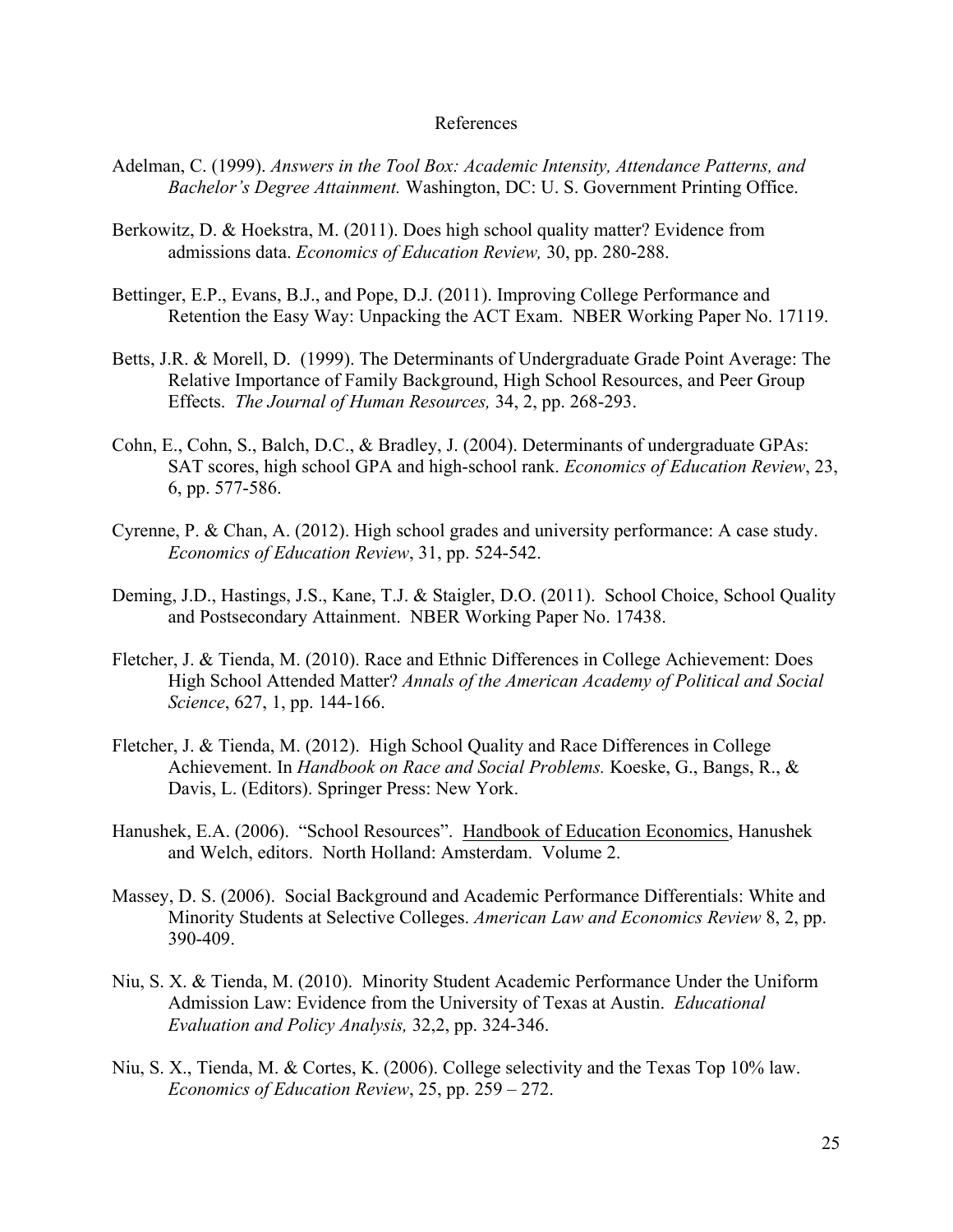- Pike, G.R. & Saupe, J.L. (2002). Does High School Matter? An Analysis of Three Methods of Predicting First-Year Grades. *Research in Higher Education*, 43, 2, pp. 187-207.
- Wolniak, G.C. & Engberg, M.E. (2010). Academic Achievement in the First Year of College: Evidence of the Pervasive Effects of the High School Context. *Research in Higher Education*, 51, pp. 451-467.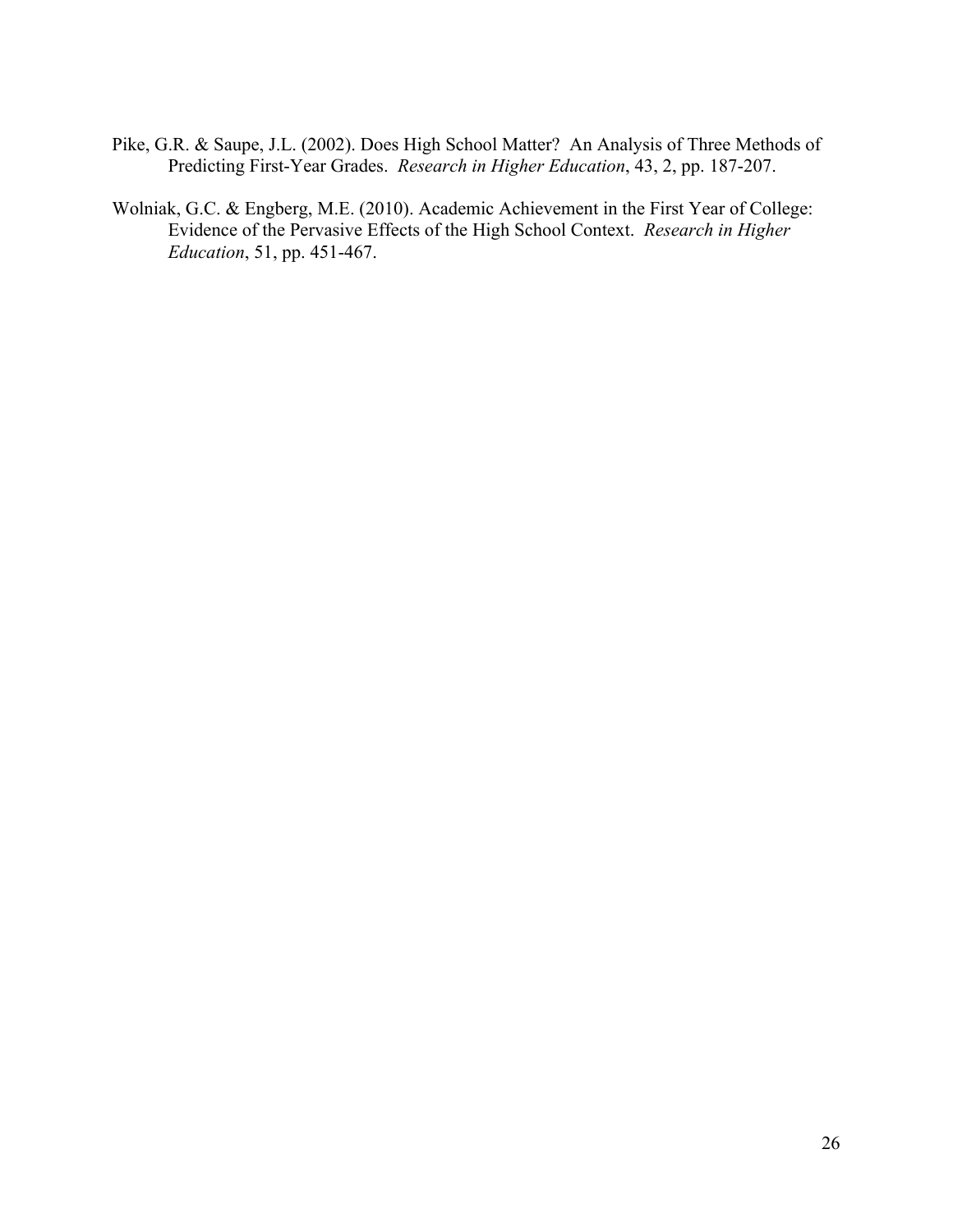|                              | Column (1)   |       | Column (2)                                                |       | Column (3)                     |                           | Column (4)                     |       |       | Column $(5)$            |               | Column (6) |
|------------------------------|--------------|-------|-----------------------------------------------------------|-------|--------------------------------|---------------------------|--------------------------------|-------|-------|-------------------------|---------------|------------|
| Sample                       | All Freshmen |       | <b>Texas Public</b><br>School/<br>Automatic<br>Admissions |       | <b>Texas Public</b><br>School/ | Traditional<br>Admissions | <b>Texas Private</b><br>School |       |       | Out-of-State<br>Schools | International | Schools    |
| Observations                 | 49575        |       | 31302                                                     |       | 10950                          |                           | 3288                           |       | 3066  |                         | 969           |            |
| Variable                     | Mean         | sd    | Mean                                                      | sd    | Mean                           | sd                        | Mean                           | sd    | Mean  | sd                      | Mean          | Sd         |
| $HS$ class rank <sup>1</sup> | 8.93         | 9.64  | 4.62                                                      | 2.99  | 20.54                          | 10.99                     | 10.95                          | 11.46 | 13.56 | 14.26                   | 13.05         | 14.08      |
| SAT score                    | 1204         | 168   | 1189                                                      | 159   | 1214                           | 182                       | 1249                           | 165   | 1254  | 159                     | 1239          | 217        |
| Female                       | 0.547        | 0.498 | 0.585                                                     | 0.493 | 0.466                          | 0.499                     | 0.515                          | 0.500 | 0.526 | 0.499                   | 0.406         | 0.491      |
| Age                          | 17.87        | 0.41  | 17.85                                                     | 0.39  | 17.88                          | 0.42                      | 17.93                          | 0.44  | 17.87 | 0.43                    | 17.88         | 0.73       |
| Race                         |              |       |                                                           |       |                                |                           |                                |       |       |                         |               |            |
| White                        | 0.558        | 0.497 | 0.512                                                     | 0.500 | 0.622                          | 0.485                     | 0.680                          | 0.467 | 0.772 | 0.420                   | 0.191         | 0.393      |
| Asian                        | 0.170        | 0.375 | 0.181                                                     | 0.385 | 0.172                          | 0.377                     | 0.090                          | 0.286 | 0.123 | 0.329                   | 0.185         | 0.388      |
| <b>Black</b>                 | 0.054        | 0.225 | 0.059                                                     | 0.236 | 0.054                          | 0.227                     | 0.034                          | 0.181 | 0.028 | 0.164                   | 0.012         | 0.111      |
| Hispanic                     | 0.189        | 0.392 | 0.228                                                     | 0.420 | 0.137                          | 0.344                     | 0.166                          | 0.372 | 0.044 | 0.205                   | 0.043         | 0.204      |
| Other                        | 0.005        | 0.072 | 0.005                                                     | 0.072 | 0.005                          | 0.069                     | 0.005                          | 0.072 | 0.008 | 0.088                   | 0.002         | 0.045      |
| Missing                      | 0.025        | 0.156 | 0.014                                                     | 0.115 | 0.009                          | 0.097                     | 0.025                          | 0.155 | 0.025 | 0.157                   | 0.567         | 0.496      |
| Mother's education           |              |       |                                                           |       |                                |                           |                                |       |       |                         |               |            |
| No diploma                   | 0.071        | 0.257 | 0.097                                                     | 0.295 | 0.037                          | 0.190                     | 0.019                          | 0.137 | 0.008 | 0.090                   | 0.012         | 0.111      |
| HS diploma                   | 0.130        | 0.336 | 0.156                                                     | 0.363 | 0.101                          | 0.301                     | 0.064                          | 0.244 | 0.062 | 0.242                   | 0.038         | 0.192      |
| College                      | 0.216        | 0.412 | 0.232                                                     | 0.422 | 0.213                          | 0.410                     | 0.175                          | 0.380 | 0.152 | 0.359                   | 0.084         | 0.277      |
| BA degree                    | 0.364        | 0.481 | 0.339                                                     | 0.473 | 0.414                          | 0.493                     | 0.440                          | 0.496 | 0.433 | 0.496                   | 0.167         | 0.373      |
| MA degree                    | 0.185        | 0.388 | 0.161                                                     | 0.367 | 0.201                          | 0.400                     | 0.265                          | 0.441 | 0.309 | 0.462                   | 0.119         | 0.324      |
| Missing                      | 0.034        | 0.181 | 0.016                                                     | 0.127 | 0.035                          | 0.183                     | 0.037                          | 0.188 | 0.036 | 0.186                   | 0.580         | 0.494      |
| Family income                |              |       |                                                           |       |                                |                           |                                |       |       |                         |               |            |
| Up to \$20k                  | 0.071        | 0.257 | 0.088                                                     | 0.284 | 0.051                          | 0.219                     | 0.030                          | 0.169 | 0.023 | 0.151                   | 0.034         | 0.181      |
| \$20-39k                     | 0.128        | 0.334 | 0.157                                                     | 0.364 | 0.097                          | 0.296                     | 0.062                          | 0.241 | 0.044 | 0.204                   | 0.040         | 0.197      |
| \$40-59k                     | 0.121        | 0.326 | 0.138                                                     | 0.345 | 0.107                          | 0.309                     | 0.078                          | 0.268 | 0.060 | 0.237                   | 0.061         | 0.239      |
| $$60-79k$                    | 0.111        | 0.314 | 0.122                                                     | 0.327 | 0.103                          | 0.304                     | 0.081                          | 0.272 | 0.074 | 0.262                   | 0.041         | 0.199      |
| $$80k +$                     | 0.496        | 0.500 | 0.446                                                     | 0.497 | 0.563                          | 0.496                     | 0.660                          | 0.474 | 0.696 | 0.460                   | 0.194         | 0.396      |
| Missing                      | 0.073        | 0.260 | 0.049                                                     | 0.216 | 0.079                          | 0.270                     | 0.091                          | 0.288 | 0.102 | 0.303                   | 0.630         | 0.483      |
| Financial need <sup>2</sup>  | 2964         | 6182  | 3162                                                      | 6200  | 2296                           | 5300                      | 2613                           | 6745  | 4175  | 8023                    | 1460          | 4966       |
| FAFSA missing                | 0.367        | 0.482 | 0.279                                                     | 0.449 | 0.483                          | 0.500                     | 0.554                          | 0.497 | 0.516 | 0.500                   | 0.796         | 0.403      |
| College GPA                  |              |       |                                                           |       |                                |                           |                                |       |       |                         |               |            |
| Freshman                     | 3.02         | 0.62  | 3.04                                                      | 0.63  | 2.87                           | 0.61                      | 3.11                           | 0.59  | 3.14  | 0.57                    | 3.22          | 0.59       |
| Sophomore                    | 3.00         | 0.58  | 3.03                                                      | 0.58  | 2.85                           | 0.56                      | 3.10                           | 0.53  | 3.14  | 0.52                    | 3.15          | 0.56       |
| Junior                       | 2.97         | 0.55  | 2.99                                                      | 0.55  | 2.84                           | 0.53                      | 3.07                           | 0.51  | 3.10  | 0.50                    | 3.10          | 0.53       |
| Senior                       | 2.88         | 0.50  | 2.89                                                      | 0.50  | 2.78                           | 0.48                      | 2.98                           | 0.46  | 3.02  | 0.46                    | 3.00          | 0.49       |

### Table 1. Demographics and College Performance of UT Freshmen by Admissions Type

1. Value reflects the percentile of the class rank. Lower values reflect higher ranked students.

2. Total unmet need. Equal to zero for students with no FAFSA.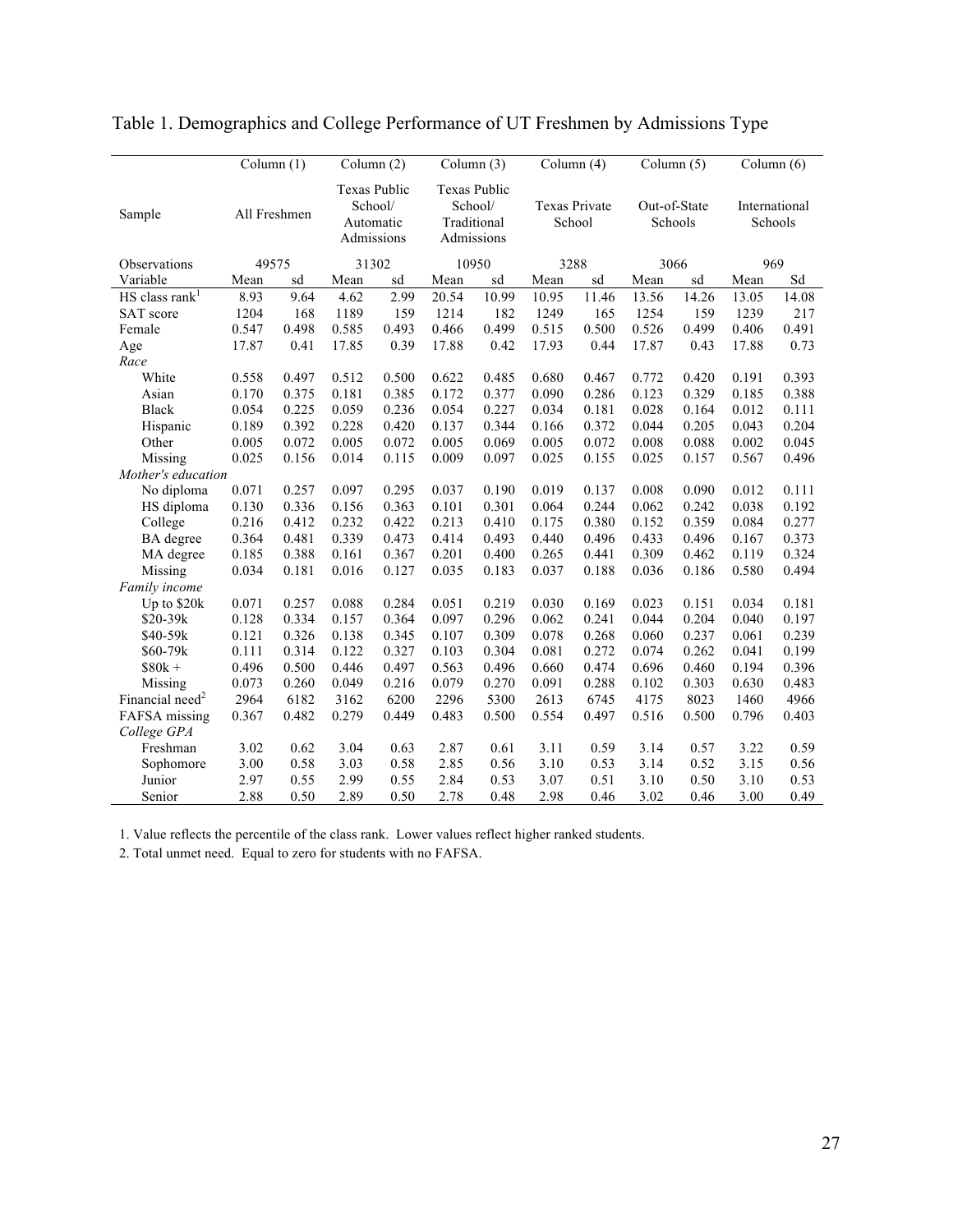| Sample                         | <b>Automatic Admissions</b> |         | <b>Traditional Admissions</b> |         |  |  |  |
|--------------------------------|-----------------------------|---------|-------------------------------|---------|--|--|--|
| No. of observations            | 31302                       |         | 10950                         |         |  |  |  |
| Variable                       | Mean                        | sd      | Mean                          | sd      |  |  |  |
| Free/reduced lunch             | 0.363                       | 0.241   | 0.198                         | 0.185   |  |  |  |
| <b>Black</b>                   | 0.142                       | 0.157   | 0.101                         | 0.114   |  |  |  |
| Hispanic                       | 0.368                       | 0.272   | 0.223                         | 0.195   |  |  |  |
| Mobility                       | 0.180                       | 0.068   | 0.138                         | 0.061   |  |  |  |
| AP tested                      | 0.208                       | 0.109   | 0.296                         | 0.154   |  |  |  |
| <b>SAT</b> tested              | 0.688                       | 0.157   | 0.797                         | 0.148   |  |  |  |
| Per pupil funding <sup>1</sup> | 3241.9                      | 628.4   | 3187.5                        | 647.3   |  |  |  |
| Teacher experience             | 12.48                       | 2.05    | 13.07                         | 2.01    |  |  |  |
| District size                  | 42382.6                     | 45276.6 | 47982.3                       | 48184.3 |  |  |  |
| Special education              | 0.110                       | 0.036   | 0.092                         | 0.033   |  |  |  |

Table 2. High School Characteristics for UT Freshman by Admissions Type

1. Reflects average per pupil funding for regular education programs.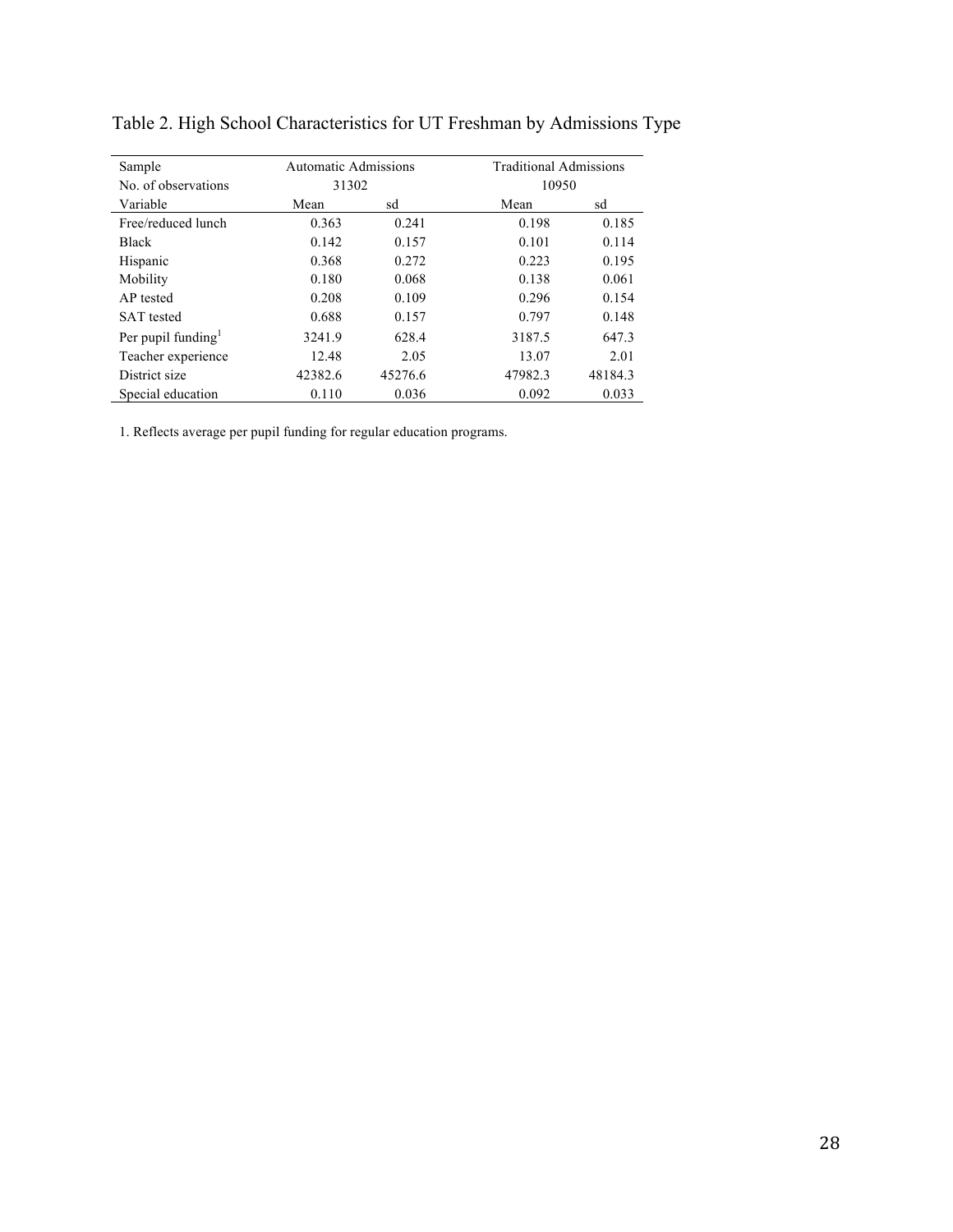| Sample             |         | Full Sample |         | Full Analytic   |         | Persisted through |
|--------------------|---------|-------------|---------|-----------------|---------|-------------------|
| No. of obsevations |         | 31302       |         | Sample<br>27392 | 23411   | Junior Year       |
|                    |         | Std.        |         | Std.            |         | Std.              |
| Variable           | Mean    | Dev         | Mean    | Dev             | Mean    | Dev               |
| HS class rank      | 4.62    | 2.99        | 5.05    | 2.74            | 4.97    | 2.74              |
| SAT score          | 1189.2  | 159.1       | 1178.5  | 156.3           | 1189.1  | 151.1             |
| Female             | 0.585   | 0.493       | 0.585   | 0.493           | 0.590   | 0.492             |
| Age                | 17.85   | 0.39        | 17.856  | 0.389           | 17.855  | 0.385             |
| Race               |         |             |         |                 |         |                   |
| White              | 0.512   | 0.500       | 0.519   | 0.500           | 0.533   | 0.499             |
| Asian              | 0.181   | 0.385       | 0.172   | 0.378           | 0.180   | 0.384             |
| <b>Black</b>       | 0.059   | 0.236       | 0.061   | 0.239           | 0.057   | 0.232             |
| Hispanic           | 0.228   | 0.420       | 0.230   | 0.421           | 0.212   | 0.409             |
| Other              | 0.005   | 0.072       | 0.005   | 0.074           | 0.005   | 0.072             |
| Missing            | 0.014   | 0.115       | 0.013   | 0.114           | 0.013   | 0.112             |
| Mother's education |         |             |         |                 |         |                   |
| No hs diploma      | 0.097   | 0.295       | 0.095   | 0.293           | 0.087   | 0.282             |
| HS diploma         | 0.156   | 0.363       | 0.159   | 0.365           | 0.148   | 0.355             |
| Some college       | 0.232   | 0.422       | 0.238   | 0.426           | 0.232   | 0.422             |
| Bachelors degree   | 0.339   | 0.473       | 0.333   | 0.471           | 0.351   | 0.477             |
| Masters degree     | 0.161   | 0.367       | 0.159   | 0.366           | 0.166   | 0.372             |
| Missing            | 0.016   | 0.127       | 0.016   | 0.127           | 0.016   | 0.126             |
| Family income      |         |             |         |                 |         |                   |
| Less than \$20k    | 0.088   | 0.284       | 0.089   | 0.285           | 0.081   | 0.272             |
| $$20-39k$          | 0.157   | 0.364       | 0.157   | 0.364           | 0.148   | 0.355             |
| \$40-59k           | 0.138   | 0.345       | 0.139   | 0.346           | 0.136   | 0.342             |
| $$60-79k$          | 0.122   | 0.327       | 0.124   | 0.330           | 0.123   | 0.328             |
| \$80k or more      | 0.446   | 0.497       | 0.442   | 0.497           | 0.465   | 0.499             |
| Missing            | 0.049   | 0.216       | 0.048   | 0.215           | 0.048   | 0.214             |
| Unmet financial    |         |             |         |                 |         |                   |
| need               | 3162.1  | 6199.5      | 3016.6  | 5897.2          | 3036.7  | 6061.0            |
| FAFSA missing      | 0.279   | 0.449       | 0.285   | 0.452           | 0.300   | 0.458             |
| College GPA        |         |             |         |                 |         |                   |
| Freshman           | 3.04    | 0.63        | 2.997   | 0.625           | 3.089   | 0.563             |
| Sophomore          | 3.03    | 0.58        | 2.986   | 0.576           | 3.081   | 0.499             |
| Junior             | 2.99    | 0.55        | 2.948   | 0.548           | 3.036   | 0.471             |
| Senior             | 2.89    | 0.50        | 2.865   | 0.500           | 2.941   | 0.425             |
| High school campus |         |             |         |                 |         |                   |
| Free/reduced lunch | 0.363   | 0.241       | 0.363   | 0.235           | 0.346   | 0.228             |
| Black              | 0.142   | 0.157       | 0.142   | 0.155           | 0.139   | 0.149             |
| Hispanic           | 0.368   | 0.272       | 0.367   | 0.269           | 0.353   | 0.261             |
| Mobility           | 0.180   | 0.068       | 0.181   | 0.067           | 0.177   | 0.064             |
| AP tested          | 0.208   | 0.109       | 0.204   | 0.104           | 0.207   | 0.104             |
| <b>SAT</b> tested  | 0.688   | 0.157       | 0.690   | 0.157           | 0.698   | 0.155             |
| Per pupil funding  | 3241.9  | 628.4       | 3229.9  | 624.9           | 3227.1  | 623.3             |
| Teacher experience | 12.48   | 2.05        | 12.52   | 2.03            | 12.56   | 2.01              |
| District size      | 42382.6 | 45276.6     | 41920.7 | 45083.3         | 41674.5 | 44054.5           |
| Special education  | 0.110   | 0.036       | 0.111   | 0.036           | 0.109   | 0.035             |

Table 3. Summary Statistics for Analytic Samples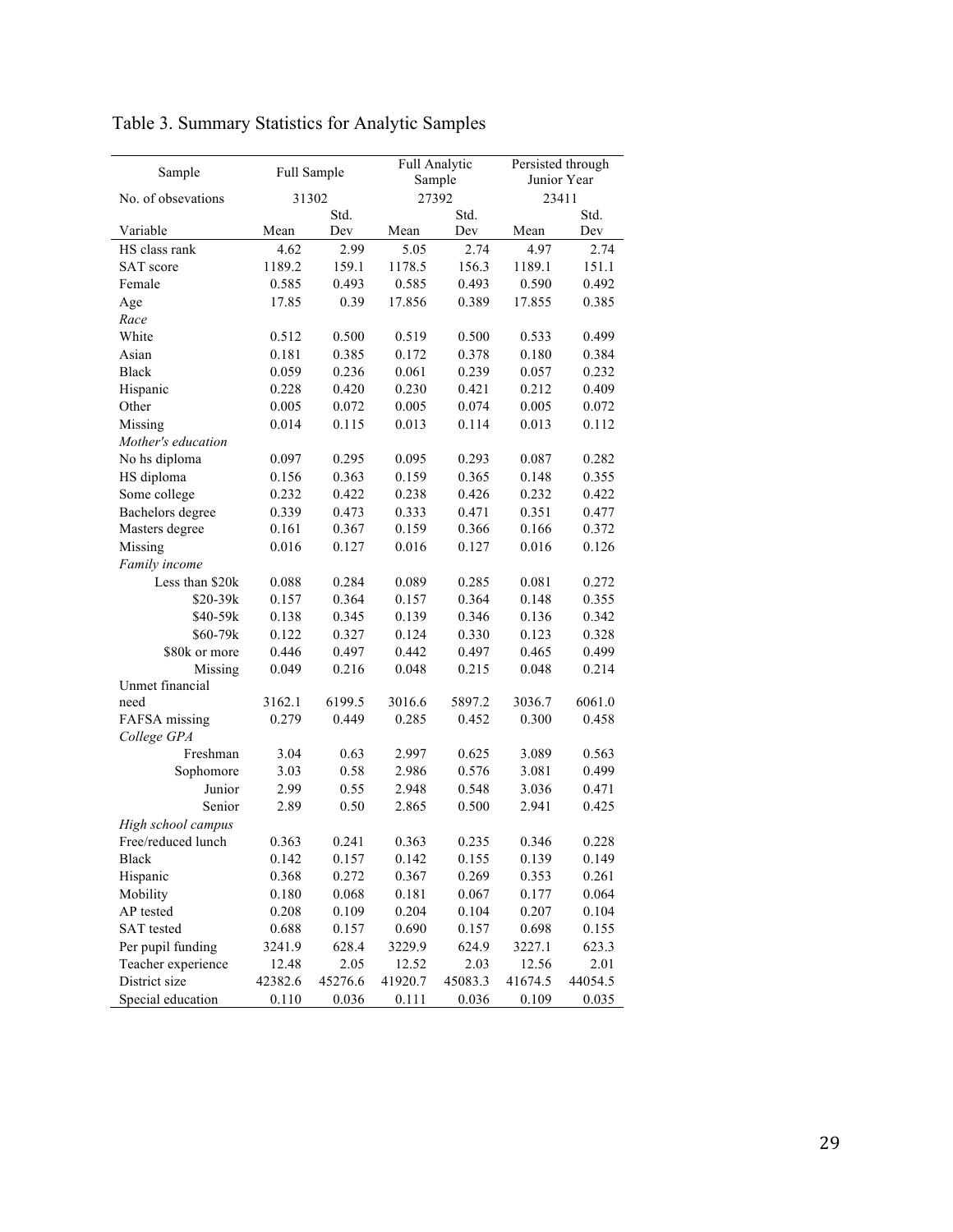|                         | Model $(1)$ | Model(2)  | Model (3) |
|-------------------------|-------------|-----------|-----------|
|                         | coeff/se    | coeff/se  | coeff/se  |
| Free/reduced lunch      | $-0.509*$   | $-0.439*$ | $-0.324*$ |
|                         | (0.069)     | (0.067)   | (0.060)   |
|                         |             |           |           |
| Black                   | $-0.337*$   | $-0.313*$ | $-0.269*$ |
|                         | (0.065)     | (0.062)   | (0.055)   |
| Hispanic                | $-0.259*$   | $-0.203*$ | $-0.159*$ |
|                         | (0.058)     | (0.056)   | (0.050)   |
|                         |             |           |           |
| Mobility                | $-0.477*$   | $-0.532*$ | $-0.454*$ |
|                         | (0.146)     | (0.143)   | (0.118)   |
|                         |             |           |           |
| AP tested               | $0.293*$    | 0.338*    | $0.233*$  |
|                         | (0.074)     | (0.073)   | (0.065)   |
| <b>SAT</b> tested       | 0.318*      | $0.357*$  | $0.312*$  |
|                         | (0.052)     | (0.051)   | (0.046)   |
|                         |             |           |           |
| Per pupil funding (log) | $-0.042$    | $-0.022$  | $-0.025$  |
|                         | (0.043)     | (0.042)   | (0.037)   |
|                         |             |           |           |
| Teacher experience      | $0.011*$    | $0.010*$  | $0.007*$  |
|                         | (0.003)     | (0.003)   | (0.003)   |
| District size (log)     | $0.021*$    | $0.025*$  | $0.020*$  |
|                         | (0.006)     | (0.006)   | (0.005)   |
|                         |             |           |           |
| Special education       | $-1.054*$   | $-1.071*$ | $-0.872*$ |
|                         | (0.236)     | (0.222)   | (0.195)   |
|                         |             |           |           |
| Student covariates      |             |           |           |
| <b>SAT</b> scores       |             |           |           |
|                         |             |           |           |
| N                       | 27392       | 27392     | 27392     |
| r2                      | 0.190       | 0.261     | 0.278     |

Table 4. OLS Estimated Effects of High School Characteristics on Freshman GPA

\* p $< 05$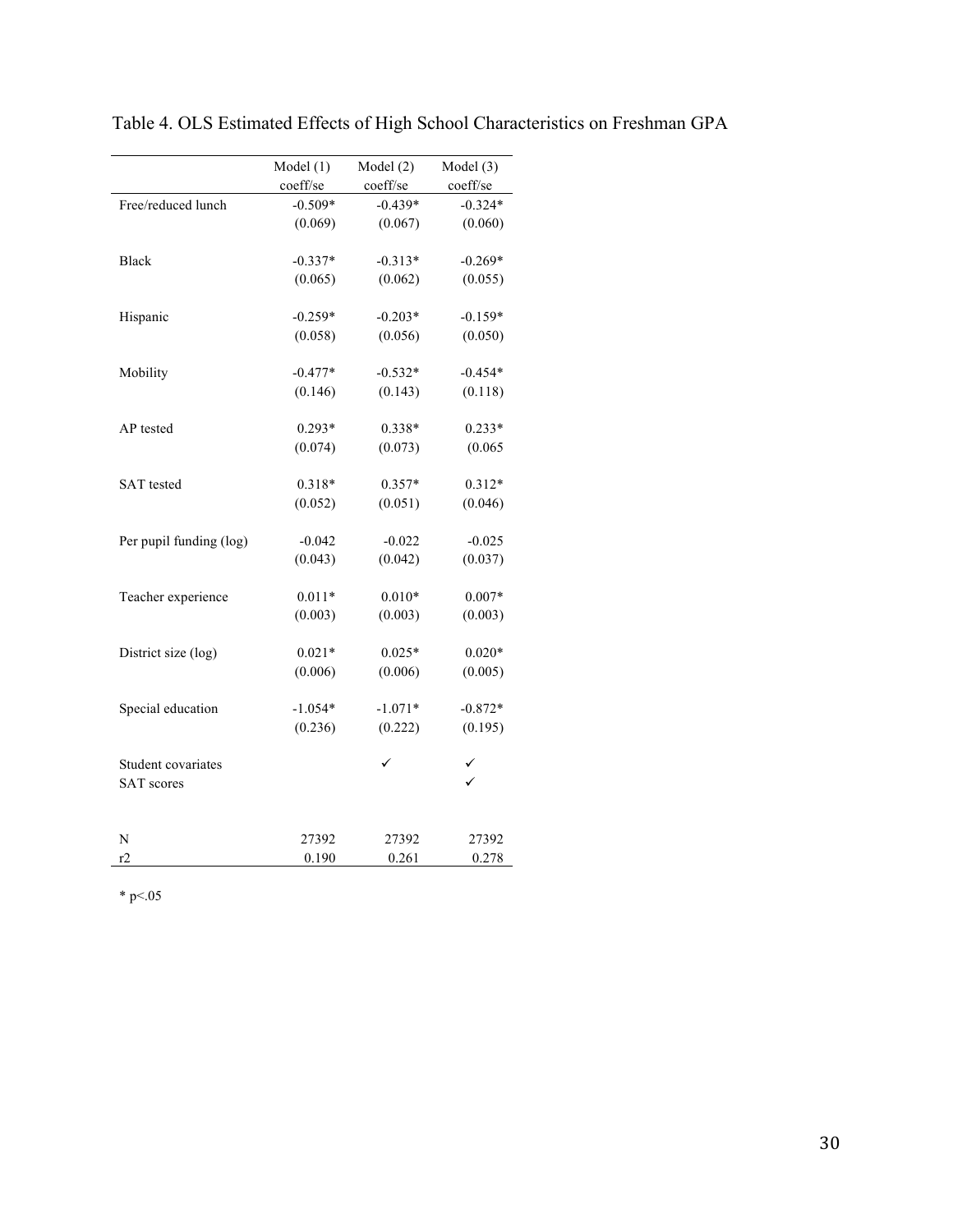|                        | Black     | Hispanic | White     | Asian    | Other<br>Race | Female    | Age       | Low<br>Income | High<br>Income | Mother<br>no<br>college | Mother<br>college<br>degree | Financial<br>Need |
|------------------------|-----------|----------|-----------|----------|---------------|-----------|-----------|---------------|----------------|-------------------------|-----------------------------|-------------------|
| School characteristics | coeff/se  | coeff/se | coeff/se  | coeff/se | coeff/se      | coeff/se  | coeff/se  | coeff/se      | coeff/se       | coeff/se                | coeff/se                    | coeff/se          |
| Free/reduced lunch     | $0.104*$  | $-0.062$ | $-0.054$  | $-0.043$ | 0.020         | 0.020     | $-0.176*$ | $0.243*$      | $-0.303*$      | 0.137                   | $-0.072$                    | 1.700*            |
|                        | (0.040)   | (0.065)  | (0.081)   | (0.067)  | (0.014)       | (0.097)   | (0.076)   | (0.077)       | (0.089)        | (0.078)                 | (0.090)                     | (0.711)           |
| <b>Black</b>           | $0.446*$  | 0.008    | $-0.445*$ | 0.061    | 0.037         | $-0.137$  | $-0.053$  | $-0.108$      | 0.148          | $-0.255$                | 0.155                       | 2.303             |
|                        | (0.080)   | (0.128)  | (0.161)   | (0.131)  | (0.028)       | (0.191)   | (0.151)   | (0.151)       | (0.175)        | (0.155)                 | (0.177)                     | (1.401)           |
| Hispanic               | $-0.080$  | $0.647*$ | $-0.550*$ | $-0.086$ | $-0.024$      | $-0.213$  | 0.115     | 0.019         | $-0.094$       | $0.531*$                | $-0.337*$                   | 0.955             |
|                        | (0.075)   | (0.120)  | (0.151)   | (0.123)  | (0.027)       | (0.180)   | (0.142)   | (0.143)       | (0.165)        | (0.146)                 | (0.167)                     | (1.319)           |
| Mobility               | $-0.049$  | $-0.064$ | 0.173     | $-0.108$ | 0.018         | $-0.061$  | $0.249*$  | 0.197         | $-0.220$       | $-0.177$                | $-0.101$                    | $-0.578$          |
|                        | (0.066)   | (0.107)  | (0.134)   | (0.109)  | (0.024)       | (0.160)   | (0.126)   | (0.126)       | (0.146)        | (0.129)                 | (0.148)                     | (1.170)           |
| AP tested              | $-0.075*$ | $-0.083$ | 0.016     | $0.127*$ | $-0.007$      | 0.061     | 0.053     | $-0.044$      | 0.073          | $-0.013$                | $-0.046$                    | $-0.815$          |
|                        | (0.031)   | (0.050)  | (0.063)   | (0.051)  | (0.011)       | (0.075)   | (0.059)   | (0.059)       | (0.069)        | (0.061)                 | (0.070)                     | (0.549)           |
| <b>SAT</b> tested      | $-0.007$  | 0.002    | 0.009     | $-0.032$ | 0.003         | $-0.104*$ | 0.007     | $-0.029$      | 0.000          | $-0.062$                | 0.047                       | 0.067             |
|                        | (0.020)   | (0.033)  | (0.041)   | (0.034)  | (0.007)       | (0.049)   | (0.039)   | (0.039)       | (0.045)        | (0.040)                 | (0.046)                     | (0.359)           |
| Per pupil funding      | 0.007     | 0.000    | 0.030     | $-0.035$ | 0.007         | $-0.029$  | 0.008     | $-0.077*$     | 0.014          | $-0.078*$               | 0.037                       | $-0.229$          |
| (log)                  | (0.018)   | (0.029)  | (0.036)   | (0.030)  | (0.006)       | (0.043)   | (0.034)   | (0.034)       | (0.040)        | (0.035)                 | (0.040)                     | (0.317)           |
| Teacher experience     | $-0.001$  | 0.002    | $-0.004$  | 0.003    | 0.000         | 0.002     | $-0.003$  | $-0.001$      | 0.003          | $-0.005$                | 0.000                       | $-0.015$          |
|                        | (0.002)   | (0.002)  | (0.003)   | (0.002)  | (0.001)       | (0.004)   | (0.003)   | (0.003)       | (0.003)        | (0.003)                 | (0.003)                     | (0.026)           |
| District size (log)    | $-0.014$  | $-0.021$ | $-0.044$  | $0.088*$ | $-0.008$      | $-0.100$  | 0.013     | $-0.105*$     | 0.071          | $-0.040$                | 0.086                       | 0.205             |
|                        | (0.022)   | (0.035)  | (0.044)   | (0.036)  | (0.008)       | (0.053)   | (0.042)   | (0.042)       | (0.048)        | (0.043)                 | (0.049)                     | (0.387)           |
| Special education      | $-0.026$  | 0.062    | 0.084     | $-0.167$ | $-0.025$      | $-0.145$  | $-0.085$  | $-0.006$      | $-0.172$       | 0.367                   | 0.107                       | $-0.840$          |
|                        | (0.114)   | (0.183)  | (0.230)   | (0.188)  | (0.041)       | (0.274)   | (0.216)   | (0.217)       | (0.251)        | (0.222)                 | (0.254)                     | (2.010)           |
| N                      | 27392     | 27392    | 27392     | 27392    | 27392         | 27392     | 27392     | 27392         | 27392          | 27392                   | 27392                       | 27392             |

Table 5. Tests for Selection: High School Characteristics as Predictors of Individual Characteristics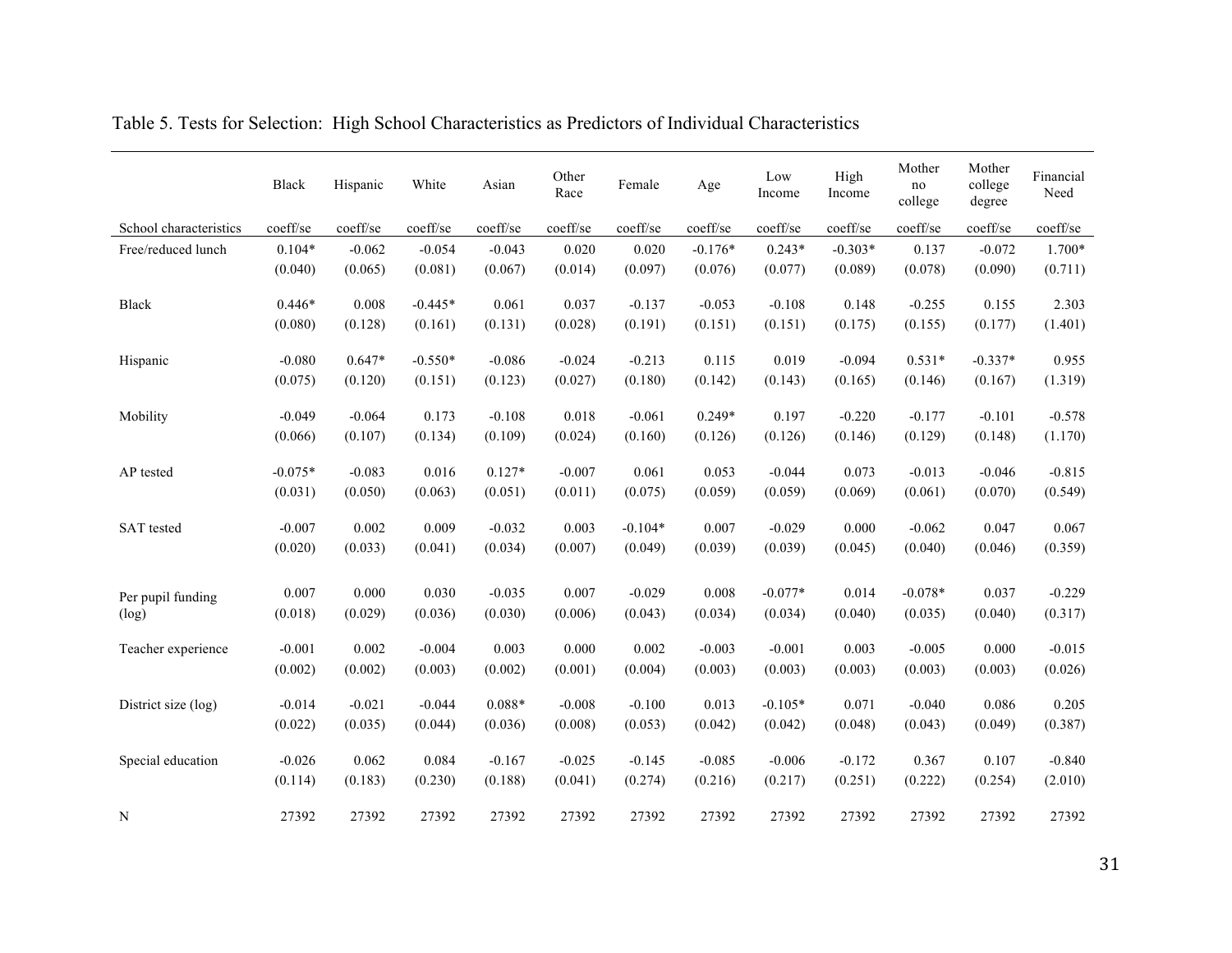| $0.003\,$ | 0.006 | 0.009 | 0.002 | 000. | 0.00 | 0.00 | 0.002 | 0.003 | 0.002 | $.00^{\circ}$ | 0.01 |
|-----------|-------|-------|-------|------|------|------|-------|-------|-------|---------------|------|
|           |       |       |       |      |      |      |       |       |       |               |      |

All models include year dummies.

 $*_{p<0.05}$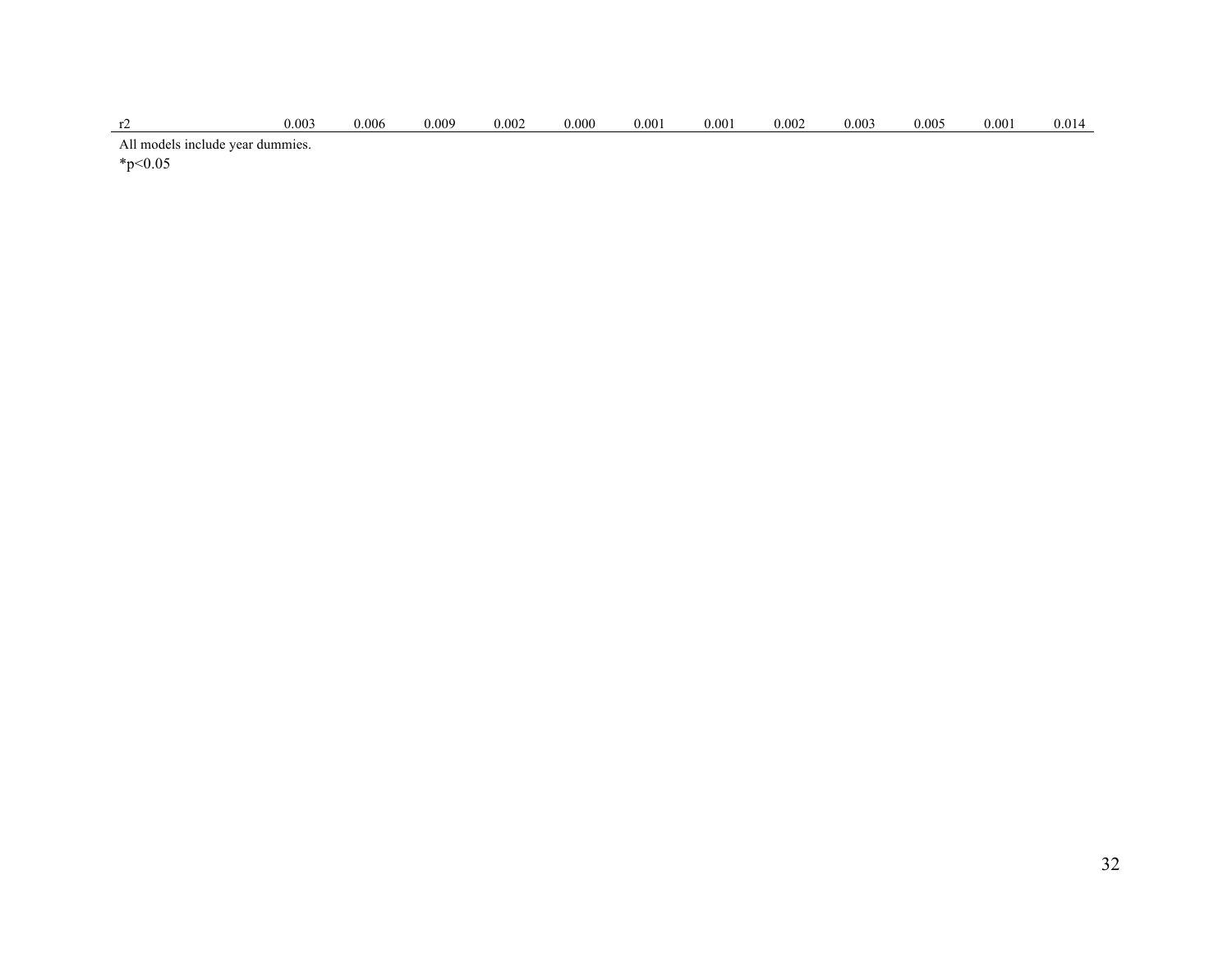|                         | Model $(1)$ | Model $(2)$ | Model (3) |
|-------------------------|-------------|-------------|-----------|
|                         | coeff/se    | coeff/se    | coeff/se  |
| Free/reduced lunch      | $-0.444*$   | $-0.418*$   | $-0.370*$ |
|                         | (0.108)     | (0.103)     | (0.103)   |
|                         |             |             |           |
| <b>Black</b>            | $-0.531*$   | $-0.517*$   | $-0.542*$ |
|                         | (0.213)     | (0.202)     | (0.205)   |
|                         |             |             |           |
| Hispanic                | $-0.179$    | $-0.170$    | $-0.118$  |
|                         | (0.200)     | (0.191)     | (0.190)   |
|                         |             |             |           |
| Mobility                | 0.281       | 0.116       | 0.121     |
|                         | (0.178)     | (0.169)     | (0.168)   |
|                         |             |             |           |
| AP tested               | 0.026       | 0.040       | 0.008     |
|                         | (0.083)     | (0.079)     | (0.079)   |
|                         |             |             |           |
| <b>SAT</b> tested       | 0.065       | 0.096       | $0.106*$  |
|                         | (0.055)     | (0.052)     | (0.052)   |
|                         |             |             |           |
| Per pupil funding (log) | 0.036       | 0.017       | 0.016     |
|                         | (0.048)     | (0.046)     | (0.045)   |
|                         |             |             |           |
| Teacher experience      | $0.013*$    | $0.012*$    | $0.010*$  |
|                         | (0.004)     | (0.004)     | (0.004)   |
|                         |             |             |           |
| District size (log)     | 0.105       | 0.076       | 0.057     |
|                         | (0.059)     | (0.056)     | (0.056)   |
|                         |             |             |           |
| Special education       | $-0.269$    | $-0.144$    | $-0.132$  |
|                         | (0.305)     | (0.290)     | (0.289)   |
|                         |             |             |           |
| Student covariates      |             |             |           |
| <b>SAT</b> scores       |             |             |           |
|                         |             |             |           |
| N                       | 27392       | 27392       | 27392     |
| r2                      | 0.265       | 0.337       | 0.342     |

Table 6. OLS Estimated Effects of High School Characteristics on Freshman GPA with High School Fixed Effects

All models include year dummies and high school fixed effects. \* p $< 05$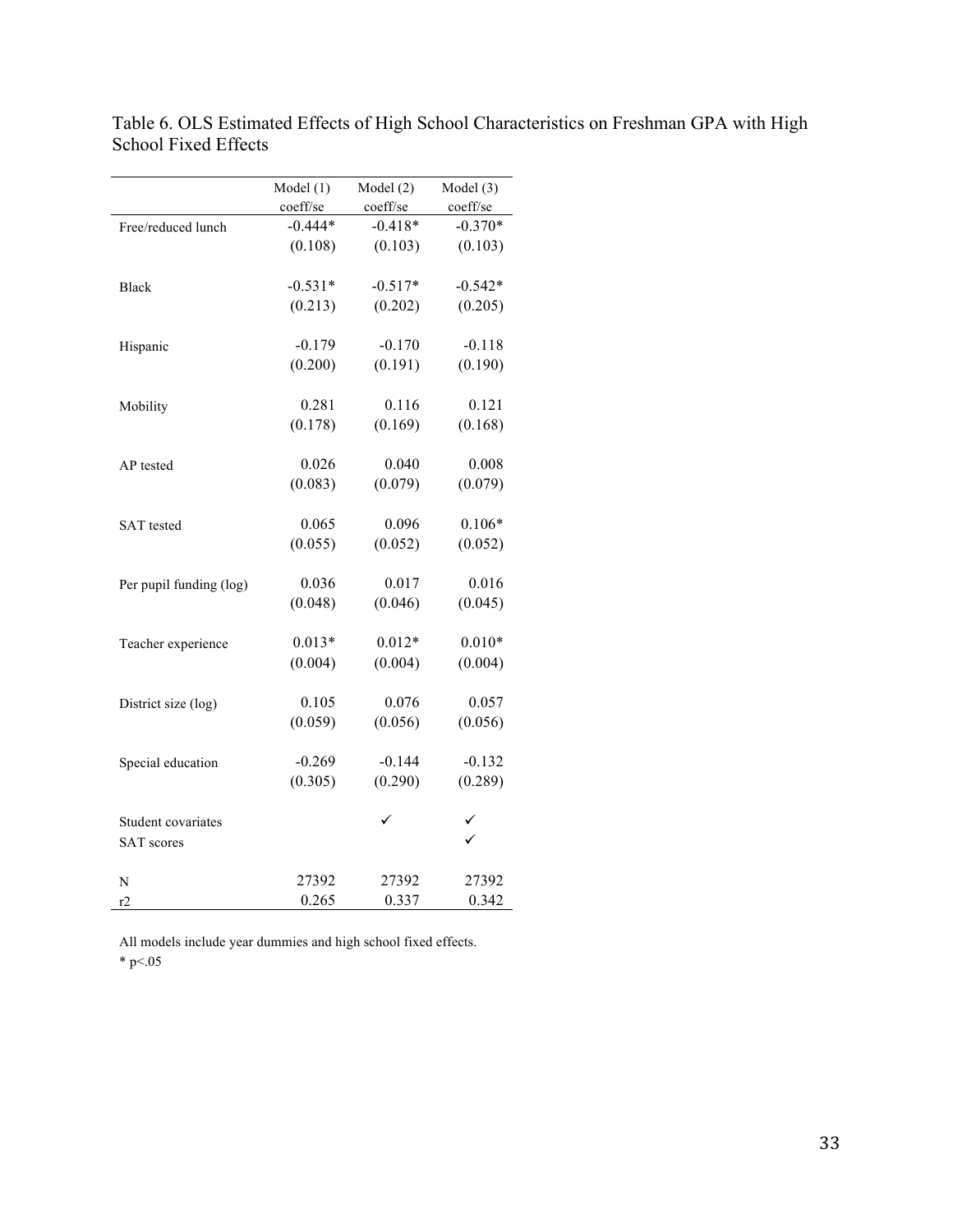|                         | (1)       | (2)       | (3)       | (4)          | (5)          | (6)       |
|-------------------------|-----------|-----------|-----------|--------------|--------------|-----------|
| Cumulative GPA          | Freshman  | Sophomore | Junior    | Freshman     | Sophomore    | Junior    |
|                         | coeff/se  | coeff/se  | coeff/se  | coeff/se     | coeff/se     | coeff/se  |
| Free/reduced lunch      | $-0.326*$ | $-0.325*$ | $-0.314*$ | $-0.324*$    | $-0.221*$    | $-0.257*$ |
|                         | (0.063)   | (0.055)   | (0.052)   | (0.107)      | (0.093)      | (0.088)   |
|                         |           |           |           |              |              |           |
| Black                   | $-0.308*$ | $-0.241*$ | $-0.215*$ | $-0.488*$    | $-0.514*$    | $-0.419*$ |
|                         | (0.056)   | (0.051)   | (0.046)   | (0.211)      | (0.183)      | (0.173)   |
| Hispanic                | $-0.234*$ | $-0.190*$ | $-0.156*$ | $-0.290$     | $-0.335$     | $-0.446*$ |
|                         | (0.052)   | (0.047)   | (0.044)   | (0.197)      | (0.171)      | (0.162)   |
|                         |           |           |           |              |              |           |
| Mobility                | $-0.383*$ | $-0.332*$ | $-0.308*$ | 0.132        | 0.016        | 0.063     |
|                         | (0.132)   | (0.124)   | (0.107)   | (0.175)      | (0.152)      | (0.144)   |
|                         |           |           |           |              |              |           |
| AP tested               | $0.307*$  | $0.322*$  | $0.271*$  | 0.021        | 0.081        | 0.039     |
|                         | (0.070)   | (0.060)   | (0.056)   | (0.082)      | (0.071)      | (0.067)   |
|                         |           |           |           |              |              |           |
| <b>SAT</b> tested       | $0.346*$  | 0.289*    | $0.275*$  | $0.108*$     | 0.081        | 0.075     |
|                         | (0.048)   | (0.042)   | (0.039)   | (0.054)      | (0.047)      | (0.044)   |
| Per pupil funding (log) | $-0.018$  | $-0.023$  | $-0.014$  | $-0.011$     | $-0.016$     | $-0.004$  |
|                         | (0.039)   | (0.035)   | (0.032)   | (0.046)      | (0.040)      | (0.038)   |
|                         |           |           |           |              |              |           |
| Teacher experience      | $0.010*$  | $0.010*$  | $0.009*$  | $0.011*$     | 0.005        | 0.004     |
|                         | (0.003)   | (0.002)   | (0.002)   | (0.004)      | (0.003)      | (0.003)   |
|                         |           |           |           |              |              |           |
| District size (log)     | $0.023*$  | $0.017*$  | $0.016*$  | 0.004        | 0.032        | 0.049     |
|                         | (0.005)   | (0.005)   | (0.004)   | (0.057)      | (0.049)      | (0.047)   |
|                         |           |           |           |              |              |           |
| Special education       | $-0.788*$ | $-0.758*$ | $-0.683*$ | 0.056        | $-0.025$     | 0.067     |
|                         | (0.204)   | (0.182)   | (0.167)   | (0.301)      | (0.261)      | (0.247)   |
| High school fixed       |           |           |           |              |              |           |
| effects                 |           |           |           | $\checkmark$ | $\checkmark$ | ✓         |
|                         |           |           |           |              |              |           |
| N                       | 23411     | 23411     | 23411     | 23411        | 23411        | 23411     |
| r2                      | 0.220     | 0.248     | 0.249     | 0.320        | 0.324        | 0.322     |

# Table 7. Decay Estimates of High School Effects on College GPA

All models include year dummies and student covariates.

 $*$  p $< 05$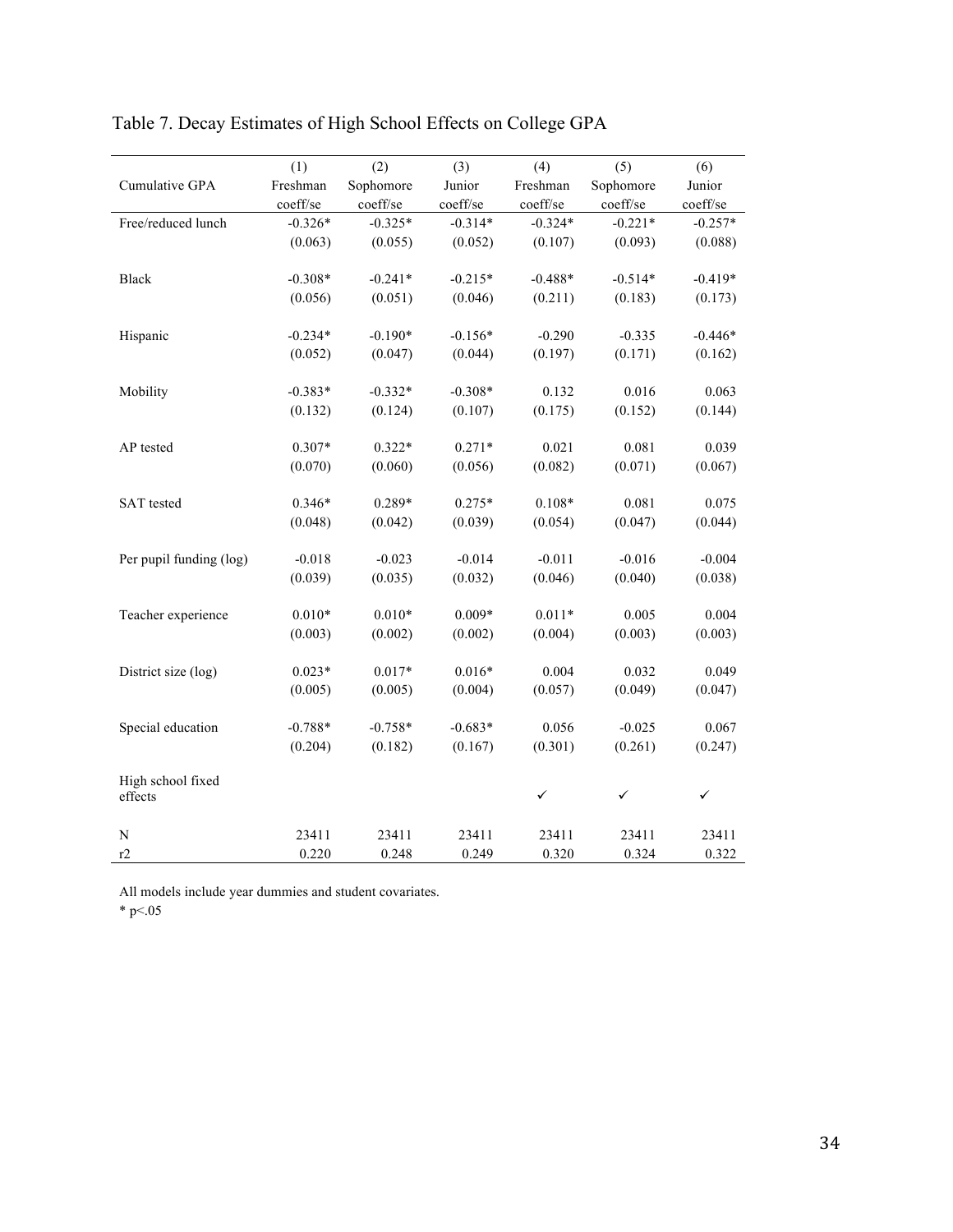|                         | (1)       | (2)       | (3)       | (4)          | (5)       | (6)              | (7)       |
|-------------------------|-----------|-----------|-----------|--------------|-----------|------------------|-----------|
|                         | By Gender |           |           | By Race      |           | By Family Income |           |
|                         | Male      | Female    | White     | <b>Black</b> | Hispanic  | Low              | High      |
|                         | coeff/se  | coeff/se  | coeff/se  | coeff/se     | coeff/se  | coeff/se         | coeff/se  |
| Free/reduced lunch      | $-0.355*$ | $-0.497*$ | $-0.455*$ | $-0.368*$    | $-0.289*$ | $-0.442*$        | $-0.265*$ |
|                         | (0.089)   | (0.073)   | (0.152)   | (0.101)      | (0.094)   | (0.090)          | (0.094)   |
|                         |           |           |           |              |           |                  |           |
| <b>Black</b>            | $-0.383*$ | $-0.259*$ | $-0.608*$ | $-0.599*$    | $-0.174*$ | $-0.475*$        | $-0.252*$ |
|                         | (0.085)   | (0.065)   | (0.120)   | (0.118)      | (0.080)   | (0.088)          | (0.078)   |
|                         |           |           |           |              |           |                  |           |
| Hispanic                | $-0.255*$ | $-0.169*$ | $-0.401*$ | $-0.383*$    | $-0.198*$ | $-0.276*$        | $-0.310*$ |
|                         | (0.075)   | (0.060)   | (0.142)   | (0.093)      | (0.064)   | (0.083)          | (0.072)   |
|                         |           |           |           |              |           |                  |           |
| Mobility                | $-0.755*$ | $-0.398*$ | $-0.690*$ | $-0.575*$    | $-0.417*$ | $-0.666*$        | $-0.325$  |
|                         | (0.164)   | (0.147)   | (0.198)   | (0.182)      | (0.161)   | (0.165)          | (0.194)   |
|                         |           |           |           |              |           |                  |           |
| AP tested               | $0.293*$  | $0.371*$  | $-0.250$  | 0.212        | $0.402*$  | 0.130            | $0.435*$  |
|                         | (0.094)   | (0.079)   | (0.300)   | (0.122)      | (0.085)   | (0.115)          | (0.087)   |
|                         | 0.383*    | $0.333*$  | $0.396*$  | $0.216*$     | $0.471*$  | $0.328*$         | $0.414*$  |
| SAT tested              | (0.067)   | (0.054)   | (0.126)   | (0.081)      | (0.065)   | (0.068)          | (0.066)   |
|                         |           |           |           |              |           |                  |           |
| Per pupil funding (log) | $-0.009$  | $-0.032$  | $-0.124$  | $-0.059$     | 0.021     | 0.008            | $-0.004$  |
|                         | (0.050)   | (0.048)   | (0.138)   | (0.056)      | (0.057)   | (0.053)          | (0.058)   |
|                         |           |           |           |              |           |                  |           |
| Teacher experience      | 0.007     | $0.012*$  | 0.005     | 0.009        | $0.011*$  | $0.009*$         | $0.014*$  |
|                         | (0.004)   | (0.003)   | (0.007)   | (0.005)      | (0.003)   | (0.004)          | (0.004)   |
|                         |           |           |           |              |           |                  |           |
| District size (log)     | $0.024*$  | $0.026*$  | 0.026     | $0.034*$     | $0.026*$  | $0.028*$         | $0.034*$  |
|                         | (0.007)   | (0.006)   | (0.014)   | (0.009)      | (0.007)   | (0.008)          | (0.007)   |
|                         |           |           |           |              |           |                  |           |
| Special education       | $-1.170*$ | $-0.981*$ | $-0.675$  | $-1.090*$    | $-1.039*$ | $-0.782*$        | $-1.261*$ |
|                         | (0.263)   | (0.240)   | (0.422)   | (0.294)      | (0.269)   | (0.254)          | (0.286)   |
|                         |           |           |           |              |           |                  |           |
| $\mathbf N$             | 11376     | 16016     | 1663      | 6301         | 14203     | 8066             | 12104     |
| r2                      | 0.245     | 0.274     | 0.258     | 0.199        | 0.192     | 0.252            | 0.211     |

Table 8. Effects of High School Characteristics on Freshman GPA by Student Demographics

All models include student covariates and year dummies.

 $*$  p<0.05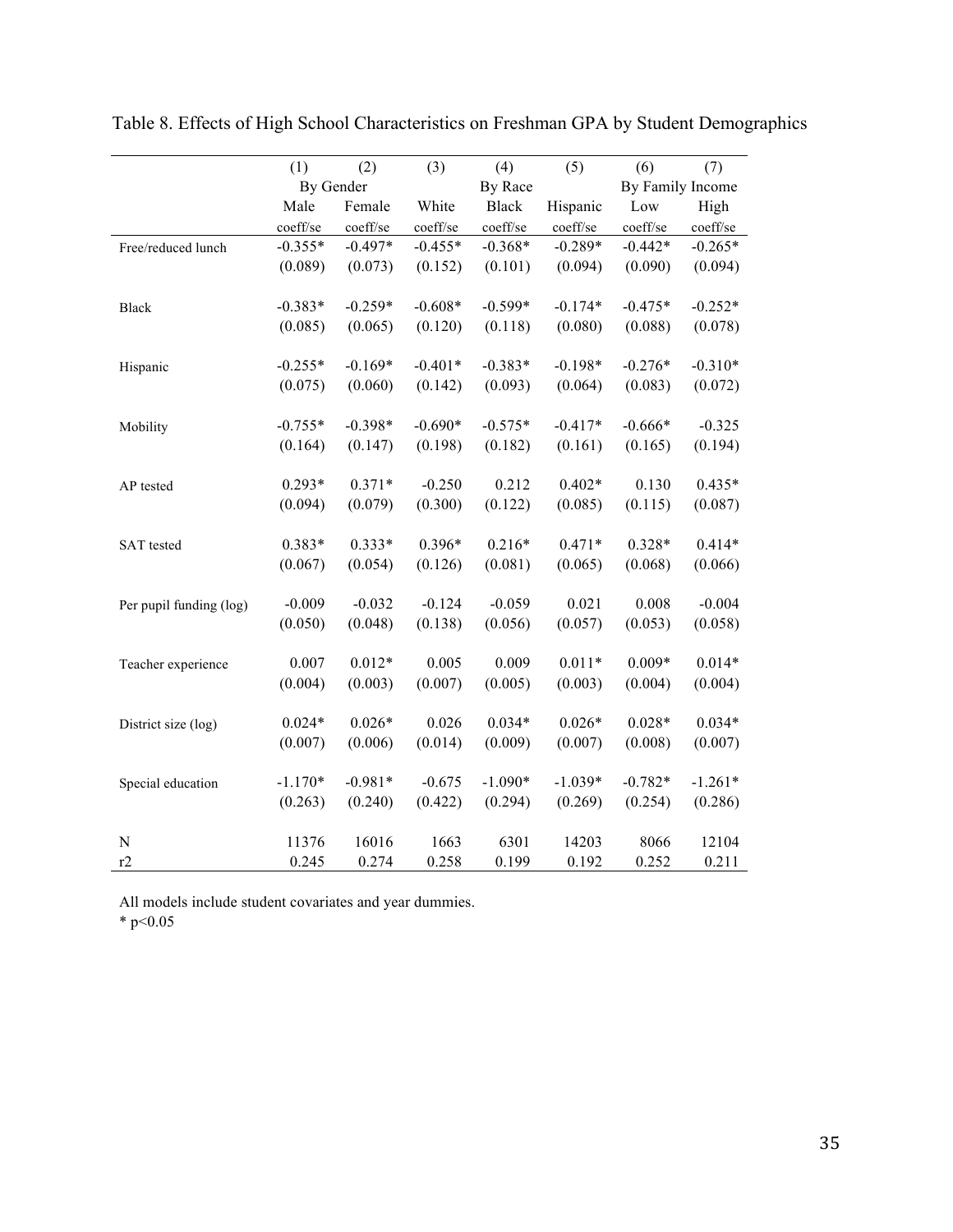|                     | (1)       | (2)       | (3)      | (4)          | (5)      | (6)              | (7)      |
|---------------------|-----------|-----------|----------|--------------|----------|------------------|----------|
|                     | By Gender |           |          | By Race      |          | By Family Income |          |
|                     | Male      | Female    | White    | <b>Black</b> | Hispanic | Low              | High     |
|                     | coeff/se  | coeff/se  | coeff/se | coeff/se     | coeff/se | coeff/se         | coeff/se |
| Free/reduced lunch  | $-0.212$  | $-0.533*$ | $-0.412$ | $-0.347$     | $-0.251$ | $-0.600*$        | $-0.189$ |
|                     | (0.179)   | (0.129)   | (0.308)  | (0.217)      | (0.168)  | (0.175)          | (0.185)  |
| <b>Black</b>        | $-0.929*$ | $-0.410$  | $-0.755$ | $-0.684$     | $-0.232$ | $-0.646$         | $-0.452$ |
|                     | (0.340)   | (0.258)   | (0.672)  | (0.552)      | (0.316)  | (0.371)          | (0.342)  |
| Hispanic            | $-0.465$  | $-0.018$  | $-0.234$ | 0.172        | $-0.516$ | $-0.237$         | $-0.447$ |
|                     | (0.319)   | (0.245)   | (0.772)  | (0.465)      | (0.282)  | (0.356)          | (0.310)  |
| Mobility            | $-0.037$  | 0.241     | 0.717    | $-0.219$     | 0.437    | $-0.054$         | 0.505    |
|                     | (0.284)   | (0.217)   | (0.632)  | (0.370)      | (0.242)  | (0.315)          | (0.279)  |
| AP tested           | $-0.076$  | 0.142     | 0.306    | 0.174        | $-0.001$ | $-0.077$         | 0.085    |
|                     | (0.132)   | (0.103)   | (0.360)  | (0.168)      | (0.110)  | (0.152)          | (0.124)  |
| <b>SAT</b> tested   | 0.034     | 0.129     | $-0.019$ | 0.178        | 0.057    | 0.162            | 0.146    |
|                     | (0.086)   | (0.067)   | (0.223)  | (0.101)      | (0.077)  | (0.095)          | (0.086)  |
| Per pupil funding   | 0.079     | $-0.008$  | $-0.308$ | 0.099        | $-0.044$ | 0.073            | $-0.066$ |
| (log)               | (0.079)   | (0.058)   | (0.244)  | (0.087)      | (0.070)  | (0.078)          | (0.078)  |
| Teacher experience  | 0.006     | $0.013*$  | 0.005    | 0.008        | $0.013*$ | 0.007            | $0.016*$ |
|                     | (0.006)   | (0.005)   | (0.016)  | (0.009)      | (0.005)  | (0.008)          | (0.006)  |
| District size (log) | 0.040     | 0.120     | 0.062    | $-0.009$     | 0.073    | 0.034            | 0.053    |
|                     | (0.092)   | (0.072)   | (0.320)  | (0.146)      | (0.072)  | (0.119)          | (0.080)  |
| Special education   | $-0.798$  | 0.357     | $-0.420$ | $-1.255*$    | 0.152    | $-0.698$         | 0.005    |
|                     | (0.483)   | (0.378)   | (1.302)  | (0.636)      | (0.392)  | (0.558)          | (0.461)  |
| N                   | 11376     | 16016     | 1663     | 6301         | 14203    | 8066             | 12104    |
| r2                  | 0.356     | 0.367     | 0.476    | 0.331        | 0.289    | 0.375            | 0.316    |

Table 9. Effects of High School Characteristics on Freshman GPA by Student Demographics with High School Fixed Effects

All models include student covariates, year dummies, and high school fixed effects. \*  $p<0.05$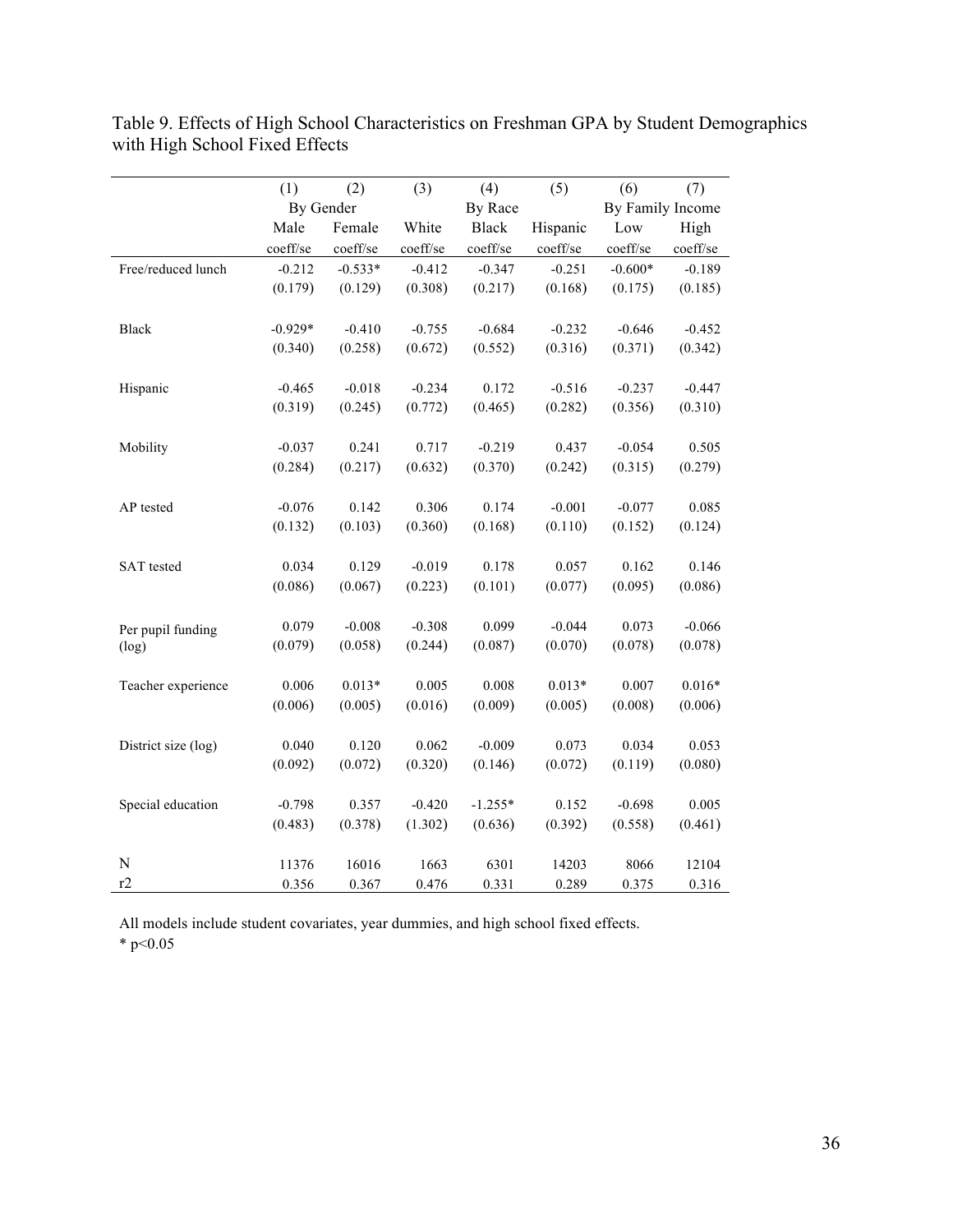|                              | Any Graduates Enrolled |         | Graduates Enrolled<br>under Automatic<br>Admissions |         | No Graduates Enrolled |         |  |
|------------------------------|------------------------|---------|-----------------------------------------------------|---------|-----------------------|---------|--|
| Campus-years <sup>1</sup>    | 5562                   |         | 5337                                                |         | 9123                  |         |  |
| Variable                     | Mean                   | sd      | Mean                                                | sd      | Mean                  | sd      |  |
| No. of graduates enrolled at |                        |         |                                                     |         |                       |         |  |
| UT                           | 7.60                   | 9.81    | 7.87                                                | 9.92    | 0.00                  | 0.00    |  |
| Free/reduced lunch           | 0.425                  | 0.239   | 0.426                                               | 0.240   | 0.507                 | 0.257   |  |
| <b>Black</b>                 | 0.133                  | 0.176   | 0.135                                               | 0.176   | 0.129                 | 0.186   |  |
| Hispanic                     | 0.381                  | 0.297   | 0.385                                               | 0.298   | 0.370                 | 0.298   |  |
| Mobility                     | 0.187                  | 0.079   | 0.188                                               | 0.078   | 0.470                 | 0.345   |  |
| AP tested                    | 0.173                  | 0.124   | 0.174                                               | 0.120   | 0.050                 | 0.103   |  |
| <b>SAT</b> tested            | 0.644                  | 0.159   | 0.643                                               | 0.157   | 0.447                 | 0.320   |  |
| Per pupil funding            | 3271.5                 | 727.0   | 3261.1                                              | 688.8   | 3455.0                | 1273.2  |  |
| Teacher experience           | 12.62                  | 2.37    | 12.62                                               | 2.31    | 11.87                 | 4.76    |  |
| District enrollment          | 31415.5                | 48891.9 | 31981.1                                             | 48783.8 | 12645.5               | 33176.8 |  |
| Special education            | 0.122                  | 0.043   | 0.122                                               | 0.042   | 0.198                 | 0.210   |  |

| Appendix 1. Characteristics of Texas Public High Schools by UT Enrollment of Graduates |  |  |  |  |
|----------------------------------------------------------------------------------------|--|--|--|--|
|                                                                                        |  |  |  |  |

1. A campus is counted as feeder each year one or more graduates enrolled at UT.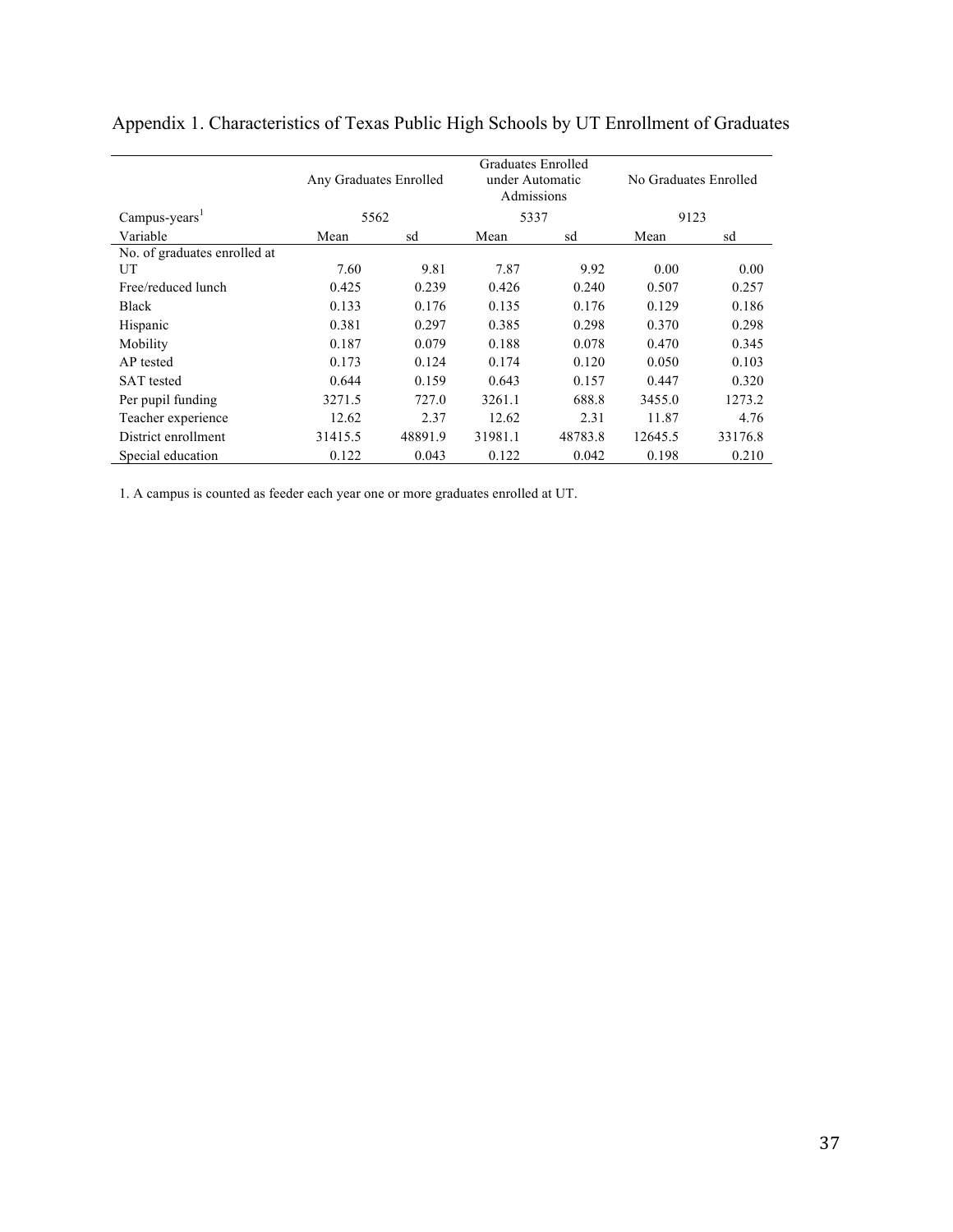| Year                  | 2002   |       | 2003   |       | 2004   |       | 2005   |       | 2006   |       | 2007   |       | 2008   |       | 2009   |       |
|-----------------------|--------|-------|--------|-------|--------|-------|--------|-------|--------|-------|--------|-------|--------|-------|--------|-------|
| No. of observations   | 616    |       | 655    |       | 661    |       | 668    |       | 686    |       | 691    |       | 674    |       | 686    |       |
| Variable              | Mean   | sd    | Mean   | sd    | Mean   | sd    | Mean   | sd    | Mean   | sd    | Mean   | sd    | Mean   | sd    | Mean   | sd    |
| No. freshmen at UT    | 9.18   | 13.22 | 7.60   | 9.69  | 7.86   | 10.49 | 7.73   | 10.01 | 7.89   | 9.44  | 7.77   | 9.26  | 7.34   | 8.28  | 7.68   | 8.49  |
| Free/reduced lunch    | 0.377  | 0.241 | 0.389  | 0.235 | 0.404  | 0.239 | 0.430  | 0.241 | 0.440  | 0.235 | 0.445  | 0.234 | 0.444  | 0.238 | 0.475  | 0.243 |
| Black                 | 0.129  | 0.175 | 0.131  | 0.177 | 0.128  | 0.178 | 0.137  | 0.182 | 0.137  | 0.180 | 0.134  | 0.173 | 0.138  | 0.172 | 0.142  | 0.174 |
| Hispanic              | 0.359  | 0.302 | 0.366  | 0.299 | 0.372  | 0.304 | 0.379  | 0.299 | 0.377  | 0.293 | 0.394  | 0.295 | 0.406  | 0.293 | 0.422  | 0.299 |
| Mobility              | 0.190  | 0.071 | 0.189  | 0.076 | 0.189  | 0.080 | 0.190  | 0.080 | 0.190  | 0.082 | 0.193  | 0.079 | 0.184  | 0.078 | 0.179  | 0.076 |
| AP tested             | 0.141  | 0.099 | 0.149  | 0.104 | 0.158  | 0.116 | 0.171  | 0.114 | 0.178  | 0.117 | 0.187  | 0.127 | 0.195  | 0.124 | 0.209  | 0.137 |
| <b>SAT</b> tested     | 0.630  | 0.158 | 0.621  | 0.161 | 0.629  | 0.159 | 0.618  | 0.157 | 0.655  | 0.149 | 0.660  | 0.152 | 0.674  | 0.155 | 0.658  | 0.159 |
| Per pupil funding $1$ | 2535.0 | 419.9 | 2589.2 | 416.2 | 3177.7 | 512.6 | 3222.3 | 544.3 | 3301.7 | 533.0 | 3497.3 | 564.9 | 3764.5 | 532.4 | 3899.6 | 562.7 |
| Teacher experience    | 13.12  | 2.31  | 12.97  | 2.23  | 13.05  | 2.22  | 12.67  | 2.18  | 12.59  | 2.24  | 12.30  | 2.28  | 12.30  | 2.30  | 12.08  | 2.50  |
| District size         | 29795  | 48267 | 31076  | 49716 | 31330  | 49490 | 32169  | 49692 | 31094  | 48445 | 31418  | 47095 | 33385  | 47985 | 35328  | 49596 |
| Special education     | 0.127  | 0.042 | 0.129  | 0.044 | 0.127  | 0.043 | 0.128  | 0.044 | 0.124  | 0.040 | 0.120  | 0.041 | 0.115  | 0.040 | 0.110  | 0.040 |

| Appendix 2. Characteristics of Feeder High School by Year |
|-----------------------------------------------------------|
|-----------------------------------------------------------|

1. Reflects average per pupil funding for regular education programs.